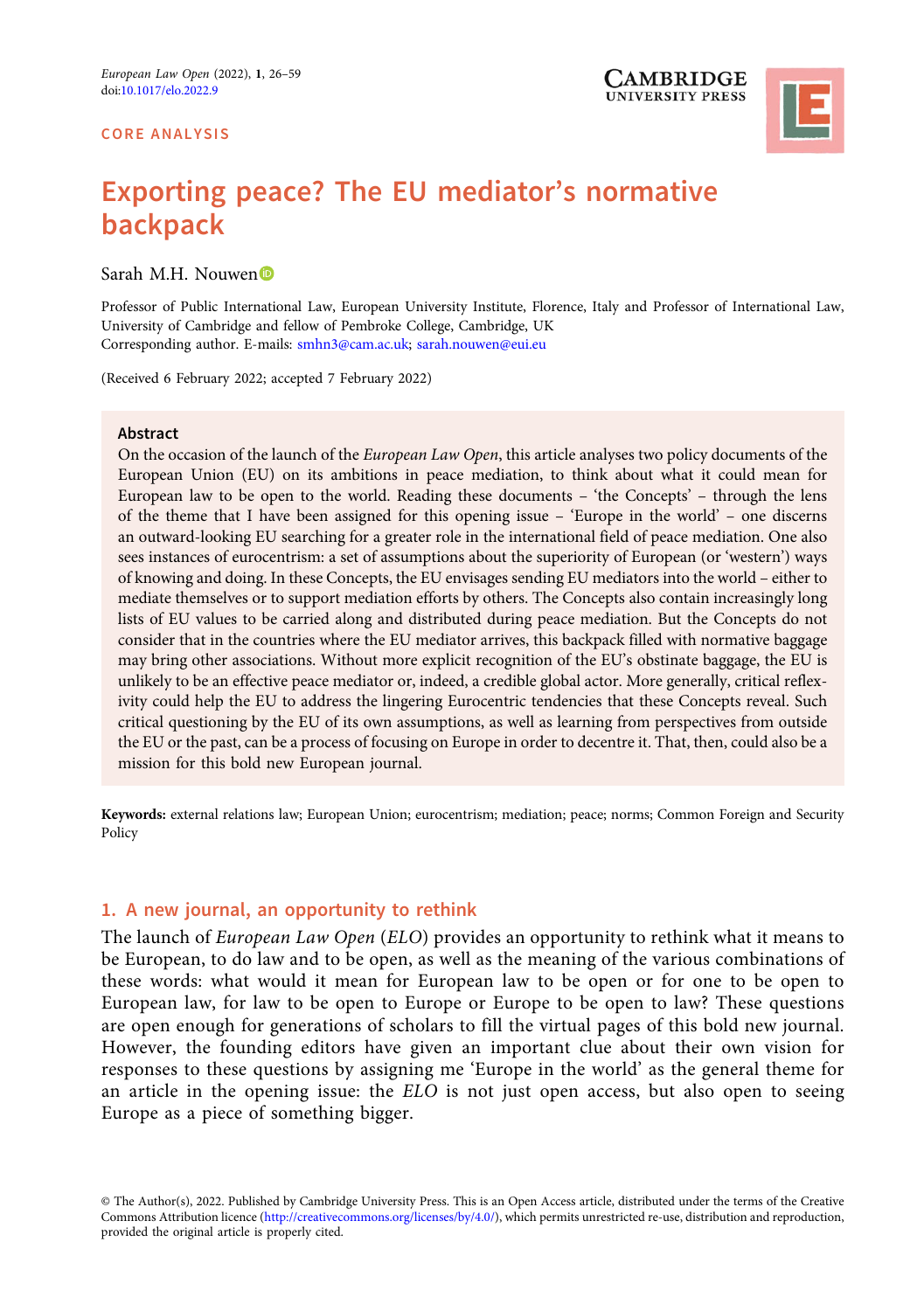Prevalent ways of seeing Europe as part of something bigger are to consider Europe, or more specifically the European Union (EU), as a role model of regional integration, $<sup>1</sup>$  as an exporter of</sup> norms ("The Brussels Effect"),<sup>2</sup> or as a global power that should try to keep up in a world of changing geopolitics.<sup>3</sup> Continuing in this tradition risks painting Europe as a special place, compared to a rather grey and unspecified rest of the world, thus reinforcing widespread, deep-seated and sometimes subconscious eurocentrism.

This article, however, is inspired by the idea that a journal that is unabashedly focused on Europe (and in that sense 'centred on Europe') need not be Eurocentric. Of course, to some extent this is a conceptual matter: 'Eurocentrism' is still subject to hegemonic contestation.4 The purported ways to address or avoid eurocentrism therefore also point in different directions. For some, eurocentrism can be remedied by including perspectives from outside Europe to arrive at universal ideas. For others, such an exercise is still Eurocentric if the epistemology and concepts derive from Europe – universality in and of itself being one such notion. For some, countering eurocentrism is about making the centre (for instance, of knowledge production) more pluralistic; for others, it is about getting rid of any hegemonic centre.<sup>5</sup> For some, a key problem of eurocentrism is presenting the European experience as universal; for others, a key problem is that it is insufficiently recognised how much the European experience was shaped by encounters with the world that it considered non-European. As a result of these diverging, and sometimes antithetical, conceptualisations, opponents can accuse each other of eurocentrism, even when taking opposite standpoints.<sup>6</sup> The various understandings of eurocentrism also explain, for instance, how Catherine Walsh and Walter Mignolo can speak of a 'eurocentric critique of eurocentrism':<sup>7</sup> the concept of eurocentrism that characterises the critique – eurocentrism as referring to situatedness – is not the same as that which is the subject of the critique – eurocentrism referring to an assumption of superiority.

While recognising this ongoing contestation regarding the essence of eurocentrism, this article adopts the understanding of eurocentrism as a set of assumptions about the superiority of European (or 'western') ways of knowing and doing.<sup>8</sup> On the basis of this understanding – unpacked further in the next section – the ELO's focus on Europe need not in and of itself mean that it is Eurocentric. On the contrary, it could become an important vehicle to destabilise eurocentrism.

This article aims to launch a modest opening salvo by challenging the eurocentrism that shines through two EU policy documents on its ambitions in peace mediation. The choice of instruments – two policy documents, welcomed by Conclusions of the European Council, which are in and of themselves not legally binding – is based on a conviction that an open approach to

<sup>&</sup>lt;sup>1</sup>See, for instance, Fraser Cameron, 'The European Union as a Role Model for Regional Integration', Council for Foreign Relations Working Paper, September 2010, <[https://cdn.cfr.org/sites/default/files/pdf/2010/09/IIGG\\_Eurozone\\_](https://cdn.cfr.org/sites/default/files/pdf/2010/09/IIGG_Eurozone_WorkingPaper_Cameron.pdf) [WorkingPaper\\_Cameron.pdf](https://cdn.cfr.org/sites/default/files/pdf/2010/09/IIGG_Eurozone_WorkingPaper_Cameron.pdf)> accessed 2 February 2022.

<sup>2</sup> Anu Bradford, The Brussels Effect: How the European Union Rules the World (Oxford University Press 2020).

<sup>&</sup>lt;sup>3</sup>Stefan Lehne, 'How the EU can Survive in a Geopolitical Age', Carnegie Europe, 25 February 2020, <[https://](https://carnegieendowment.org/files/2-24_Lehne-EU_Geopolitics.pdf) [carnegieendowment.org/files/2-24\\_Lehne-EU\\_Geopolitics.pdf](https://carnegieendowment.org/files/2-24_Lehne-EU_Geopolitics.pdf)> accessed 2 February 2022.

<sup>4</sup> Ntina Tzouvala, 'The Specter of eurocentrism in International Legal History' 31 (2) (2021) Yale Journal of Law & The Humanities 413, 414: 'The meaning of the term, its implications, and the means for overcoming it have not acquired yet a stable and discrete content.' See also the conversation between Liliana Obregón and Martti Koskenniemi in Liliana Obregón, 'Martti Koskenniemi's Critique of Eurocentrism in International Law', in Wouter G. Werner, Marieke de Hoon and Alexis Galán (eds), The Law of International Lawyers: Reading Martti Koskenniemi (Cambridge University Press 2017) 360, 377.

<sup>5</sup> On different ways of countering eurocentrism in the field of mediation, based on different understanding of the problem eurocentrism, see Pinar Bilgin, 'Worlding Conflict Resolution and Mediation Expertise in the "Global South"', in Anna Leander and Ole Wæver (eds), Assembling Exclusive Expertise: Knowledge, Ignorance and Conflict Resolution in the Global South (Routledge 2018) 77.

<sup>6</sup> See also Tzouvala, 'The Specter of Eurocentrism in International Legal History'.

<sup>7</sup> Catherine E Walsh and Walter Mignolo, 'Introduction', in Walter Mignolo and Catherine E Walsh, On Decoloniality: Concepts, Analytics, and Praxis (Duke University Press 2018) 1, 3.

<sup>8</sup> See 'Decentering Eurocentrism', Research cluster at the European University Institute, <[https://www.eui.eu/research-hub?](https://www.eui.eu/research-hub?id=decentering-eurocentrism-1) [id=decentering-eurocentrism-1](https://www.eui.eu/research-hub?id=decentering-eurocentrism-1)> accessed 14 December 2021. Thanks to Giancarlo Casale and Tina Magazzini for the coproduction of this definition.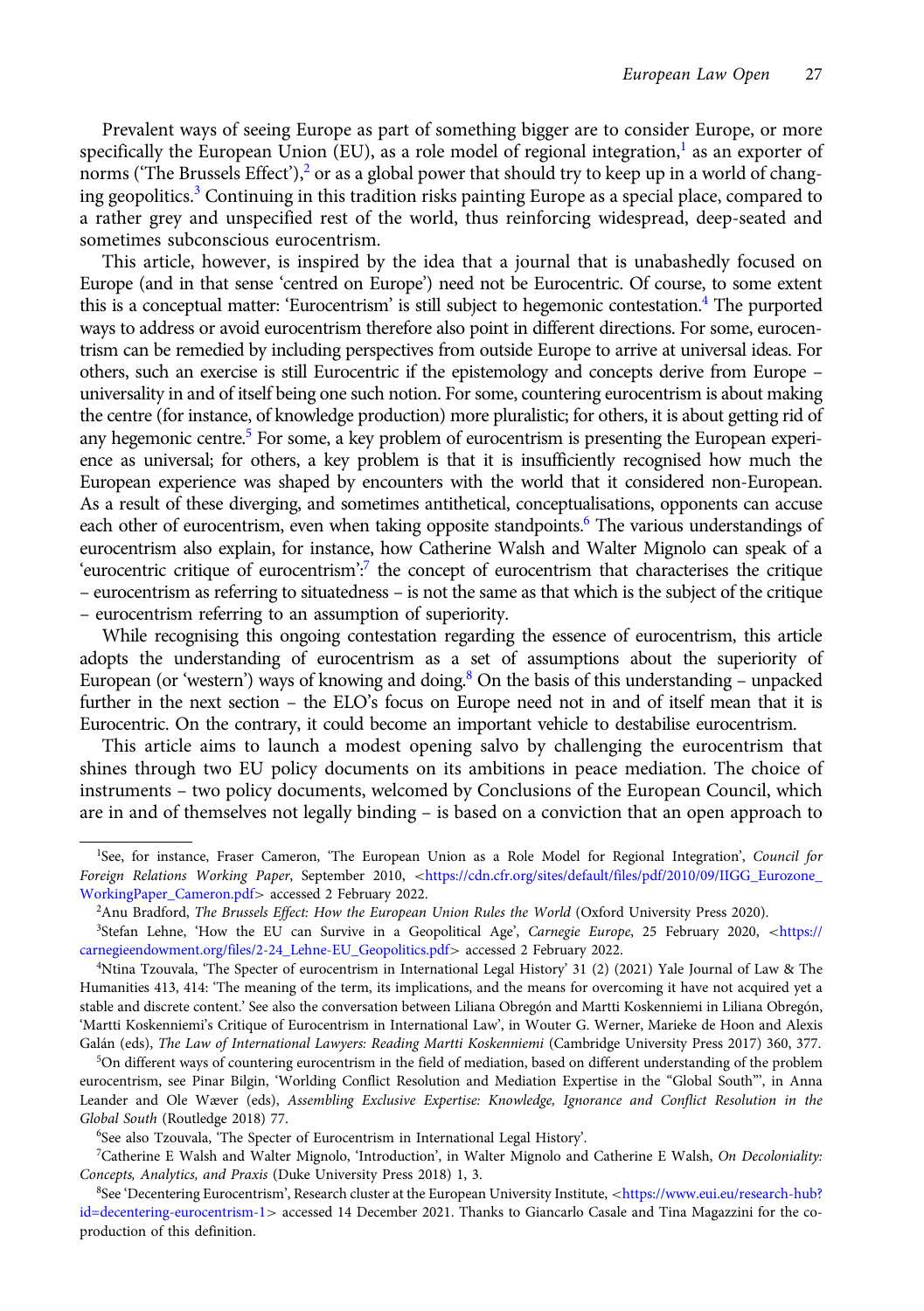Europe in the world also requires an open approach to the concept of law, including European law.9 European normativity has spread across the world in forms other than those recognised as law by, say, the Court of Justice of the European Union. For instance, the quintessentially European 'standard of civilisation' did not require incorporation into a lot of hard law for it to have an enormous impact in the world. Norms originating in Europe have also been given effect, challenged and resisted in ways other than through treaties, statutes, secondary legislation and case law.<sup>10</sup> An open approach to recognising normativity is crucial to understand the spread of, and resistance to, European norms - including legal norms - in the world.<sup>11</sup>

The two policy documents are the Concept on Strengthening EU Mediation and Dialogue Capacities of 2009 and the Concept on EU Peace Mediation of 2020.<sup>12</sup> They are the first documents in which the EU explicitly sets forth its ambitions in the global field of peace mediation. The documents are normative in a few ways. First, they are normative in a non-legal but epistemological sense: they produce general definitions, for instance, of mediation and, implicitly, of the concept of peace, thus aiming to guide what should and what should not be considered as such. Second, they contain 'guiding principles' and 'guidelines' in accordance with which EU peace mediation should be conducted. These principles and guidelines are norms in the social science understanding of the word: 'collective expectations for the proper behavior of actors with a given identity'.<sup>13</sup> One of those guiding principles, however, refers to legal norms, namely to act 'fully in line with and supportive of the principles of international human rights and humanitarian law'.<sup>14</sup> Another such principle is that the 'EU should consistently engage on the basis of its foundational values', among which are listed democracy, the rule of law and human rights.<sup>15</sup> While EU treaty law refers to these as 'values'<sup>16</sup> or 'principles',<sup>17</sup> the literature has also referred to them as 'norms'.<sup>18</sup> The documents are thus also normative – thirdly – in that they suggest that because the EU is based on these 'norms', it is also in a good position to promote them outside the EU.

This article argues that if one reads these documents through the lens of the theme 'Europe in the world', one discerns an outward-looking EU, searching for a greater role in the world of peace mediation (Section 3). The Concepts also reflect the EU's self-image as a normative actor, which sends EU mediators into the world with an increasingly heavy backpack filled with norms to be carried along and distributed (Section 4). But the Concepts do not consider that in many of the

<sup>&</sup>lt;sup>9</sup>See Council Conclusions on ESDP, 2974th External Relations Council Meeting, Brussels, 17 November 2009, <[https://](https://www.consilium.europa.eu/uedocs/cms_data/docs/pressdata/en/gena/111265.pdf) [www.consilium.europa.eu/uedocs/cms\\_data/docs/pressdata/en/gena/111265.pdf](https://www.consilium.europa.eu/uedocs/cms_data/docs/pressdata/en/gena/111265.pdf)> (accessed 6 February 2022) and Council Conclusions on EU Peace Mediation, 7 December 2020, <[https://data.consilium.europa.eu/doc/document/ST-13573-2020-](https://data.consilium.europa.eu/doc/document/ST-13573-2020-INIT/en/pdf) [INIT/en/pdf](https://data.consilium.europa.eu/doc/document/ST-13573-2020-INIT/en/pdf)> (accessed 3 February 2022).

<sup>&</sup>lt;sup>10</sup>See, for instance, Raffaela A Del Sarto and Simone Tholens (eds), Resisting Europe: Practices of Contestation in the Mediterranean Middle East (University of Michigan Press 2020).

<sup>&</sup>lt;sup>11</sup>On the various meanings of norms, see later in this section.

<sup>&</sup>lt;sup>12</sup>Council of the European Union, Concept on Strengthening EU Mediation and Dialogue Capacities, 10 November 2009, <[https://eeas.europa.eu/archives/docs/cfsp/conflict\\_prevention/docs/concept\\_strengthening\\_eu\\_med\\_en.pdf](https://eeas.europa.eu/archives/docs/cfsp/conflict_prevention/docs/concept_strengthening_eu_med_en.pdf)> accessed 2 February 2022 (the '2009 Concept') and Council of the European Union, Concept on EU Peace Mediation, 11 December 2020, <<https://eeas.europa.eu/sites/default/files/st13951.en20.pdf>> accessed 2 February 2022 (the '2020 Concept').

<sup>&</sup>lt;sup>13</sup>Peter J Katzenstein, 'Introduction: Alternative Perspectives on National Security', in Peter J. Katzenstein (ed), The Culture of National Security: Norms and Identity in World Politics (Columbia University Press 1996) 1, 5.

<sup>142009</sup> Concept, 8.

<sup>152020</sup> Concept, 4.

<sup>&</sup>lt;sup>16</sup>See, for instance, article 2 of the Treaty on European Union (TEU).

<sup>17</sup>See, for instance, article 21 (1) TEU.

<sup>&</sup>lt;sup>18</sup>See, for instance the literature on Normative Power Europe, where peace, equality and sustainable development are referred to as 'norms'. The coiner of that concept, Ian Manners, who for his part built on François Duchêne's prevalent idea of the European Communities as a 'civilian power', argued that because the EU was created around 'norms' – peace, liberty, democracy, rule of law and human rights – it is predisposed to diffuse those norms, whether through contagion, information, procedures, conditionality or its presence. See Ian Manners, 'Normative Power Europe: A Contradiction in Terms?' 40 (2) (2002) Journal of Common Market Studies 235; and Ian Manners, 'Normative Power Europe Reconsidered: Beyond the Crossroads' 13 (2) (2006) Journal of European Public Policy 182.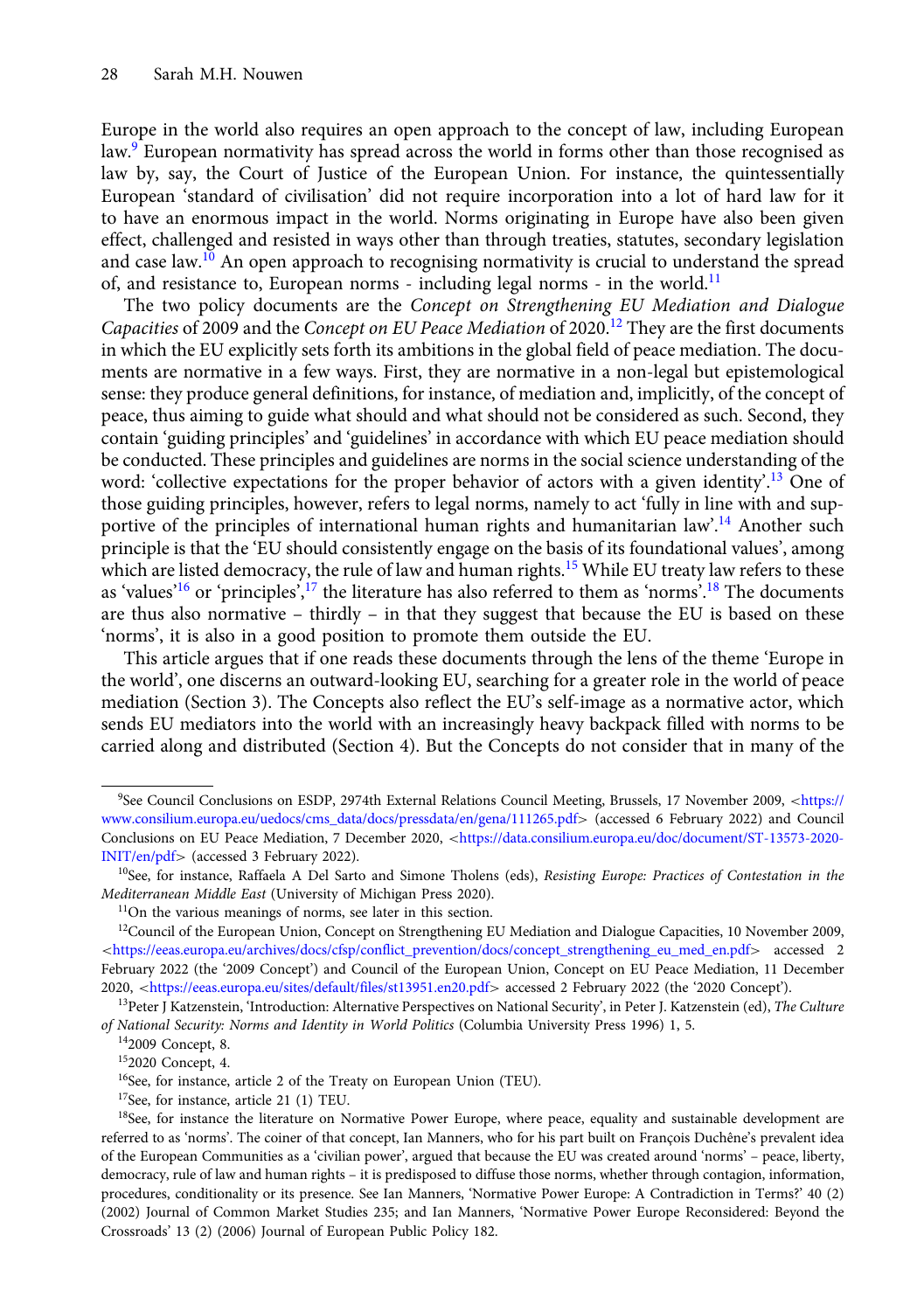countries where the EU mediator arrives, this backpack filled with normative baggage comes with other associations: that of a backpack that may feel as light as the invisible knapsack of white privilege,<sup>19</sup> but is so light in part because a lot of baggage has already been dumped, the weight of which is still being carried in those places (Section 5). The article uses this analysis to argue for a greater reflexivity and more self-questioning by the EU on what it is and how it presents itself to the world and on how it might be seen outside the EU (Section 6). It concludes on a note of optimism (Section 7).

Like a Europe-focused journal risks being Eurocentric, reflexivity risks turning into navel gazing, thus potentially exacerbating the problem of eurocentrism. That is the opposite of what this article argues for. Indeed, I will show that the Concepts are so focused on the EU that they leave barely any room for 'others' and that, as a result, they miss an opportunity to think about mediation as a relational exercise by definition. Without others, there is little to mediate. Similarly, the Concepts make references to how the EU is seen, but the perspectives are entirely self-referential. The critical self-reflexivity that this article argues for involves bringing those perspectives of 'others' in, fostering a dialogue on the basis of equality that allows critical questions and for the EU to internalise any ensuing answers and to transform accordingly. In other words, reflexivity must not be a show, but lead to internal transformation. In making this argument, I build upon the important work done by EU scholars, particularly Kalypso Nicolaïdis and co-authors, who have also called for more critical reflection in the EU on its eurocentrism with a view to 'decentering Europe'.<sup>20</sup>

The reasons to make this argument in the context of peace mediation and in this new journal are threefold. First, while other features of the EU's external relations – the criteria for membership of the Union or access to the single market – have also been considered Eurocentric, $21$  the EU's ambitions in peace mediation are quite extreme in one sense: the activity (mediation) is intended to take place entirely outside the EU. The norms for accession to the Union or the single market are supposed to be external extensions of internal norms (supposed because it has been observed that with respect to the criteria for EU membership they are stricter for outsiders than they have ever been for insiders).<sup>22</sup> But, in the case of peace mediation, there is no suggestion that an internal practice (peace mediation) practice will now be extended beyond the EU. Rather, the only suggestion of such an extension concerns the objective and the actor: peace as a characteristically European norm and the EU as a peacebuilder, first in Europe, and now outside. Moreover, the EU's ambitions in peace mediation are not linked primarily to economic or strategic interests,<sup>23</sup> even if the most recent Concept suggests that promoting the EU's values in peace mediation

<sup>&</sup>lt;sup>19</sup>See Peggy McIntosh, 'White Privilege: Unpacking the Invisible Knapsack' (1989), <[https://psychology.umbc.edu/files/](https://psychology.umbc.edu/files/2016/10/White-Privilege_McIntosh-1989.pdf) [2016/10/White-Privilege\\_McIntosh-1989.pdf](https://psychology.umbc.edu/files/2016/10/White-Privilege_McIntosh-1989.pdf)> accessed 2 February 2022.

<sup>&</sup>lt;sup>20</sup>See, among others, Kalypso Nicolaïdis and Robert Howse, "This Is My EUtopia ...": Narrative as Power' 40 (4) (2002) Journal of Common Market Studies 767; Nora Fisher-Onar and Kalypso Nicolaïdis, 'The Decentring Agenda: Europe as a Post-Colonial Power' 48 (2) (2013) Cooperation and Conflict 283; Kalypso Nicolaïdis, 'Southern Barbarians? A Post-Colonial Critique of EUniversalism', in Kalypso Nicolaïdis, Berny Sèbe and Gabrielle Maas (eds), Echoes of Empire: Memory, Identity and Colonial Legacies (IB Tauris, 2015) 283; Kalypso Nicolaïdis and Nora Fisher Onar, 'Europe's Post-Imperial Condition', in Hartmut Behr and Yannis A Stivachtis (eds), Revisiting the European Union as an Empire (Routledge 2015) 7; Nora Fisher-Onar and Kalypso Nicolaïdis, 'The Decentering Agenda: A Post-Colonial Approach to EU External Action', in Sieglinde Gstöhl and Simon Schunz (eds), The European Union's External Action: Concepts, Approaches, Theories (Red Globe Press 2021). Follow-up work includes Stephan Keukeleire and Sharon Lecocq, 'Operationalising the Decentring Agenda: Analysing European Foreign Policy in a Non-European and Post-Western World' 53 (2) (2018) Cooperation and Conflict 277.

 $21$ For parallels between the Copenhagen/'Ankara criteria' or conditionality for access to the single market and the notorious standard of civilisation, see Kalypso Nicolaïdis et al, 'From Metropolis to Microcosmos: The EU's New Standards of Civilisation' 42 (3) (2014) Millennium 718.

<sup>22</sup>Nicolaïdis et al, 'From Metropolis to Microcosmos'.

<sup>&</sup>lt;sup>23</sup>See also Laura Davis, EU Foreign Policy, Transitional Justice and Mediation: Principle, Policy and Practice (Routledge 2014) 69.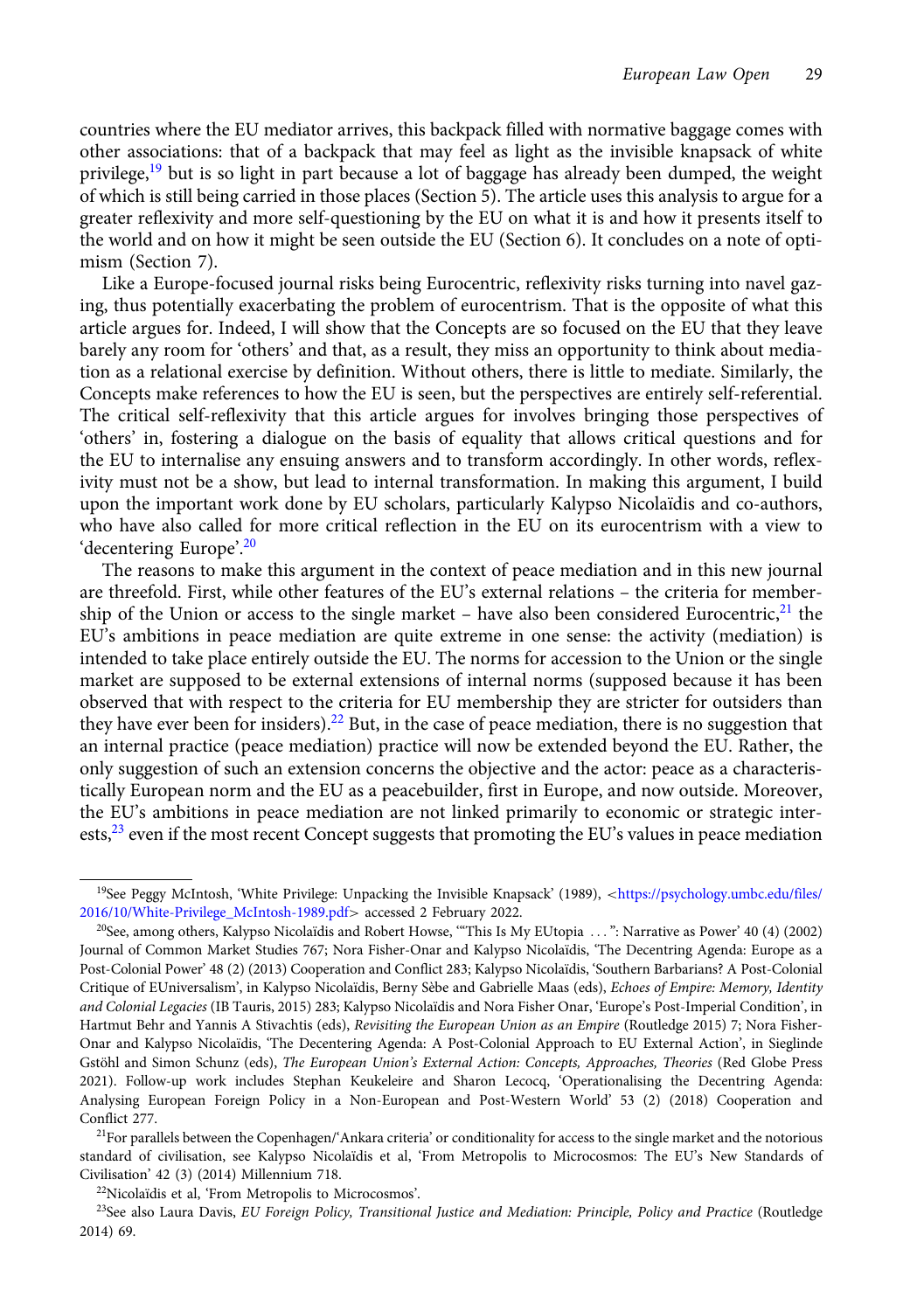go 'hand in hand' with promoting its interests.<sup>24</sup> Rather, the Concepts argue that because the EU is good at peace mediation, it should be doing it; it is implied that EU peace mediation is a good thing for the world. Taking the objective of doing a good thing for the world requires being seriously attentive to eurocentrism: what is the EU's epistemic basis for knowing what the world needs? Still taking the EU's ambitions on the EU's own terms – contributing to international peace mediation – we also see that the EU is unlikely to achieve its stated aim of boosting its role in peace mediation if it is not more aware of its continued eurocentrism and obstinate baggage. A key principle of mediation is that the parties must accept, and continue to accept, the mediator: they can walk away. Critical self-reflexivity will allow the EU better to see its own position from the parties' perspectives and assess how it can or cannot make a difference. For instance, critical selfreflexivity may lead to the assessment that in a given situation it is better to act as a funder behind the scenes than as the prominent actor at the mediation table. Secondly, the call for reflexivity is timely in EU foreign policy more generally: the EU's first foreign policy strategy, in 2003, showed a few signs of critical self-reflexivity;<sup>25</sup> the second, in 2016, more;<sup>26</sup> but the foreword to the forthcoming 'Strategic Compass to make Europe a Security Provider', very little again.<sup>27</sup> Finally, in the opening issue of a new journal centred on Europe, I hope to encourage research that approaches Europe reflexively, in a broader global context, and that will show that a journal focused on Europe can critically reverse the gaze.<sup>28</sup> Given my own positionality, more on which later, this article still presents a (critical) view on Europe from within Europe, but I hope that other articles to be published in this journal will voice what the world has to say about Europe, thus further destabilising Eurocentric self-understanding.

Compared to the great ambitions that I set out for this journal, the goal of this specific article is modest: illustrating the need for reflexivity in the EU on how it approaches and engages with the world. I will not propose a specific alternative EU Concept of mediation. Rather, the point is to show that Eurocentric features of the two Concepts that I analyse stand in the way of even recognising such alternatives.<sup>29</sup>

Let me tackle one possible counterargument up front: these Concepts are just text – words, words, words – and of two relatively short and seldom noticed EU policy documents at that; we are not speaking of EU treaties or regulations here. Moreover, compared to other instruments of EU norm export, for instance, rules on access to the EU single market or the criteria for states to become EU members, the norms in these documents are very soft: they are not backed up by strong carrots or sticks. What is more, it is not given that the most senior EU officials who actually conduct mediation on behalf of the EU are aware of their existence, have read them or feel bound by them.<sup>30</sup> However, even if the most senior mediators ignore the Concepts, their existence tells us something: resources have been put into them; they were considered worthwhile; they fulfil a function and through that function they have an impact on the world. The explicit purpose of

<sup>24</sup>See note 205.

<sup>&</sup>lt;sup>25</sup>European Security Strategy: A Secure Europe in a Better World, 8 December 2003 <[https://www.consilium.europa.eu/](https://www.consilium.europa.eu/media/30823/qc7809568enc.pdf) [media/30823/qc7809568enc.pdf](https://www.consilium.europa.eu/media/30823/qc7809568enc.pdf)> accessed 2 February 2022.

<sup>&</sup>lt;sup>26</sup>Shared Vision, Common Action: A Stronger Europe: A Global Strategy for the European Union's Foreign and Security Policy, June 2016 <[https://eeas.europa.eu/archives/docs/top\\_stories/pdf/eugs\\_review\\_web.pdf](https://eeas.europa.eu/archives/docs/top_stories/pdf/eugs_review_web.pdf)> accessed 2 February 2022.

<sup>&</sup>lt;sup>27</sup>A Strategic Compass to make Europe a Security Provider, Foreword <[https://eeas.europa.eu/sites/default/files/foreword\\_-\\_a\\_](https://eeas.europa.eu/sites/default/files/foreword_-_a_strategic_compass_to_make_europe_a_security_provider.pdf) [strategic\\_compass\\_to\\_make\\_europe\\_a\\_security\\_provider.pdf](https://eeas.europa.eu/sites/default/files/foreword_-_a_strategic_compass_to_make_europe_a_security_provider.pdf)> accessed 2 February 2022.

<sup>28</sup>For a call on the EU to reverse the gaze in democracy promotion, see Kalypso Nicolaïdis and Richard Youngs, 'Reversing the Democratic Gaze', Carnegie Europe (24 November 2021) <[https://carnegieeurope.eu/2021/11/24/reversing-democratic](https://carnegieeurope.eu/2021/11/24/reversing-democratic-gaze-pub-85840)[gaze-pub-85840](https://carnegieeurope.eu/2021/11/24/reversing-democratic-gaze-pub-85840)> accessed 5 February 2022.

<sup>&</sup>lt;sup>29</sup>See, for examples of such alternatives, Paul Salem, 'In Theory: A Critique of Western Conflict Resolution from a Non-Western Perspective' 9 (4) (1993) Negotiation Journal 361; Morgan J Brigg and Roland Bleiker, Mediating across Difference: Oceanic and Asian Approaches to Conflict Resolution (University of Hawaii Press 2011) and a few aspects of Dekha Ibrahim Abdi and Simon Mason, Mediation and Governance in Fragile Contexts: Small Steps to Peace (Kumarian Press 2019) 31.

<sup>30</sup>See Section 7.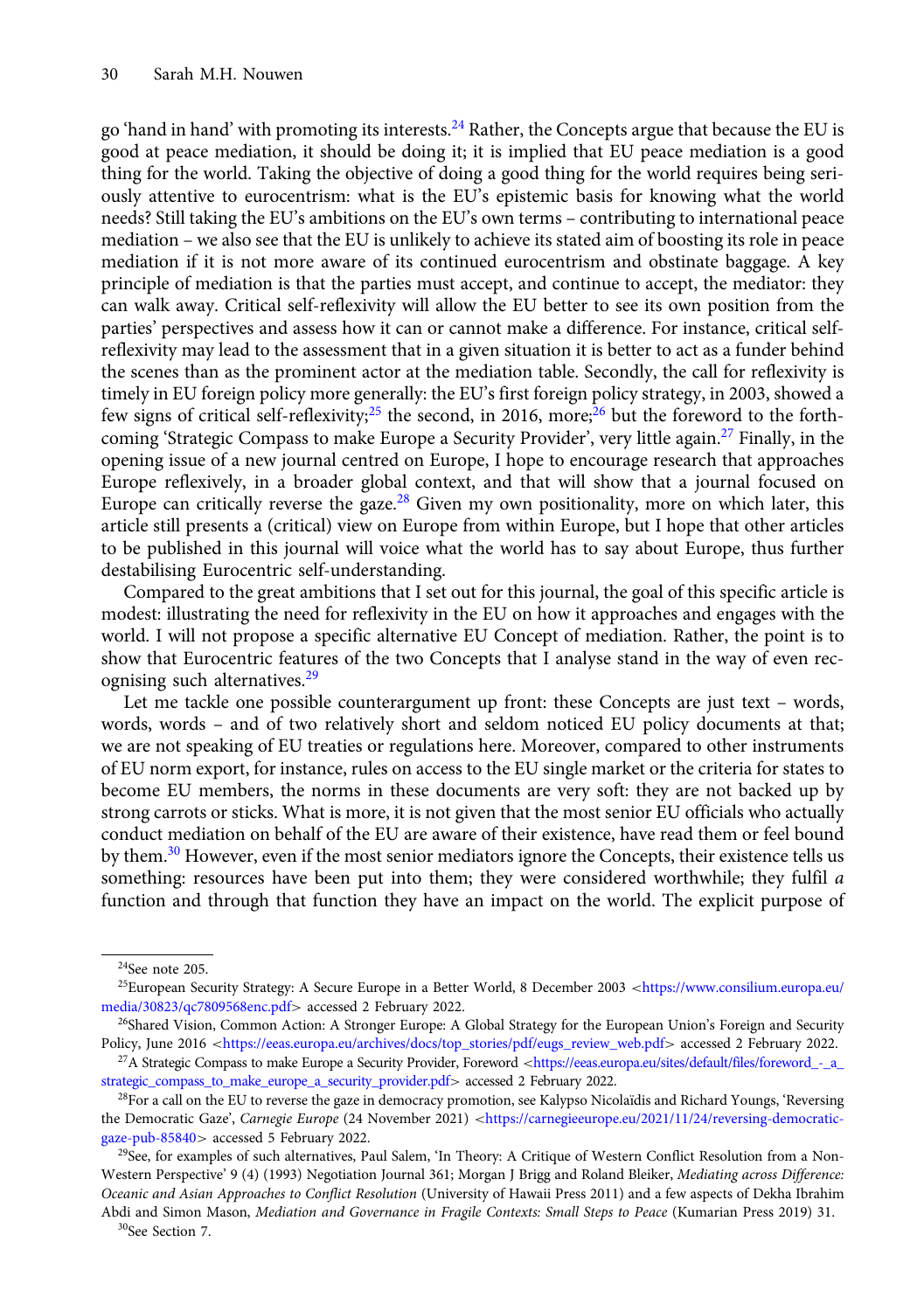the 2009 Concept is to provide 'a policy basis for EU engagement in the area of mediation'. <sup>31</sup> The EU had already been involved in some peace mediation activities, $32$  but in a culture that privileges text,<sup>33</sup> EU peace mediation becomes more real, both practically and epistemologically, through these Concepts. As a form of worlding, they stake a claim in the international field of mediation, assert relevance and expertise, and make a bid for both epistemic and normative authority in the field of mediation.<sup>34</sup> Moreover, even if not legally binding, the Concepts influence modes of action: mediation trainers, technical advisers and budget holders refer to them, shaping how the EU acts in the world. Finally, the discourse that they set forth, in and of itself, is doing work: the Concepts fulfil the role of telling the EU a story about who it wants to be.<sup>35</sup> That narrative is then repeated and internalised by the actors producing and adopting these texts, which in turn inspires other policies, funding decisions and actions. Narratives shape the way that we see ourselves and 'the way we see ourselves shapes the way we act'. <sup>36</sup> Critical self-reflexivity can thus lead to a different narrative, a different perspective and different actions.

Finally, as I will argue for reflexivity, I should dedicate one paragraph to my own position in this article. As a researcher and as an adviser – paid by the EU – in a large peace process, I noted how peace mediation may seem like an impossible mission, but is simultaneously considered the only potential route out of continued armed violence. So, I support peace mediation as an activity aimed at assisting halting violence during a specific conflict. I am critical, however, of an approach to peace mediation that treats it like a product that must be exported for the sake of it. During that same work I also observed how, due to the fragmentation of international law, peace mediation needs a stronger legal framework to protect it. Some of my other, more doctrinal and normative, work is inspired by this observation.<sup>37</sup> As a scholar born and based in Europe (and currently again in the EU, hurray!), I am a strong supporter of the project that is the EU. But I support the EU as an organisation that transcends states and nationalism, not as an organisation promoting nationalism at the level of the EU ('Euronationalism') or the much older and more deeply ingrained phenomenon of eurocentrism. Eurocentrism, in some of its understandings, is also in me: when eurocentrism refers to situatedness, I, too, am Eurocentric. When eurocentrism refers merely to western ways of knowing and doing, I, both a product of and working in western academia, am Eurocentric. Indeed, my call for critical self-reflexivity may at first sight seem ironic, given that the call to think critically corresponds with Immanuel Kant's definition of the enlightenment – sapere aude; dare to know – the very enlightenment that went hand in hand with the Eurocentric idea of

<sup>34</sup>See Bilgin, 'Worlding Conflict Resolution and Mediation Expertise in the "Global South".

<sup>35</sup>See Nicolaïdis and Howse, 'This Is My EUtopia ...'.

<sup>312009</sup> Concept, 2.

<sup>32</sup>See Section 3A.

<sup>&</sup>lt;sup>33</sup>On the privileging of text over other ways of knowing, see, for example, a northern Ugandan religious leader on the need to document justice practices in the region to make them understandable to western visitors and assessors so that they can be considered as alternatives to the International Criminal Court: 'Our problem is that these things have not been documented. We, Africans, see through the eyes of imagination, through telling stories. Western people see through the eyes of reading. We are now trying to document the *mato oput* justice system so that the world can see it.' Interview cited in Sarah MH Nouwen, Complementarity in the Line of Fire: The Catalysing Effect of the International Criminal Court in Uganda and Sudan (Cambridge University Press 2013) 151. See also Jill Staufer, '"You People Talk from Paper": Indigenous Law, Western Legalism, and the Cultural Variability of Law's Materials' 23 (2019) Law Text Culture 40, drawing on Julie Cruikshank, The Social Life of Stories: Narrative and Knowledge in the Yukon Territory (University of Nebraska Press/Bison Books 1998). See also Boaventura de Sousa Santos, The End of the Cognitive Empire: The Coming of Age of Epistemologies of the South (Duke University Press 2018) chapter 9.

<sup>&</sup>lt;sup>36</sup>Sebastian von Massow, Unearthing Colonial Narratives in the European Court of Justice's Front Polisario Judgments (European University Institute 2022), draft LLM thesis, on file with author.

<sup>&</sup>lt;sup>37</sup>Sarah MH Nouwen, 'Is There Something Missing in the Proposed Convention on Crimes against Humanity? A Political Question for States and a Doctrinal One for the International Law Commission' 16 (4) (2018) Journal of International Criminal Justice 877; and a forthcoming book that is provisionally titled Peacemaking: What's Law Got to Do With It? For initiatives to provide mediation with a stronger legal basis, see <<https://ifit-transitions.org/peace-treaty-initiative/>> accessed 2 February 2022.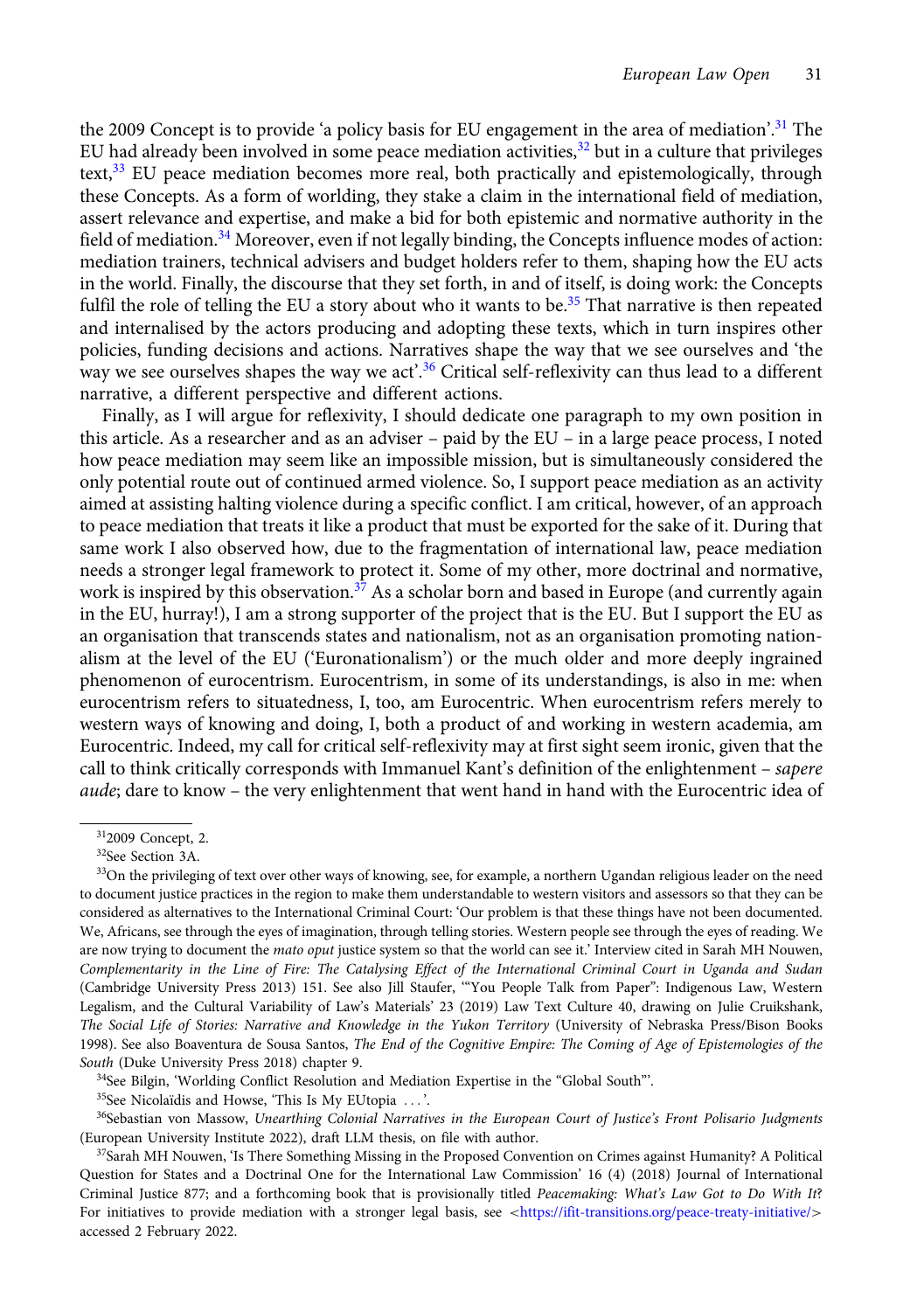Europe being a role model for the world.<sup>38</sup> However, the fact that modernity was instrumentalised by and for colonial power does not mean that all that it has produced should be abandoned in its entirety.<sup>39</sup> Moreover, the critical self-reflexivity that I call for also goes beyond characteristics of modernity, for instance, modernity's idea that the subject and object of research or knowledge are separable.<sup>40</sup> Recognising intersubjectivity, the critical reflexivity that I argue for necessarily brings in 'others' in the assessment of the self: Umuntu ngumuntu ngabantu – 'a person is a person only in relation to other persons'– rather than *cogito ergo sum*.<sup>41</sup> Having set out this background, I hope it is evident that critique in this article aims to foster a reflexivity that will make the EU a qualitatively better (namely less Eurocentric) actor and also benefits the mediation practices in which it aims to be involved.

# 2. Unpacking eurocentrism

In this article, eurocentrism refers to 'a set of assumptions about the superiority of European (or "western") ways of knowing and doing'.<sup>42</sup> In order to assist in the identification of instances of eurocentrism in the Concepts, let me briefly unpack (1) superiority; (2) ways of knowing and doing; and (3) European (or 'western').

The superiority that characterises eurocentrism goes beyond ethnocentrism: the practice of assessing other cultures by one's own standards. If eurocentrism was merely ethnocentrism, we could similarly speak of Sinocentrism, Islamocentrism, etc. What sets eurocentrism apart is that it is a sense of superiority combined with a drive to spread itself across, what it perceives to be, an inferior rest of the world.<sup>43</sup> This sense of European superiority manifests itself in several ways. For instance, the assumption of European superiority can lead to denial of the existence or relevance of non-European history, ideas, norms or sources of knowledge. A classic example is Europe 'discovering' the non-European world and declaring it 'terra nullius', despite encountering the inhabitants of the lands. $44$  Thus, either the ones who are encountered are not recognised as subjects, or, more commonly, the assumption of European superiority leads to their history, values and sources of knowledge being seen as 'behind', inferior or of little value, while the people encountered are presented as having little or no agency. From this Eurocentric idea then stems the equally Eurocentric notion that Europeans or their descendants have the solution not only to Europe's problems, but also to those of the world at large: they can get us to utopia, the collective

<sup>&</sup>lt;sup>38</sup>Immanuel Kant, 'What Is Enlightenment?' (1784), <[https://resources.saylor.org/wwwresources/archived/site/wp](https://resources.saylor.org/wwwresources/archived/site/wp-content/uploads/2011/02/What-is-Enlightenment.pdf)[content/uploads/2011/02/What-is-Enlightenment.pdf](https://resources.saylor.org/wwwresources/archived/site/wp-content/uploads/2011/02/What-is-Enlightenment.pdf)> accessed 2 February 2022.

<sup>&</sup>lt;sup>39</sup>See Aníbal Quijano, 'Coloniality and Modernity/Rationality' 21 (2-3) (2007) Cultural Studies 168, 177: 'It is the instrumentalisation of the reasons for power, of colonial power in the first place, which produced distorted paradigms of knowledge and spoiled the liberating promises of modernity.'

<sup>&</sup>lt;sup>40</sup>See also SMH Nouwen, "As You Set out for Ithaka": Practical, Epistemological, Ethical, and Existential Questions About Socio-Legal Empirical Research in Conflict' 27 (1) (2014) Leiden Journal of International Law 227.

<sup>&</sup>lt;sup>41</sup>James Ogude, 'Introduction', in James Ogude (ed), *Ubuntu and the Reconstitution of Community* (Indiana University Press 2019) 1, 4.

<sup>42</sup>See 'Decentering Eurocentrism'.

<sup>&</sup>lt;sup>43</sup>This understanding of eurocentrism corresponds largely with the classic work on the topic by Samir Amin. For him, the consciousness of the power to conquer was a key component of eurocentrism. In his view, considering oneself to be the centre of the world or as having the superior religious faith are merely cases of 'banal provincialism'. 'Eurocentrism is much more than a banal manifestation of this type: It implies a theory of world history and, departing from it, a global political project.' See Samir Amin, Eurocentrism: Modernity, Religion and Democracy: A Critique of Eurocentrism and Culturalism (2nd edn, Monthly Review Press 2009) 153–4. However, this article deviates from Amin's focus on capitalism. He argues that the power to conquer, and thus eurocentrism, emanate from capitalism. This article does not aim to show the causal link with capitalism, even though the Concepts also reveal associated capitalist reasoning, such as several references to efficiency (eg, 2009 Concept, 3: 'Mediation is an effective and cost-efficient instrument for conflict prevention, transformation and resolution.').

<sup>&</sup>lt;sup>44</sup>See, for instance, Siba N'Zatioula Grovogui, Sovereigns, Quasi Sovereigns, and Africans Race and Self-Determination in International Law (University of Minnesota Press 1996); and Rose Parfitt, The Process of International Legal Reproduction: Inequality, Historiography, Resistance (Cambridge University Press 2019).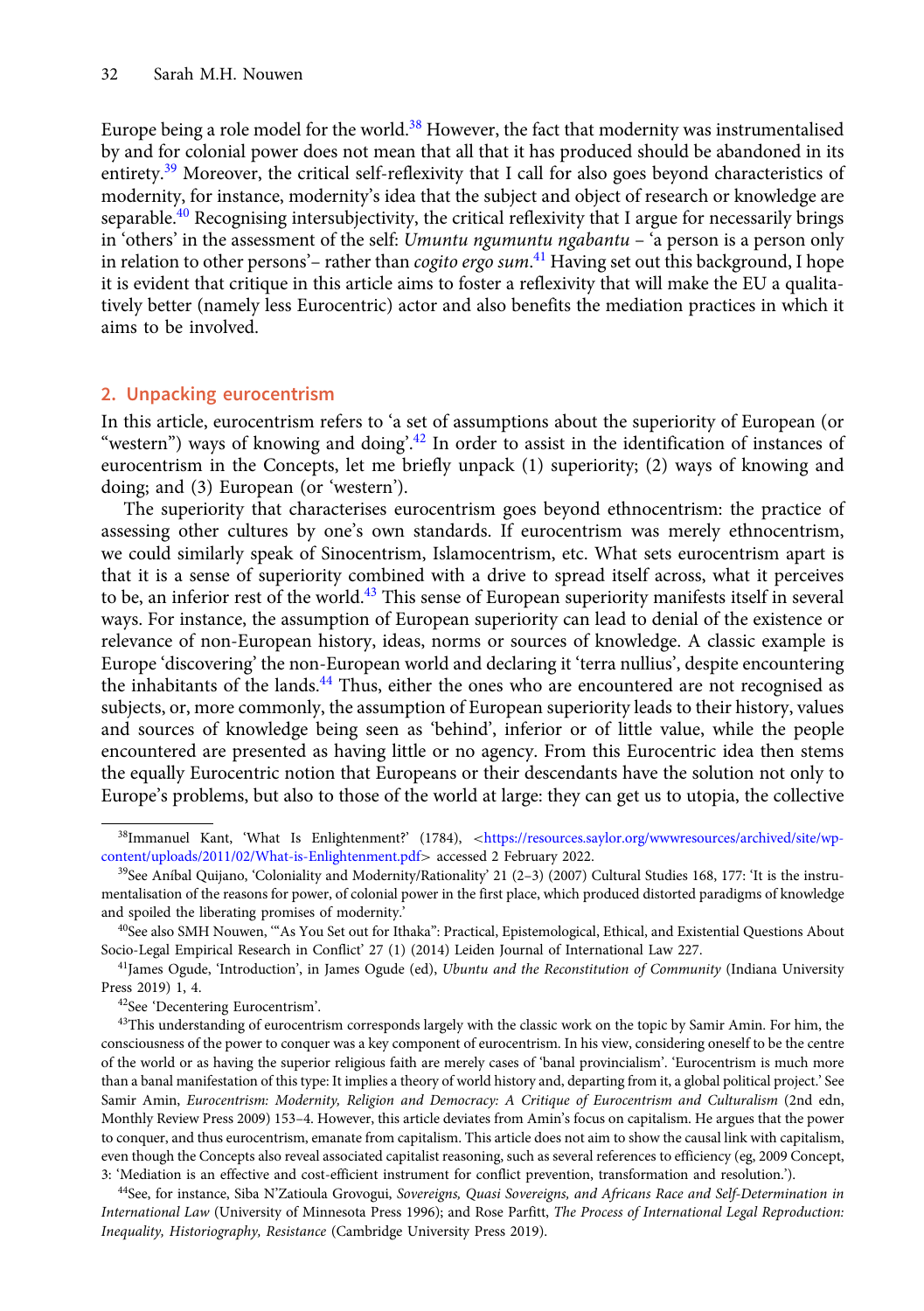good as defined by them.<sup>45</sup> This assumption in turn fosters the Eurocentric idea that a(n idealised) European history of progress, Europe's values and its knowledge are ultimately universally applicable, while Europeans have the truths, experience and knowledge to make that (perceived) European progress story a universal reality. A typical Eurocentric supposition then is, as Siba Grovogui's has argued, 'that the West is the legitimate legislator and adjudicator of values, norms, and institutions for the "international community" and, second, that those (presumed) incapable of producing good government, good laws, and good morals should obey the moral order bequeathed to them by the West, as a matter of deference'. <sup>46</sup> The assumption of superiority not only creates an inferior other, but also shores up a 'European identity'. This aspect of eurocentrism can be understood in terms of what Edward Said captured in his concept of Orientalism: '[T]he Orient has helped to define Europe (or the West) and its contrasting image, idea, personality experience.'<sup>47</sup> In this understanding, Orientalism is not merely 'a Western style for dominating, restructuring, and having authority over the Orient', <sup>48</sup> but also about the construction of the Occident itself.<sup>49</sup> Common to these aspects of eurocentrism – the other does not exist and the other exists as a radical other – is the denial of the connections between the European and the non-European, and especially, of the influence of the non-European on the European: $50$  in Eurocentric approaches, Europe appears as a self-starter, as if everything it is proud of was 'made (only) in Europe'.

These diverse manifestations of eurocentrism also reveal the second aspect of the definition adopted here; namely, ways of knowing and doing: eurocentrism has epistemic and practical aspects. The two need not be separated: one of the critiques of eurocentrism is exactly that it fails to recognise the knowledge contained in doing.<sup>51</sup> Even if one recognises Eurocentric knowing and Eurocentric doing as distinct, the two tend to reinforce each other. Colonialism and imperialism have illustrated how European action allowed European ways of knowing to dominate, while assumptions about the superiority of European ways of thinking inspired and internally legitimised European action.

The assumptions of superiority are often not limited to 'European' ways of knowing and doing but extended to 'western' ways more broadly, as the quotes from Said and Grovogui illustrate. One can identify eurocentrism in, for instance, some North-American and Australian ways of knowing and doing to the extent that the approaches consider themselves inheritors of 'the European tradition'. For the same reason, eurocentrism can be found in the EU – even if the EU itself was never a colonial power – and in EU Member States that did not have colonies.<sup>52</sup> The key feature is an assumption of superiority by virtue of seeing oneself as continuing in a (assumedly superior) European tradition of doing and thinking. By way of final clarification, the set of assumptions about the superiority of European/western ways of knowing and doing that constitute eurocentrism can also be found in parts of the world that do not consider themselves continuators of the

51Boaventura de Sousa Santos, The End of the Cognitive Empire.

<sup>&</sup>lt;sup>45</sup>Siba N'Zatioula Grovogui, Beyond Eurocentrism and Anarchy: Memories of International Order and Institutions (Palgrave Macmillan 2006) 29: 'Eurocentrism persists as a result of the unreflective definition of the collective good and the means to its realization according to Western self-references and self-interests alone.'

<sup>&</sup>lt;sup>46</sup>Grovogui, Beyond Eurocentrism and Anarchy, 31.

<sup>&</sup>lt;sup>47</sup>Edward W Said, Orientalism: Western Conceptions of the Orient (reproduced with a new afterword, Penguin Books 1995)  $1-2.$ 

<sup>48</sup>Said, Orientalism, 3.

<sup>&</sup>lt;sup>49</sup>See Joseph Massad, 'Orientalism as Occidentalism', 5 (1) (2015) History of the Present 83. See also Gayatri Chakravorty Spivak, A Critique of Postcolonial Reason: Toward a History of the Vanishing Present (Harvard University Press 1999) 203: 'The colonizer constructs himself as he constructs the colony. The relationship is intimate, an open secret that cannot be part of official knowledge.'

<sup>&</sup>lt;sup>50</sup>See also Grovogui, Beyond Eurocentrism and Anarchy, 35; and Tarak Barkawi and Mark Laffey, 'The Postcolonial Moment in Security Studies' 32 (2) (2006) Review of International Studies 329.

<sup>52</sup>See, more elaborately, Section 5. See also, Nicolaïdis, 'Southern Barbarians' and Nicolaïdis et al, 'From Metropolis to Microcosmos'.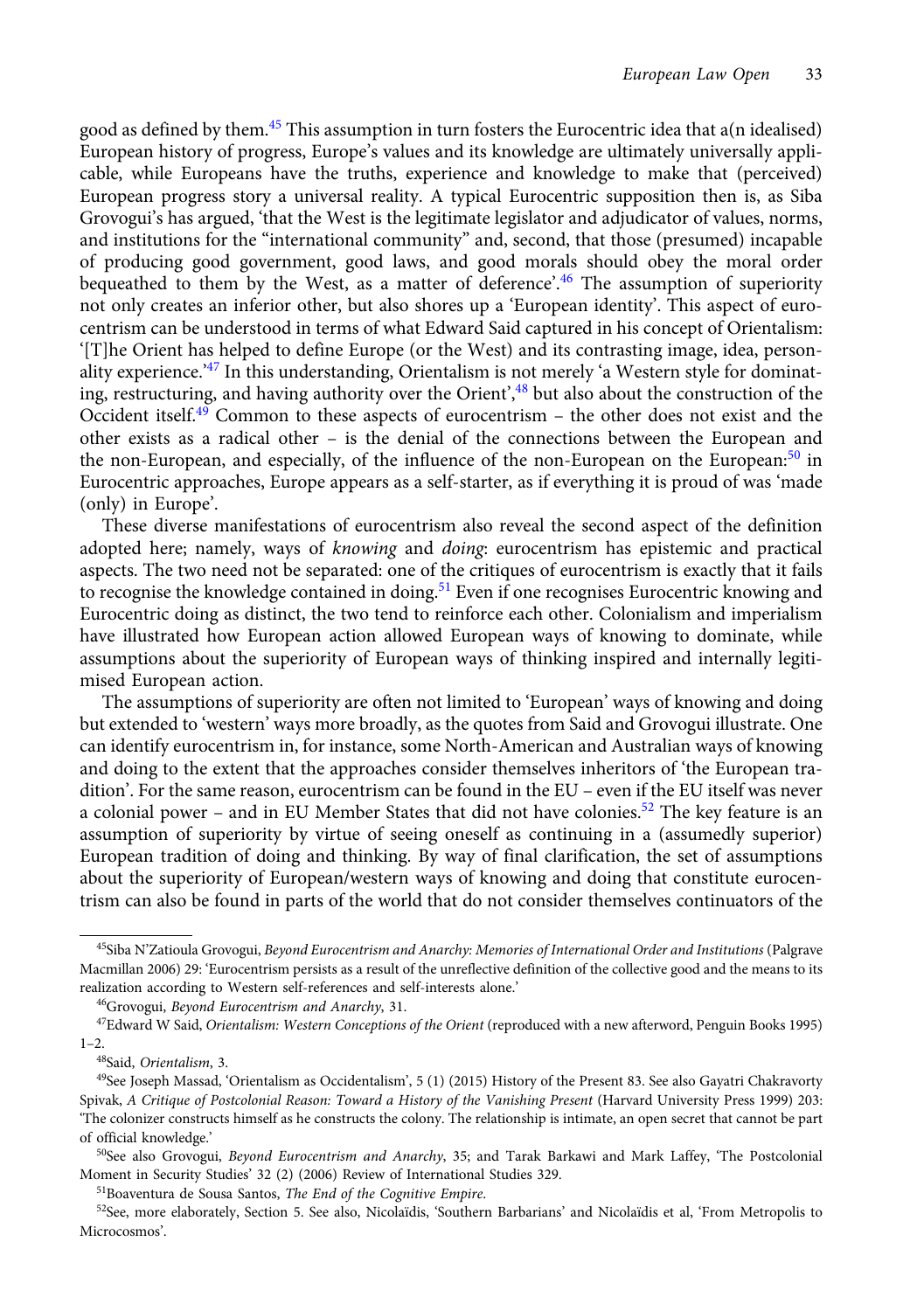European tradition.<sup>53</sup> For instance, curricula in schools in former colonies can reflect eurocentrism. Eurocentrism, too, is some of European imperialism's obstinate baggage.

# 3. Eurocentric ambition: exporting 'peace' or exporting oneself?

When in 2012 the Nobel Committee awarded the EU the Nobel Peace Prize, it did so on the ground that the EU and its forerunners had advanced the causes of peace, reconciliation, democracy and human rights in Europe. The Committee's explanation made reference only to the EU's role in Europe: the EU had helped 'to transform most of Europe from a continent of war to a continent of peace'.<sup>54</sup> But when receiving the prize, European Council President Herman von Rompuy and Commission President José Manuel Barroso projected the relevance of the prize beyond Europe. After setting out the values around which Europe had been reunified, the statement continued:

These are also the values that the European Union promotes in order to make the world a better place for all. The European Union will continue to promote peace and security in the countries close to us and in the world at large ... This Nobel Peace Prize shows that in these difficult times the European Union remains an inspiration for leaders and citizens all over the world. 55

The Nobel Peace Prize boosted an ambition that had already been put on paper in the 1992 Maastricht Treaty and solidified in the 2007 Treaty of Lisbon: to bring peace outside Europe. As Kalypso Nicolaïdis and colleagues have argued, in its early years, the European Community had focused on 'setting international standards to civilise Europe itself upon the discovery that the "barbarian" lay within'.<sup>56</sup> But 50 years of increased internal stability fostered greater external ambition. Since the 1990s, the EU has wanted to export not only machinery, computers and pharmaceuticals – its primary export products – but also its values, including peace. It is here that economic imperialism, the ambition to become a greater economic power, becomes closely entangled with eurocentrism. The Maastricht Treaty envisaged a Common Foreign and Security Policy (CFSP) through which 'to promote peace, security and progress in Europe and in the world<sup>7</sup>.<sup>57</sup> Among the aims of the CFSP were 'to promote peace and strengthen international security' and 'to develop and consolidate democracy and the rule of law, and respect for human rights and fundamental freedoms'. <sup>58</sup> Fifteen years later, the Treaty of Lisbon proclaimed that 'The Union's aim is to promote peace, its values and the well-being of its peoples', without geographic

<sup>&</sup>lt;sup>53</sup>See also Pinar Bilgin in her keynote 'How not to decenter European studies', VICES, 17 December 2021, <[https://youtu.](https://youtu.be/CSU5JgI5wBs) [be/CSU5JgI5wBs](https://youtu.be/CSU5JgI5wBs)> accessed 2 February 2022.

<sup>54</sup>The Norwegian Nobel Committee, Press Release: The Nobel Prize for 2012, <[https://www.nobelprize.org/prizes/peace/](https://www.nobelprize.org/prizes/peace/2012/press-release/) [2012/press-release/](https://www.nobelprize.org/prizes/peace/2012/press-release/)> accessed 2 February 2022. The award speech also mentioned the positive impact of promises of incorporation on the EU's neighbours. Announcement of the 2012 Nobel Peace Prize to the EU, presented by Thorbjørn Jagland, Chairman of the Norwegian Nobel Committee, on 12 October 2012, <[https://www.nobelprize.org/prizes/peace/2012/prize](https://www.nobelprize.org/prizes/peace/2012/prize-announcement/)[announcement/](https://www.nobelprize.org/prizes/peace/2012/prize-announcement/)> accessed 2 February 2022.

<sup>&</sup>lt;sup>55</sup>Joint statement by Herman Van Rompuy, President of the European Council, and José Manuel Barroso, President of the European Commission, on the award of the 2012 Nobel Peace prize to the EU, 12 October 2012, [https://www.consilium.](https://www.consilium.europa.eu/uedocs/cms_Data/docs/pressdata/en/ec/132807.pdf) [europa.eu/uedocs/cms\\_Data/docs/pressdata/en/ec/132807.pdf](https://www.consilium.europa.eu/uedocs/cms_Data/docs/pressdata/en/ec/132807.pdf) > accessed 2 February 2022 (emphasis added). On this shift from internal to external, see also Laura Davis, 'The Nobel Challenge' <[https://lauradavis.eu/2012/10/the-nobel-challenge/](https://lauradavis.eu/2012/10/the-nobel-challenge/#more) [#more](https://lauradavis.eu/2012/10/the-nobel-challenge/#more)> accessed 2 February 2022.

<sup>56</sup>Nicolaïdis et al, 'From Metropolis to Microcosmos', 729.

<sup>57</sup>The TEU, 7 February 1992, Official Journal of the European Communities, C 191/1, ninth recital and Title V, article J (emphasis added). Today, provisions on EU external action are found in Title V TEU with specific provisions on CFSP included in articles 23–41 TEU.

<sup>58</sup>The TEU, 7 February 1992, article J.1 para 2. Today, see article 23 TEU in relation to CFSP, which refers back to the principles and objectives in article 21 that underpin EU external action more generally.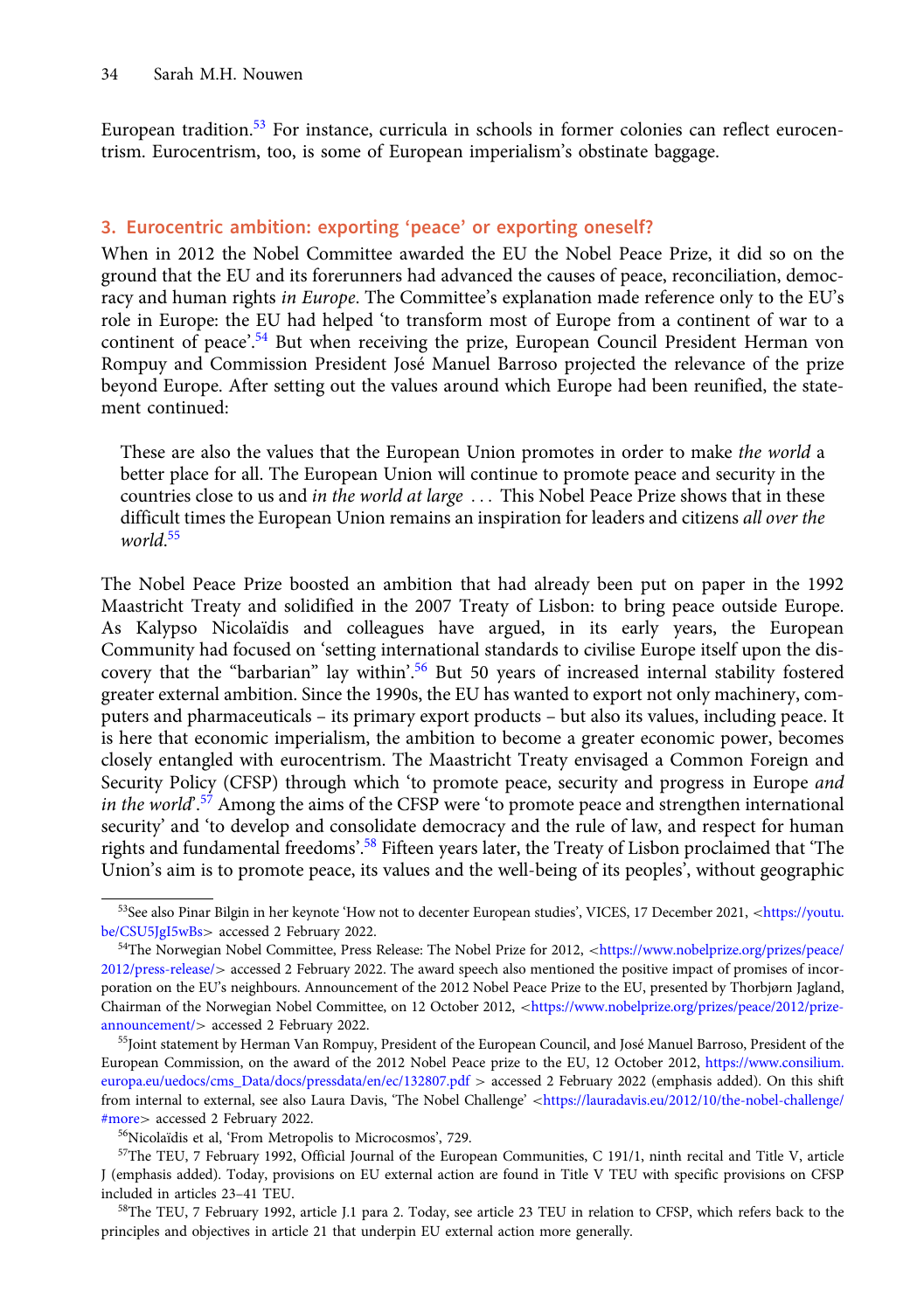or other limitations.<sup>59</sup> The Lisbon Treaty operationalised this outward orientation in providing for the 'external action' of the Union, the first instruction for which was that:

The Union's action on the international scene shall be guided by the principles which have inspired its own creation, development and enlargement, and which it seeks to advance in the wider world: democracy, the rule of law, the universality and indivisibility of human rights and fundamental freedoms, respect for human dignity, the principles of equality and solidarity, and respect for the principles of the United Nations Charter and international law.<sup>60</sup>

Lisbon can thus be read as the moment that the swan that had been inspecting its own nest for 50 years and had begun to stretch its neck since the Maastricht Treaty, turns it head, looking out into the world, its wings lifted for an ambitious flight. $61$ 

The two Concepts on peace mediation illustrate this renewed and now publicly displayed external ambition. The Concepts appeared in a period in which mediation had risen to prominence as a means of promoting peace in the world. The dominant challenge to peace was considered to come from the types of conflict that had been most prevalent since the end of the Cold War: conflicts not between states, but about the state; conflicts between governments and rebellious armed movements or between armed movements themselves. But making peace in such situations had proven to be harder than purely 'keeping' the peace between states. By the 2000s, international peacekeeping and peacebuilding agendas and practices had been scathed as too ineffective, too risky and too ambitious. Mediation emerged a more attractive option: a delimited area of intervention that seemed less costly in terms of human life and finances.<sup>62</sup>

But this increased attraction also meant that in addition to the United Nations (UN), many other organisations became involved in mediation, including regional organisations such as, in Africa, the Inter-Governmental Agency for Development (IGAD) and the African Union (AU), and in Europe, the Organization for Security and Co-operation in Europe (OSCE), as well as non-governmental organisations (NGOs) such as the Centre for Humanitarian Dialogue, Conflict Mediation Initiative, IKV Pax Christi and St Egidio. The mediation world has become crowded.<sup>63</sup> As one UN mediator put it, referring to competition from regional bodies and NGOs: 'There is not enough conflict to go around. There used to be a few dozen mediating institutions. Now a couple of thousand.<sup>364</sup> The proliferation of institutions offering mediation services has spurred fierce competition for the role of mediator, providing conflicting parties with opportunities for forum shopping.<sup>65</sup> In the same year that the EU issued its 2020 Concept on peace mediation, scholars observed 'a mismatch between supply and demand in the international mediation "market"'. $\rm ^{66}$  They noted that the supply of mediators had increased, while more and more conflicts were beyond the reach of mediation; for instance, as a result of terror-listing, prohibiting

<sup>59</sup>The Treaty of Lisbon, 13 December 2007, Official Journal of the European Communities, C 306/1, article (1) (4) providing for a new article 2 under the heading 'General Provisions'. See now article 3 (1) TEU.

 $60$ The Treaty of Lisbon, article 1 (24), inserting a new article 10 A (1) into what was the Treaty Establishing the European Community at the time (emphasis added). Today, see article 21 (1) TEU. See also articles 2 and 3 (5) TEU.

<sup>&</sup>lt;sup>61</sup>See also, on the shift after the first 50 years, Timothy Garton Ash, as cited in Chris Bickerton, European Union Foreign Policy: From Effectiveness to Functionality (Palgrave Macmillan 2011) 3–5.

<sup>62</sup>I thank Devon Curtis for this observation.

<sup>&</sup>lt;sup>63</sup>David Lanz and Rachel Gasser, A Crowded Field: Competition and Coordination in International Peace Mediation, Mediation Arguments (2013). See also Stephen Chan, 'Conclusion: Mediating the Mediation with Difference', in Brigg and Bleiker, Mediating across Difference, 270, 270: 'a veritable cottage industry of mediators burgeoned to its present status as a high-earning, high-profile, jet-setting, and seemingly indispensable part of a curious globalisation of idealistic and yet professionalised concern for relieving the misery of others.'

<sup>64</sup>Interview, New York, September 2018.

<sup>&</sup>lt;sup>65</sup>Report of the Secretary-General on Enhancing Mediation and Its Support Activities, UN Doc S/2009/189, 8 April 2009, 6.

<sup>66</sup>Magnus Lundgren and Isak Svensson, 'The Surprising Decline of International Mediation in Armed Conflicts' 7 (2) (2020) Research and Politics 1.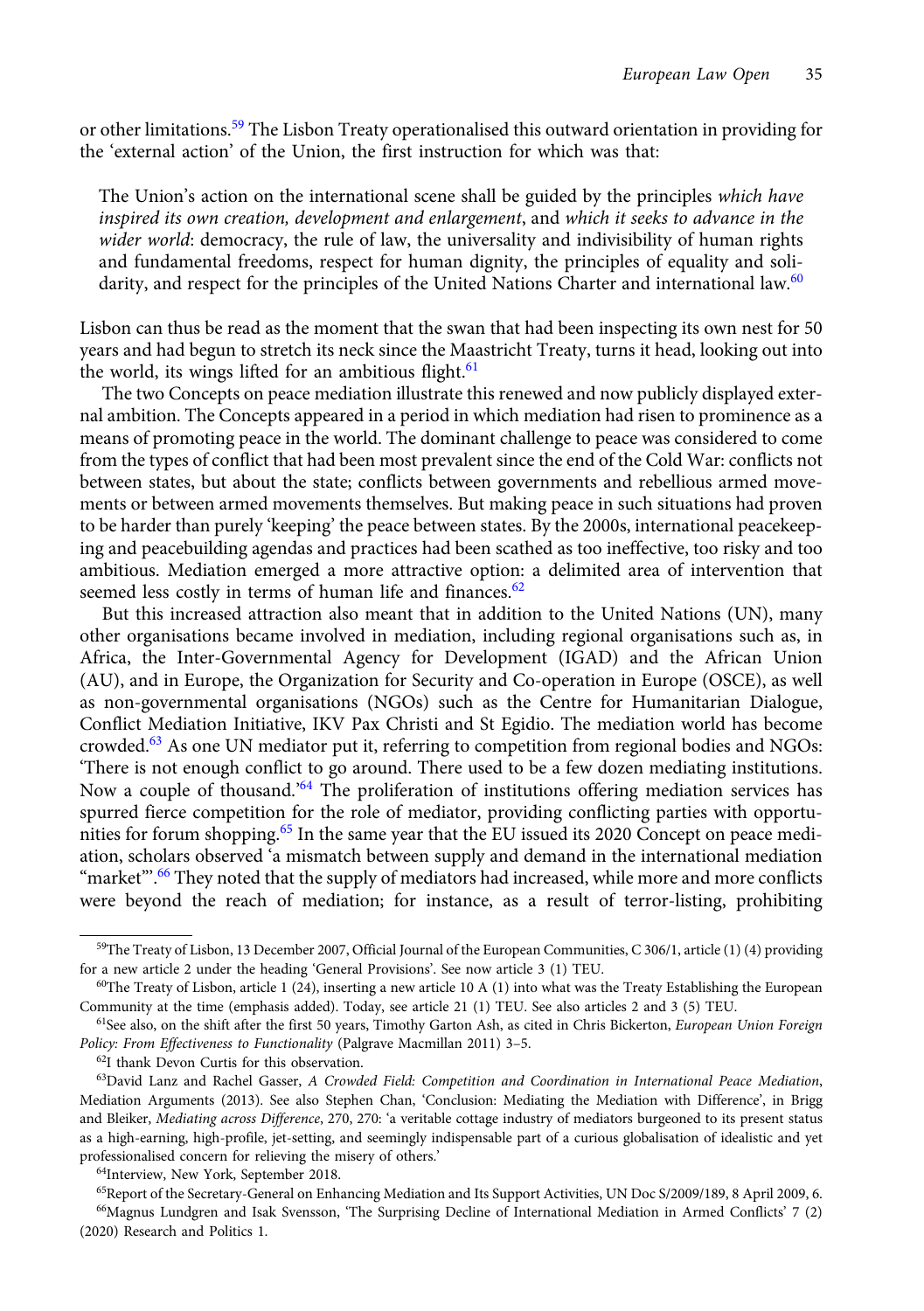engagement with actors involved.<sup>67</sup> There could thus be stiff competition among mediators for those conflicts that were not beyond reach. One observer of a specific conflict cynically dubbed such a battle for the role of mediator: 'The war for the Nobel Peace Prize'.<sup>68</sup>

The 2009 and 2020 Concepts are about the EU respectively entering and enhancing its position in this competitive peace mediation 'market'. Aiming at more influence, whether political or economic, is imperial, but not by definition Eurocentric: one can have such ambitions even if not assuming one's superiority of ways of thinking and doing or not desiring to spread these; possibly, one just wants to sell products or services. The entire approach to peace mediation as that of a product or service on a competitive market is Eurocentric in that it subjects peace mediation to the rules of capitalism. But let us for a moment adopt this capitalist approach in order to see other, stronger, forms of eurocentrism. In the ideal version of the market, eurocentrism could not survive: if, on the level playing field where supply and demand meet freely, the 'product' is not actually superior, buyers will just refuse to pay for it.<sup>69</sup> So, in the context of peace mediation, if those involved in a conflict do not want EU-style mediation, there is little for the EU to do – end of story. However, like most other markets, the peace mediation market is not like the ideal; it, too, is distorted by political and economic power. In the analysis of the Concepts below, it will become clear that while they read in part like a marketing strategy – setting out why the EU is good at this – there is very little interest in the 'competition', let alone the 'consumer' of peace mediation. In fact, while sometimes seemingly oriented towards 'selling' the EU mediation product, these Concepts are in fact narratives by the EU, for the EU, about the EU. The eurocentrism that will become apparent is not constituted by this focus on the EU per se, but by the apparent assumption that it is natural for the EU to play a role as global actor, to help and 'capacity build' others and to serve as a role model<sup>70</sup> – assumptions that correspond with that of the civilising mission during colonialism and assumptions that get internally naturalised, over and over again, through texts such as these Concepts.<sup>71</sup>

### A. The 2009 Concept: an unreflected bid for epistemic authority

Practice had preceded the EU's first policy on mediation, adopted in 2009. The foreign ministers of the European Commission had been involved in mediation attempts in the early years of the war in the former Yugoslavia, but adopted a lower profile after the apparent failure in Bosnia in 1994.<sup>72</sup> In the early 2000s, however, the EU had some successes: its first High Representative, Javier Solana, co-brokered the 2001 Ohrid Framework Agreement for Macedonia and initiated the mediation of the 2002 Belgrade Agreement on Principles of Relations between Serbia and Montenegro.<sup>73</sup> The EU also provided financial support to an NGO led by a former Finnish President that successfully brokered the 2005 Aceh Agreement. The purpose of the 2009 Concept on Strengthening EU Mediation and Dialogue Capacities was to provide a policy basis for such practice. $74$ 

<sup>67</sup>Lundgren and Svensson, 'The Surprising Decline of International Mediation in Armed Conflicts'.

<sup>68</sup>Conversation with a European diplomat, Sudan, 2010.

<sup>69</sup>I thank Martijn Hesselink for this observation.

 $^{70}$ For a critique of the EU's role-model assumption, see Kalypso Nicolaïdis and Tobias Lenz, 'EU-Topia? A Critique of the European Union as a Model' 4 (2) (2019) Culture, Practice and Europeanization 78, arguing for 'a problematization of the label "model" without denying the value added by EU governance for the rest of the world.'

<sup>&</sup>lt;sup>71</sup>See also Meera Sabaratnam, Decolonising Intervention: International Statebuilding in Mozambique (Rowman & Littlefield International 2017) 4.

 $72$ See Julian Bergmann, The European Union as International Mediator: Brokering Stability and Peace in the Neighbourhood (Palgrave Macmillan 2019) 4.

 $73$ See more elaborately, Bergmann, The European Union as International Mediator.

<sup>&</sup>lt;sup>74</sup>2009 Concept, 2. See also 2009 Concept, 4–5: 'Various actors ... have been involved in EU mediation activities ... EUSRs often play a visible role in EU mediation activities.'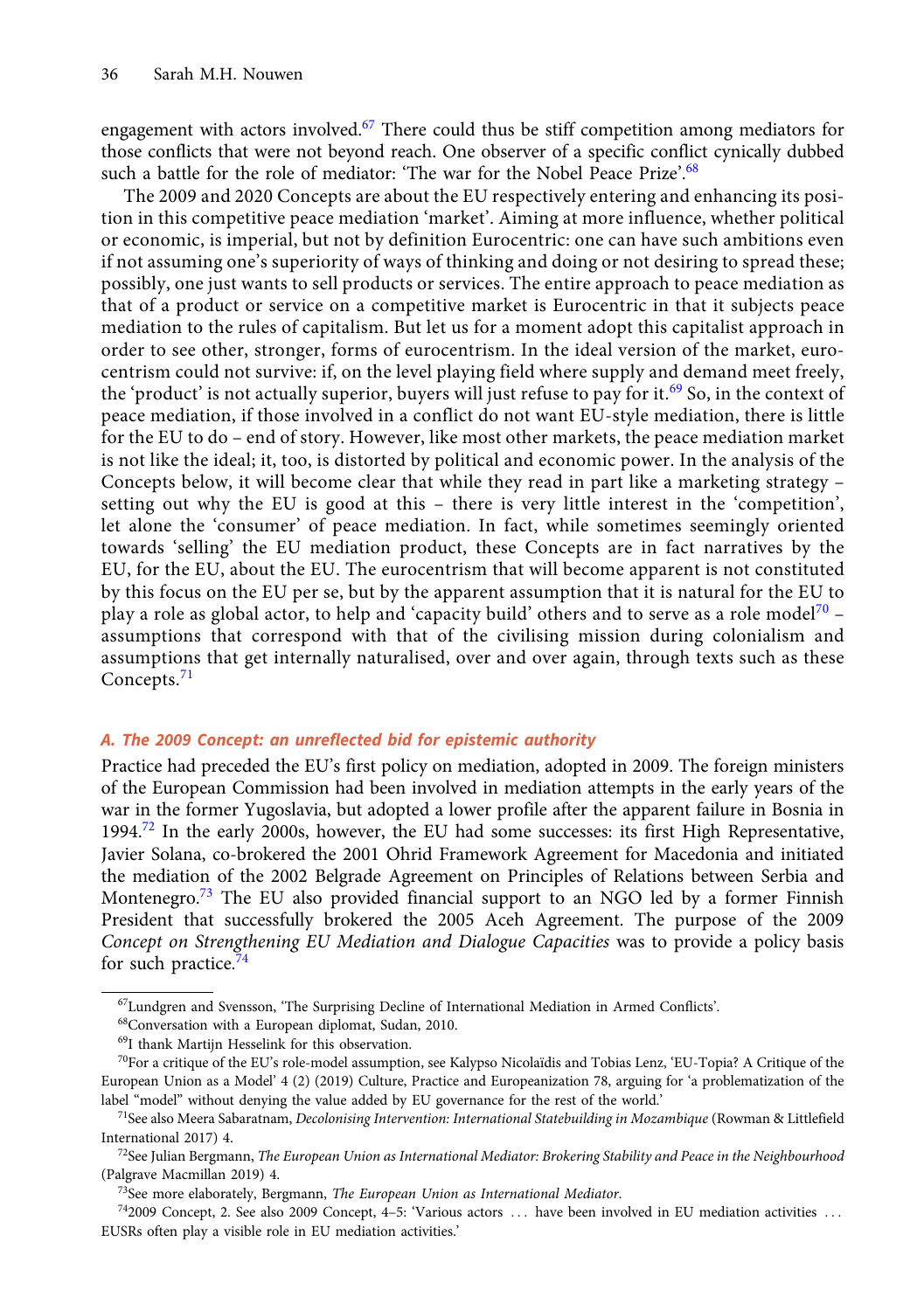The aim was also to expand such practice.<sup>75</sup> By the time the EU issued its first policy document, the UN, AU, some key NGOs and states such as Norway and Switzerland had developed more experience in mediating, or supporting mediation, than the EU. The UN, aware of the increasing competition in the field and the adverse consequences of peace processes that go wrong, had already begun 'professionalising' its mediation practices from the mid-2000s. It did so by highlighting the relevance of expertise, skills and norms, setting up a specialised Mediation Support Unit and issuing reports such as the 2009 report of the UN Secretary-General on 'Enhancing Mediation and Its Support Activities'.<sup>76</sup> In an epistemological culture in which practice and experience alone count for little unless accompanied by written, abstracted knowledge, the EU's 2009 Concept, too, should be seen as a bid for epistemic authority: we count, because we have published on this.

The 13-page Concept consists of four main sections. In the Introduction, it sets out the rationale, overall aim and provides definitions. The rationale provided in the document's opening sentence is that:

The EU, as a global actor committed to the promotion of peace, democracy, human rights and sustainable development, is generally seen as a credible and ethical actor in situations of instability and conflict and is thus well placed to mediate, facilitate or support mediation and dialogue processes.<sup>77</sup>

After identifying policy bases for this document, it turns to defining mediation as 'a way of assisting negotiations between conflict parties and transforming conflicts with the support of an acceptable third party'.<sup>78</sup> However, the Concept uses the term more broadly, also to encompass 'facilitation' and 'dialogue'.<sup>79</sup> Similarly, the Concept has a broad understanding of the *actions* that amount to mediation: acting as a lead or co-mediator; promoting mediation; leveraging mediation; supporting mediation and funding mediation. In other words, funding somebody else's mediation counts as mediation for the purposes of the Concept. This is important: the objective of enhancing mediation can thus be achieved by operating in the background, for instance, bankrolling the initiatives of other actors. The Concept emphasises that the various aspects of mediation are 'equally important' as acting as a lead or co-mediator. Still, the Concept at times also gives the impression that 'acting as a mediator itself', presented first, is the main ambition. $80$ 

The second section is about the 'EU and mediation', covering 'mediation as an EU policy tool', 'EU as an actor in mediation', 'Types of EU mediation involvement', 'Guiding principles', 'EU cooperation and coordination with other international actors', 'EU financial instruments to

782009 Concept, 2.

 $75$ The opening paragraph does so through the classic argumentative move of claiming precedence, while suggesting that more is needed: 'While mediation is not a new area to the EU, a more coordinated and focused approach will enhance the EU's ability to play a more active international role in this area.' 2009 Concept, 2. See also page 4: 'The EU is engaged in the entire spectrum of mediation, facilitation and dialogue processes. While, in practice, mediation is thus already an integral part of EU external action, the EU has so far used this tool in a rather ad-hoc fashion. On the basis of this Concept the EU aims to develop a more systematic approach to mediation and to strengthen its mediation support capacity which will allow it to contribute in a more efficient and effective way to preventing and resolving conflicts.'

 $^{76}$ Report of the Secretary-General on Enhancing Mediation and Its Support Activities. On the professionalisation drive at the UN, see Elodie Convergne, 'Learning to Mediate? The Mediation Support Unit and the Production of Expertise by the UN' 10 (2) (2016) Journal of Intervention and Statebuilding 181. On the professionalisation drive in the field of peace mediation more generally, see Philipp Kastner, 'Promoting Professionalism: A Normative Framework for Peace Mediation', in Catherine Turner and Martin Wählisch (eds), Rethinking Peace Mediation: Challenges of Contemporary Peacemaking Practice (Bristol University Press 2021) 17.

<sup>772009</sup> Concept, 2.

 $792009$  Concept, 3, defining 'facilitation' as similar to mediation, but less directive and less involved in shaping the substance and 'dialogue'–'an open-ended process which aims primarily at creating a culture of communication and search of common ground'.

<sup>80</sup>Indeed, contrary to the inclusive definition adopted, in the section on risks (2009 Concept, 7) the Concept juxtaposes the EU being 'involved' in a mediation process and 'supporting' the activities of other mediation actors.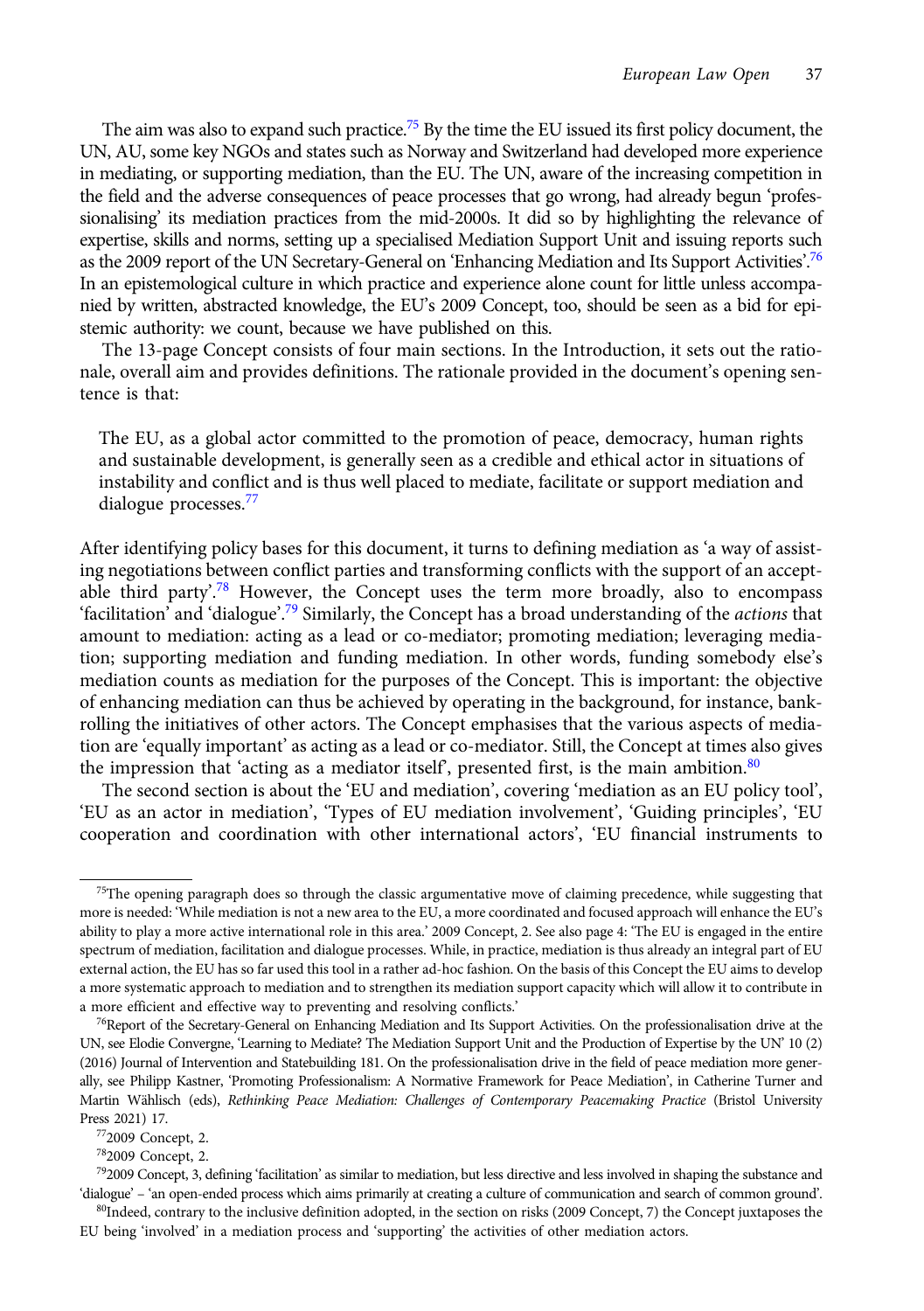support mediation initiatives' and 'EU mediation support capacities'. The third section then focuses on 'Measures to strengthen EU Mediation capacities', while the final section states only that the Concept will be reviewed.

As is clear from these headings, the Concept is focused on the EU. It is unsurprising that an EU policy document focuses on the EU and, as explained earlier, that in and of itself does not make it Eurocentric. But aspects of the way in which it focuses on the EU are Eurocentric in the understanding set out earlier. I highlight four: (1) an unreflected sense that it is appropriate for the EU to play a bigger role in peace mediation simply because it can and wants to; (2) a hyperagentic selfpresentation compared to barely described or supposedly inferior others; (3) an impression of the EU as an oasis of peace compared to a violent rest of the world; and (4) the presumption that there is universal agreement on the primacy of a technical approach to mediation and on the EU's understanding of the concept of peace.

First, the rationale for the policy seems to come down to the EU's wish to play a greater role in peace mediation and its conviction that it is in a good position to do so. $81$  Although some expressions implicitly recognise that one cannot be a mediator if the parties do not accept one as such,  $82$ the Concept does not pay attention to the question of who would like the EU to play a bigger role apart from the EU itself. The Concept's opening sentence perhaps makes an allusion to requests that the EU receives: 'The EU ... is generally seen as a credible and ethical actor in situations of instability and conflict.'<sup>83</sup> Yet, none of the Concept's 13 pages reveal through whose eyes the EU is seen or what evidence the statement rests on. The rationale that seems to run through the text is: we can and therefore we must. There seems to be no doubt about the appropriateness. See, for instance, the text in which the Concept explains why, even though the UN is recognised internationally as the primary authority in peace mediation, it is appropriate for the EU to play a bigger role in this field:

Even though the UN plays a pre-eminent role in international peace mediation, other actors, like the EU, have important roles to play. The EU is a global actor and its political, developmental and security interests go well beyond its neighbourhood.<sup>84</sup>

The assumption throughout is that, given who the EU is, it is natural for it to play a role in the international field of peace mediation. This lack of interest in who would like the EU to play a bigger role, other than the EU itself, is hard to explain through anything else than a sense of superiority.<sup>85</sup>

A second and related aspect of eurocentrism is that the Concept vests all the agency in the EU. As recognised before, it is not by definition Eurocentric if an EU policy document focuses on the EU. What is Eurocentric, though, is that throughout it portrays the EU as a hyperagentic actor operating in an apparently passive rest of the world – the world in which the EU intervenes as a mediator. Conflicting parties or their societies do not feature. The already quoted opening sentence is one of the few sentences in the entire text that alludes to the relevance of perspectives of

<sup>&</sup>lt;sup>81</sup>See, for instance, 'The EU has a lot to offer as an actor in mediation. It brings value added and creates new entry points for peace initiatives through its political and financial weight ::: The EU is in an excellent position ::: ' 2009 Concept, 4.

 $82$ For instance, a reference to the EU 'accepting to become involved' – 2009 Concept, 7 (emphasis added).

<sup>832009</sup> Concept, 1.

<sup>842009</sup> Concept, 9.

 $85C$ f Ashis Nandy, *The Intimate Enemy: Loss and Recovery of Self under Colonialism* (Oxford University Press 1983) 1–2: 'It is becoming increasingly obvious that colonialism ... cannot be identified with only economic gain and political power ... [C]olonialism could be characterized by the search for economic and political advantage without concomitant real economic or political gains, and sometimes even with economic or political losses. [fn omitted] ::: [T]he first differentia of colonialism is a state of mind in the colonizers and the colonized, a colonial consciousness which includes the sometimes unrealizable wish to make economic and political profits from the colonies, but other elements too. The political economy of colonization is of course important, but the crudity and inanity of colonialism are principally expressed in the sphere of psychology.'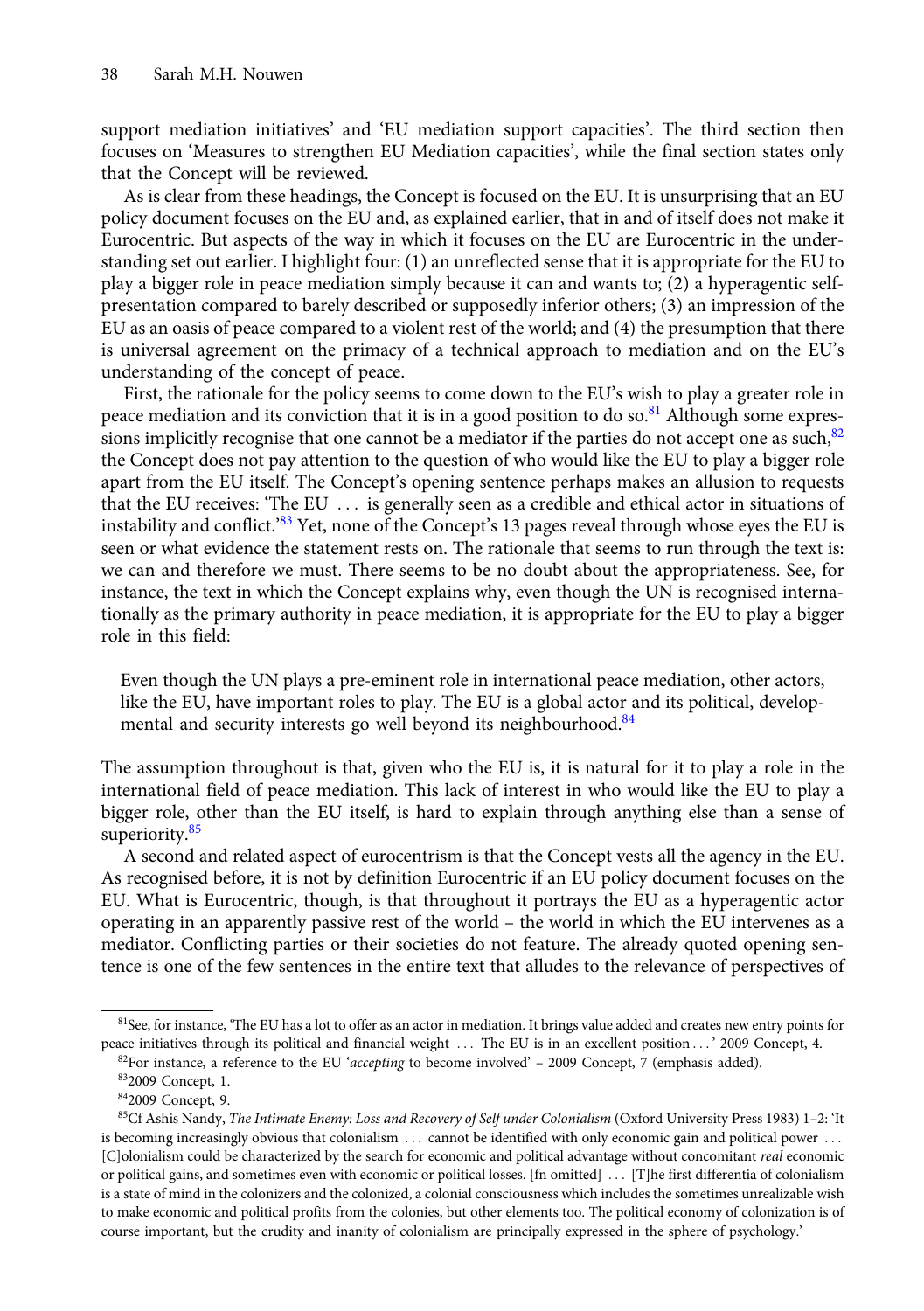actors other than the EU. However, even though this is a sentence about how *others* see the EU, it still makes the EU the subject through the use of passive voice: 'The EU ... is generally seen as a credible and ethical actor in situations of instability and conflict.'<sup>86</sup> So even where the EU is not the agent but the acted-on noun – in this case the one who is being seen – the text shows only the EU. The invisibility of the supposed beneficiaries of the EU's action combined with the hyperagency of the EU reflects what Meera Sabaratnam has referred to as *protagonismo*: 'a political relation in which intervention is understood as a kind of space for actualising the identities of specific interveners and their world views, rather than working towards a common agenda set by the government or community' where the intervention occurs.<sup>87</sup> This Concept is all about the EU actualising its identity and its world views.<sup>88</sup>

The Concept acknowledges that there is a 'multitude of potential actors in international peace mediation',<sup>89</sup> but the only actors that the Concept explicitly recognises as other relevant actors are 'other international actors'. Thus, of all the actors who are also involved in peace mediation – states, church organisations, international NGOs, social movements, community leaders – the Concept mentions only the UN and regional actors, including the OSCE and the AU, as relevant 'other international actors'. With respect to these 'other international actors', the EU is deferential to the UN.<sup>90</sup> The Concept next mentions '[r]egional actors, including the OSCE and the AU'. The sequencing of the text suggests that the EU considers itself more like the UN, a fellow 'global actor', rather than in the same category as the 'regional actors'.<sup>91</sup> The final sentence confirms this presumed superiority by indicating that the EU will support the first actor in the training of the third: 'The EU will continue to co-operate closely with the UN and its Mediation Support Unit, including in such areas as training and support to regional organisations in their efforts to strengthen their mediation capacities.' <sup>92</sup> Thus, in a document titled and focused on 'Strengthening EU Mediation and Dialogue Capacities', including through training,  $93$  the EU still presents itself as supporting the training of (other) regional organisations. The option of such (other) regional organisations *training the EU* is not mentioned,  $\frac{94}{4}$  despite another section recognising that they have resources and expertise, which the EU will make best use of.<sup>95</sup>

A third Eurocentric feature of the Concept is that it suggests that peace mediation intervention is necessary only outside the EU, while leaving that outside world otherwise undescribed. The objective of a 'more active *international* role' refers to a more active role outside the EU.<sup>96</sup> Perhaps the drafters of the Concept think that EU peace mediation necessarily takes place outside the EU because it could not be a neutral third party in conflicts that take place either between its Member States or between the government of a member state and an opposition movement in that state (pre-Brexit Northern Ireland, Catalonia, Cyprus). But the Concept does not mention that

952009 Concept, 11.

<sup>862009</sup> Concept, 1 (emphasis added).

<sup>87</sup>Sabaratnam, Decolonising Intervention, 80.

<sup>88</sup>The CEO of MediatEUr, 'a service-based peace mediation NGO financed by the EU', writes positively about 'the gradual "self-actualization" of the EU as a peace mediation actor'. See Antje Herrberg, 'Effective Mediative Diplomacy and Its Seven Virtues: The Case of the European Union' 43 (3) (2018) Peace & Change 292, 302.

<sup>892009</sup> Concept, 9.

<sup>&</sup>lt;sup>90</sup>The UN is the most important actor in the area of international peace mediation and has, over the years, developed a high level of expertise.' 2009 Concept, 9.

<sup>912009</sup> Concept, 9.

<sup>922009</sup> Concept, 9.

<sup>932009</sup> Concept, 5: 'EUSR teams need to be given appropriate training opportunities in the area of mediation ... Training should be developed taking into account the broad set of skills needed, given that mediation efforts may involve a wide range of tasks ... Mediation training should be offered to ESDP-missions and Commission Delegations.'

<sup>94</sup>In a later section on how the EU will strengthen its mediation capacities, the resources and expertise of regional organisations are mentioned, but as ones that the 'EU will make best use of  $-$  the EU uses and remains the actor; it is not being trained. 2009 Concept, 11.

<sup>962009</sup> Concept, 1.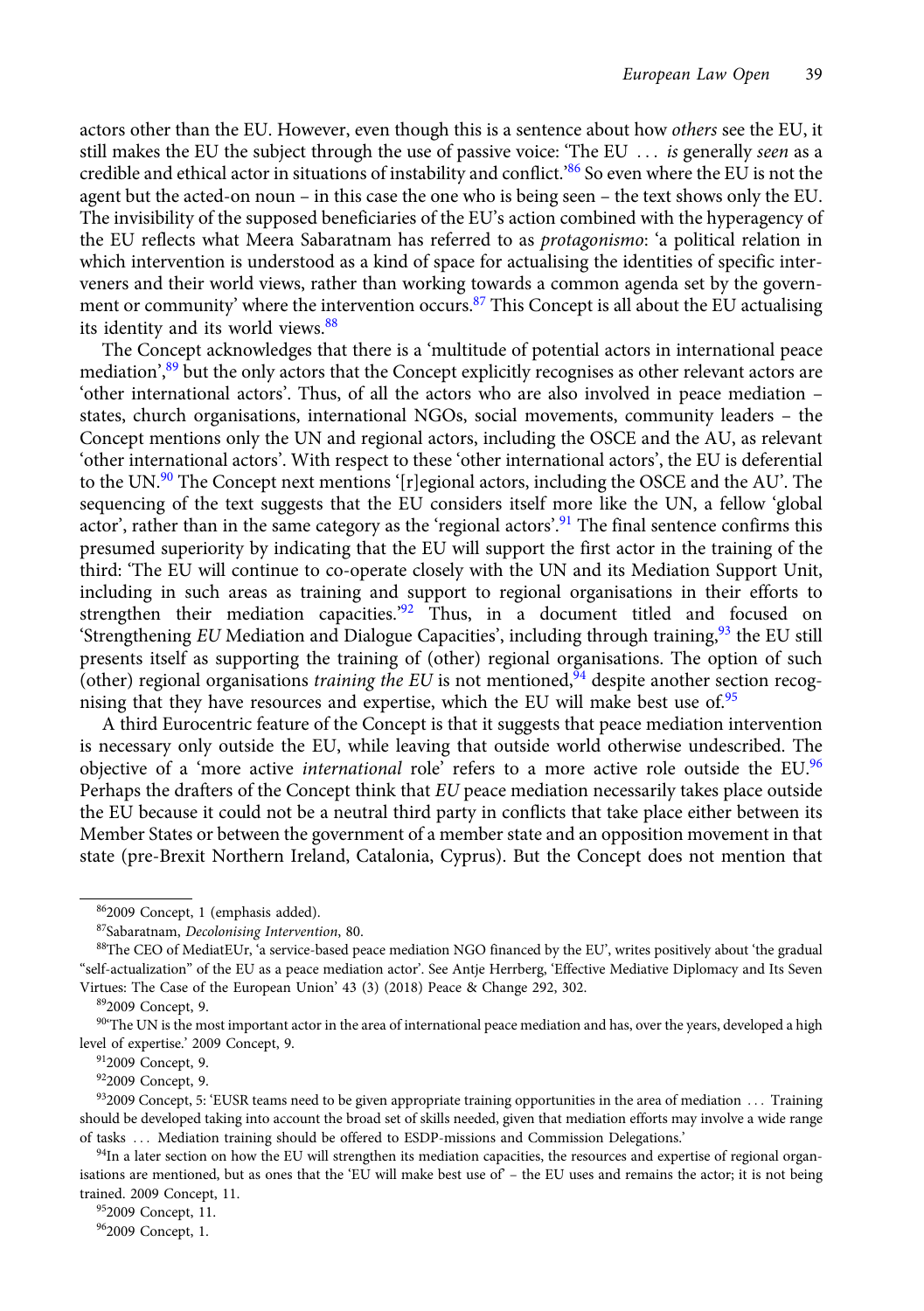rationale; it leaves its entirely outward focus unexplained. That is notable because the EU's outward orientation is the opposite of that of the other regional and international organisations that the Concept refers to: the OSCE, AU and – more obviously – the UN, have focused their mediation activities on conflicts among their Member States, and, most of all, within their Member States.<sup>97</sup> The Concept does, however, hint at a different rationale for its outward focus, namely that the conflicts that require mediation exist (only) outside the EU.<sup>98</sup> The construction of a need for mediation in an unspecified rest of the world re-inscribes the Enlightenment image of Europe, and here more specifically the EU, as an oasis of peace and reason in a wild and turbulent world.<sup>99</sup>

A final Eurocentric feature that I highlight here is the Concept's focus on the technical, expertise-requiring side of mediation, a 'tool' in a 'toolbox',<sup>100</sup> without speaking of the big political questions inherent in peace mediation.<sup>101</sup> The few explicit references that the Concept makes to the term 'political' are in negative contexts, namely that of 'political risks' for the EU and (presumably the parties') 'lack of political will'.<sup>102</sup> Politics appear as an unwelcome interference with the technical project of mediation.

At first sight, the technical rather than political approach may seem to reduce the risk of displaying eurocentrism: the Concept is not explicitly about exporting European values, but about enhancing technical capacity to offer a neutral service. But it backfires. First, the primacy of the technocratic is in and of itself an expression of eurocentrism: the technocratic approach is an aspect of the European progress narrative. Second, the focus on the means (mediation) presupposes that the ends (probably 'peace') are evident. But taking the ends for granted risks implying that the EU's idea of peace – whatever that is precisely – is necessarily the objective to be pursued in the rest of the world. Research in the field of peace and conflict studies has shown how people across the world have been working towards 'peace', but all with radically different understandings, for instance, peace as law and order, peace as human rights, peace as democracy and the rule of law, peace as social justice.<sup>103</sup> These differences do not necessarily reflect cultural differences

<sup>&</sup>lt;sup>97</sup>See also, Johannes Schachinger, 'European External Action Service Engagement in Mediation and Mediation Support', in Tanja Tamminen (ed), Strengthening the EU's Peace Mediation Capacities: Leveraging for Peace through New Ideas and Thinking (The Finnish Institute of International Affairs Helsinki 2012) 19: the EU is 'the only regional organisation which acts as a mediator outside its own sphere'.

<sup>&</sup>lt;sup>98</sup>See, for instance, when it suggests that the OSCE and AU often have the 'advantage of being knowledgeable on local and regional dynamics and credible third parties in the regional context'. 2009 Concept, 9. At first sight, this statement appears as a helpful observation that goes against eurocentrism: a recognition that other actors may have more relevant knowledge. But that is not the work that the observation is doing in the Concept. Rather, it appears in a section on the competition: in suggesting that the AU and OSCE will often have more contextual knowledge, the text implies that that is where the conflicts take place. The Concept does not discuss the implications for the EU of not having such contextual knowledge.

<sup>99</sup>See also Thomas Diez, 'Constructing the Self and Changing Others: Reconsidering "Normative Power Europe"' 33 (3) (2005) Millennium 613, 627.

 $1002009$  Concept, 6. 'Mediation is part of the EU's comprehensive toolbox in the area of conflict prevention and crisis management. There are strong linkages and synergies between mediation and other tools available to the EU' (emphasis added).

 $101$ See, for instance, '[m]ediation is  $\dots$  a team effort which requires substantial expertise, knowledge, technical capacity  $\dots$ For the EU this involves provision of operational support ... assessment of lessons learned, identification of best practices and ... the development of EU guidelines, developing training and capacitybuilding ... as well as networking and co-ordination.' 2009 Concept, 10–11.

<sup>&</sup>lt;sup>102</sup>Political risks are presented as a reason for the EU sometimes not to 'accept ... to become involved in a mediation process', '[i]n order to safeguard its credibility'. One such 'political risk' is 'lack of political will to become engaged'. 2009 Concept, 7. The question of whose will is lacking, is left open. In the context of the rest of the Concept, it is unlikely to be the EU's own. Possibly, EU Member States do not want the EU to become involved. More likely is that the lack of political will in this case refers to that of the parties to the conflict.

<sup>103</sup>See, more elaborately, Oliver Richmond, Peace in International Relations (Routledge 2008); Devon Curtis, 'Introduction: The Contested Politics of Peacebuilding in Africa', in Devon Curtis and Gwinyayi A Dzinesa (eds), Peacebuilding, Power and Politics in Africa (Ohio University Press 2012) 1; Sharath Srinivasan and Sarah MH Nouwen, 'Introduction: Peace and Peacemaking in Sudan and South Sudan', in Sarah MH Nouwen, Laura M James and Sharath Srinivasan (eds), Making and Breaking Peace in Sudan and South Sudan (Oxford University Press 2020) 1. See also Sarah MH Nouwen and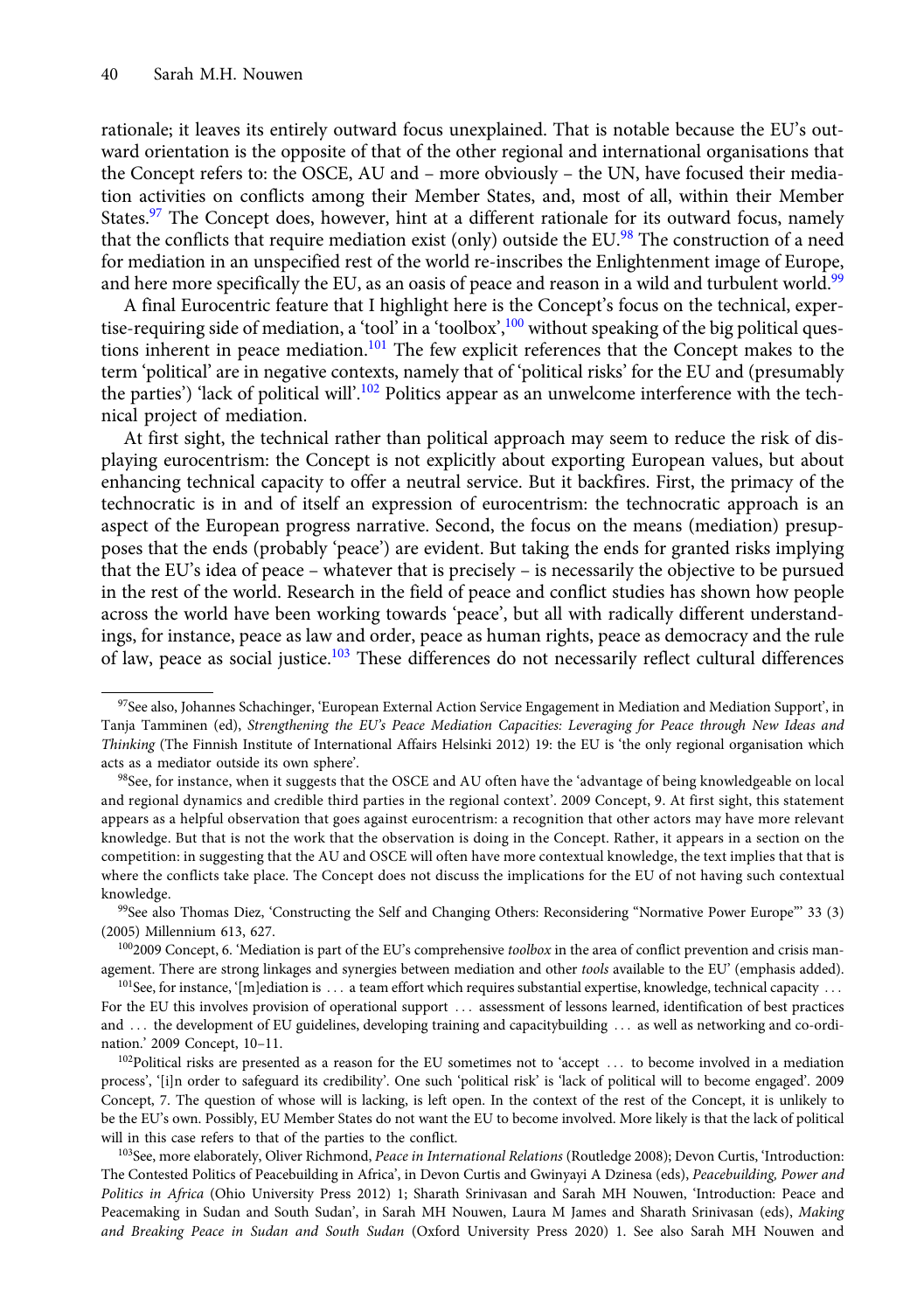and do not stem from the usage of different dictionaries. Rather, they reflect diverging political aspirations: a government may insist on peace as law and order; the opposing armed movement on peace as social justice. The World Trade Organization may aspire for a peace that facilitates free trade; its opponents for a peace that has overcome global inequalities.<sup>104</sup> States that have been involved in 'peacebuilding' abroad have often shifted in their understandings of the concept. For instance, Devon Curtis has shown how after 9/11 western states moved from promoting a liberal peace, based on democracy, human rights, the rule of law and liberalisation of the market, to one of stabilisation, based on law and order.<sup>105</sup> Others have observed how Europe, since its 'migration crisis', has turned from liberal peacebuilding to peace as border control.<sup>106</sup> The varying conceptions of peace come with varying avenues of pursuing them. For instance, the liberal peace often requires more checks and balances, whereas peace as law and order usually strengthens the executive. The promotion of liberal peace and peace as law and order usually legitimises existing international institutions, but requires stronger ones; a conception of peace as social justice is often seen to depend on a radical overhaul of existing institutions. By not explicitly engaging with the political question about what peace as an objective of mediation means, the EU risks suggesting that it knows what peace is supposed to mean across the globe, probably based on its own experience.<sup>107</sup> In practice, Europeans among themselves will disagree about how to characterise that peace or, indeed, whether it qualifies as such. But the ideal pursued is not the lived peace as it is embedded in particular societies, but an idealised and putatively agreed-upon peace, just like the civilising mission was not inspired by civilisation but an idealised version of the self.<sup>108</sup>

The 2009 Concept had an impact: it led to the institutionalisation of mediation in the EU.<sup>109</sup> Two years later, the EU External Action Service (EEAS) had its own division dedicated to conflict prevention, peacebuilding and mediation and its own Mediation Support Team (MST). As per the model of the UN's MST, which had been created in 2006, the aim of the Unit is not directly to mediate itself, but to provide operational support to EU actors, to provide coaching and training, to 'manage' knowledge, and to build partnerships with organisations with similar mandates.<sup>110</sup>

## B. The 2020 Concept: more assertion, more norms

In December 2020, the EU published a new Concept on peace mediation, to replace the one of 2009. It is more extensive: 14 denser pages accompanied by Council Conclusions and followed by

Sharath Srinivasan, 'Conflicts about Peace: As Revealed in Sudan and South Sudan', 24 June 2021, EUIdeas, <[https://euideas.](https://euideas.eui.eu/2021/06/24/conflicts-about-peace-as-revealed-in-sudan-and-south-sudan/) [eui.eu/2021/06/24/conflicts-about-peace-as-revealed-in-sudan-and-south-sudan/](https://euideas.eui.eu/2021/06/24/conflicts-about-peace-as-revealed-in-sudan-and-south-sudan/)> accessed 2 February 2022.

<sup>104</sup>Ana Luísa Bernardino, 'Peace through Trade? A Study of the WTO's Concept of Peace', 2018, paper on file with author. 105Curtis, Peacebuilding, Power and Politics in Africa, 103.

<sup>&</sup>lt;sup>106</sup>Signe Marie Cold-Ravnkilde and Christine Nissen, 'Schizophrenic Agendas in the EU's External Actions in Mali' 96 (4) (2020) International Affairs 935, 936.

<sup>107</sup>The concept of peace that emerges from the European Security Strategy of 2003, which the 2009 Concept follows up on, is that of an EU that does not face the 'key threats' of terrorism, proliferation of weapons of mass destruction, regional conflicts, state failure and organised crime: a conception of peace that mostly corresponds with that of 'law and order'. The objective is to pursue that through stronger international institutions, in other words, stronger versions of the status quo, rather than a radically different world order.

<sup>&</sup>lt;sup>108</sup>Mahatma Gandhi's famous response to a western journalist asking him what he thought of western civilisation comes to mind: 'I think it would be a good idea'. See also Nicolaïdis and Howse, 'This Is My EUtopia ::: '. See further in Section 5.

<sup>109</sup>See also Johannes Schachinger, 'European External Action Service Engagement in Mediation and Mediation Support', 18: 'The Concept opened the door for the adoption by the European Parliament of a pilot project which provided funding to the EEAS for the staffing of the mediation support team (covering three out of the five positions in the mediation support team) and the development of training and coaching opportunities, as well as for the deployment of internal and external mediation expertise and the production of guidance documents.'

<sup>&</sup>lt;sup>110</sup>See European External Action Service, Factsheet EU Mediation Support team, <[https://eeas.europa.eu/archives/docs/](https://eeas.europa.eu/archives/docs/factsheets/docs/factsheet_eu-mediation-support-team_en.pdf) [factsheets/docs/factsheet\\_eu-mediation-support-team\\_en.pdf](https://eeas.europa.eu/archives/docs/factsheets/docs/factsheet_eu-mediation-support-team_en.pdf) > accessed 16 January 2022.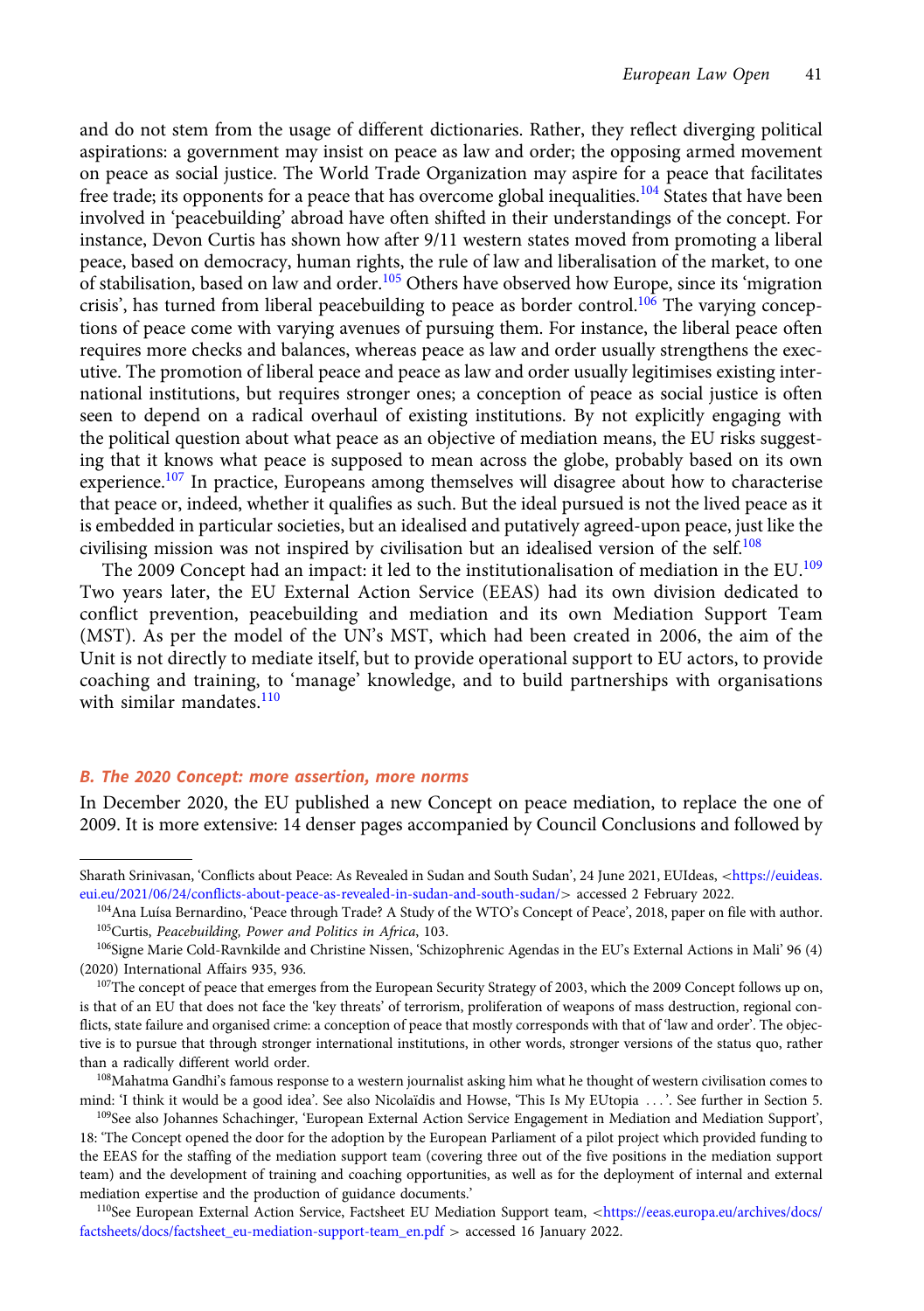a 34-page annex titled *Peace Mediation Guidelines of the European External Action Service.*<sup>111</sup> The Introduction explains that the Concept 'aims at further boosting the EU's role as a leading peace mediation ... actor<sup>'112</sup> and that it 'sets out an *assertive stance* for the EU in the practice of mediation'.<sup>113</sup> It reflects a heightened sense of competition:

The *sheer number* of mediators and mediation actors has ... *increased significantly*. An increasing number of countries have developed their own mediation capacity or structures. EU Member States ... have built up mediation support structures and have gained experiences in role sharing in mediation. International and regional organisations, private actors and civil society also populate this field. The world of mediation has changed through the introduction of new international actors that have gained relevance in the mediation domain, some of which are taking more directive approaches.<sup>114</sup>

The Concept presents this 'evolved context' of more mediation actors as 'requir[ing] an adapted and firmer EU posture in mediation'.<sup>115</sup> While still listing mediation activities such as accompanying, supporting and funding mediation, the Concept first openly angles for the 'top job' of mediation: 'The EU can increasingly get involved as a third party in helping to address conflicts at the track I level, engaging the top leadership of a country and the most senior-level representatives of parties.'<sup>116</sup>

The 2020 Concept consists of sections dedicated to 'Key definitions', 'Advancing peace and security through EU mediation and preventive diplomacy', 'EU mediation principles', 'The facets of EU mediation', 'EU mediation figureheads and key actors', 'EU frameworks for coordinating mediation and mediation support' and the 'Path ahead'. The attached Peace Mediation Guidelines are meant to 'translate in practice the EU's core principles in peace mediation'.<sup>117</sup>

Unlike the Concepts, the Peace Mediation Guidelines have an explicit addressee: 'Dear EU Peace Mediation practitioners', writes Helga Schmid, then Secretary General of the European External Action Service, in her foreword. On the one hand, the audience is explicitly internal, addressed as the Foreword is to EU Peace Mediation Practitioners. On the other hand, the audience is broader than EU officials. The Introduction explains that the Guidelines are meant to 'provide guidance for implementers and partners of EEAS mediation and mediation support', as well as serve as a 'source of inspiration to the broader community of practitioners in EU peace mediation, including the EU Member States and regional and non-governmental organisations'.<sup>118</sup> The Guidelines are therefore not just instructions for EU mediators, but also, like the UN's 2012 Guidance on Effective Mediation and the Concepts, a bid for epistemic authority in the field: the EU presents itself as mastering peace mediation.

Many of the Eurocentric aspects identified in the 2009 Concept return in the 2020 Concept. For an unreflected sense of superiority, take Schmid's foreword to the Guidelines:

The EU's role as a peace mediator is enshrined in our strong commitment to the rules-based multilateral order. Promoting international peace and security is part of the EU's DNA and

<sup>1112020</sup> Concept; Council Conclusions 2020; European External Action Service, Peace Mediation Guidelines, <[https://eeas.](https://eeas.europa.eu/headquarters/headquarters-Homepage/426/conflict-prevention-peace-building-and-mediation_en) [europa.eu/headquarters/headquarters-Homepage/426/conflict-prevention-peace-building-and-mediation\\_en](https://eeas.europa.eu/headquarters/headquarters-Homepage/426/conflict-prevention-peace-building-and-mediation_en)> accessed 3 February 2022 (hereinafter, Guidelines).

<sup>1122020</sup> Concept, 2 (emphasis added). The sentence also refers to the aim of being a leading 'conflict prevention and peacebuilding actor' but most of the Concept focuses on mediation.

<sup>1132020</sup> Concept, 2 (emphasis added).

<sup>1142020</sup> Concept, 3 (emphasis added).

<sup>1152020</sup> Concept, 3 (emphasis added).

<sup>1162020</sup> Concept, 10.

<sup>117</sup>Guidelines, 4.

<sup>118</sup>Guidelines, 5.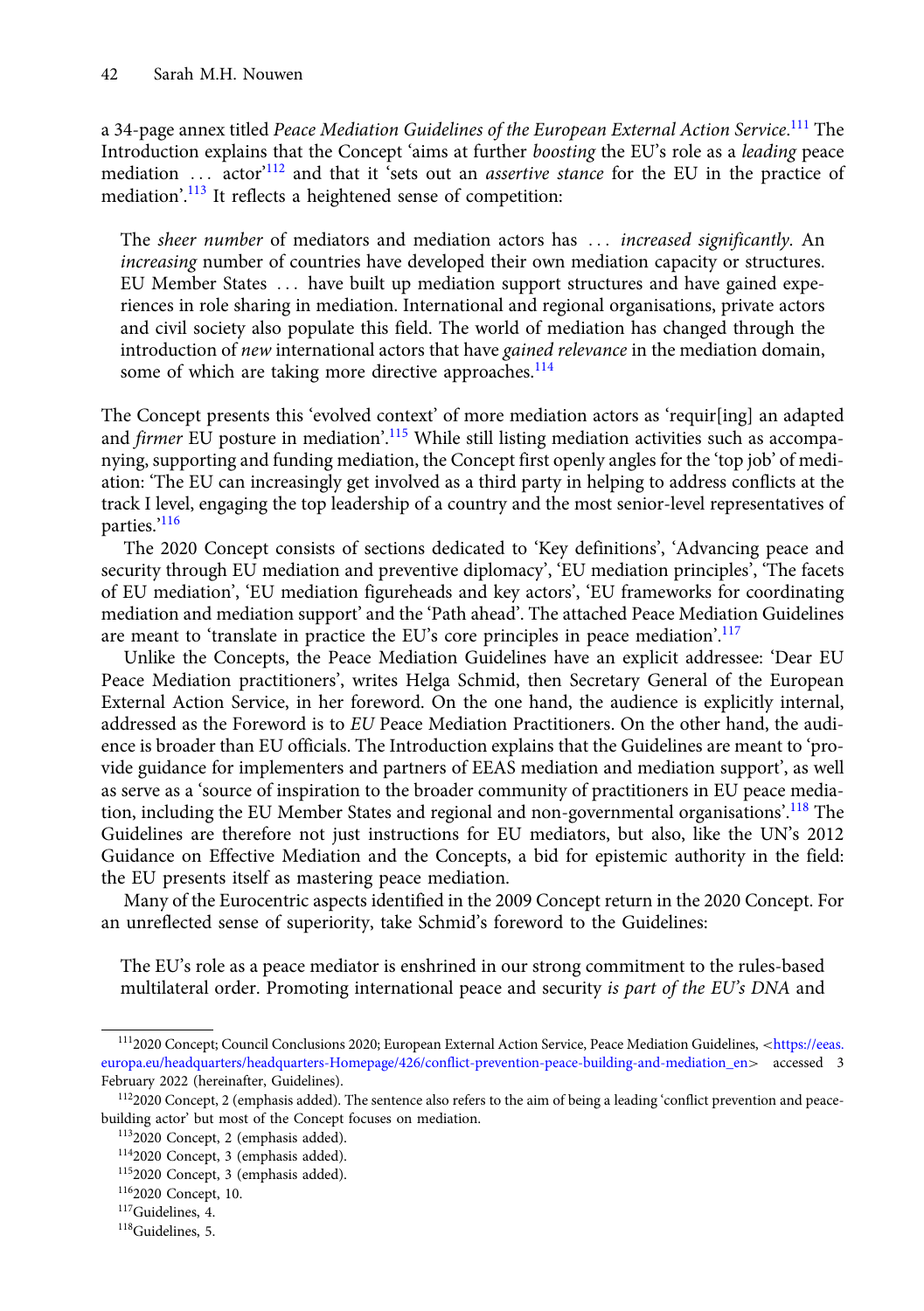the EU is uniquely placed to do so. We are seen as a credible actor, an honest-broker and a "smart power" that can deliver on its commitments in a comprehensive, sustainable and inclusive way.<sup>119</sup>

Similarly, in 2020, as in 2009, there is no mention of who outside the EU sees the EU as a 'credible actor, an honest-broker and a "smart power"'. The only appearance of those outside the EU is a reference to 'the conflict-affected population', which the EU will 'constructively engage and support'.<sup>120</sup> The grammatical structure of the sentence places the agency in the EU: the EU engages, the EU supports.<sup>121</sup> In terms of recognising other actors, there is one significant difference with the 2009 Concept: the 2020 Concept explicitly recognises the NGO community and civil society actors as 'a further dimension in the family of EU mediation actors'.<sup>122</sup> However, the roles ascribed to them are those of 'opening up space for mediation', 'build[ing] capacity' and 'generating incentives for actors to engage in talks'.<sup>123</sup> That NGOs can also lead a mediation is not contemplated. The EU does considers such a potential role for 'insider mediators'. However, even though it recognises that these actors do work that others cannot, thanks to 'to the unparalleled access in particular in high-intensity conflicts where other actors cannot engage',<sup>124</sup> the Concept presents them as requiring capacity-building by the  $EU$ .<sup>125</sup> Indeed, the EU seems to imply that if other actors had access, they would be the mediators, which still presents insider mediators as second best options, denying their epistemic authority.

Similarly, the 2020 Concept gestures at departing from the explicitly a political approach to mediation adopted in the 2009 Concept, but it does not really. The gesture is the sentence: 'The EU recognises that mediation is driven by politics'.<sup>126</sup> This line resonates with the slogan 'the primacy of politics' that had just emerged in the UN.<sup>127</sup> The UN's adoption of that slogan was largely a response to critique of the UN's technocratic approaches to peacemaking – relying on tools and theoretical expertise. That critique had come, in part, from African mediators, who had presented peacemaking as being primarily about politics: about ideals for the future and about compromises to realise these.<sup>128</sup> But whereas the African mediators had portrayed the political as something positive, in the EU's Concept 'politics' is still something that is 'recognised', an issue to be contended with. Moreover, beyond the recognition that it is a relevant factor, the Concept barely engages with the substantive questions that arise from mediation being political, for instance (and as elaborated above) the specific understanding of peace that is being pursued.

The recognition of the political is linked to an area in which the 2020 Concept more substantively differs from the 2009 Concept: the emphasis on inclusivity. As an extension of the recognition that 'mediation is driven by politics', the EU now 'considers inclusive political solutions a key

<sup>128</sup>For an example of an explicitly political approach to peacemaking, see AU Doc. PSC/AHG/2(CCVII), Report of the African Union High-Level Panel on Darfur (AUPD): Darfur the Quest for Peace, Justice and Reconciliation (October 2009), <[https://reliefweb.int/report/sudan/sudan-darfur-quest-peace-justice-and-reconciliation-report-african-union-high](https://reliefweb.int/report/sudan/sudan-darfur-quest-peace-justice-and-reconciliation-report-african-union-high-level)[level](https://reliefweb.int/report/sudan/sudan-darfur-quest-peace-justice-and-reconciliation-report-african-union-high-level)> accessed 3 February 2022. See also, more generally on diverging frames between the UN and the AU, Sarah MH Nouwen, 'The Importance of Frames: The Diverging Conflict Analyses of the United Nations and the African Union' 107 (2013) Proceedings of the One Hundred Seventh Annual Meeting of the American Society of International Law 330.

<sup>119</sup>Guidelines, 4.

<sup>&</sup>lt;sup>120</sup>2020 Concept, 5.

<sup>&</sup>lt;sup>121</sup>Seemingly negatively answering Gayatri Chakravorty Spivak, 'Can the Subtaltern Speak?', in C Nelson and L Grossberg (eds), Marxism and the Interpretation of Culture (Macmillan Education 1988) 271.

<sup>1222020</sup> Concept, 13.

<sup>1232020</sup> Concept, 13.

<sup>1242020</sup> Concept, 13.

<sup>1252020</sup> Concept, 13.

<sup>1262020</sup> Concept, 2.

<sup>&</sup>lt;sup>127</sup>See, for instance, Presidential Statement of the Security Council, UN Doc S/PRST/2018/10, 14 May 2018, <[https://www.](https://www.un.org/press/en/2018/sc13334.doc.htm) [un.org/press/en/2018/sc13334.doc.htm](https://www.un.org/press/en/2018/sc13334.doc.htm)> accessed 2 February 2022.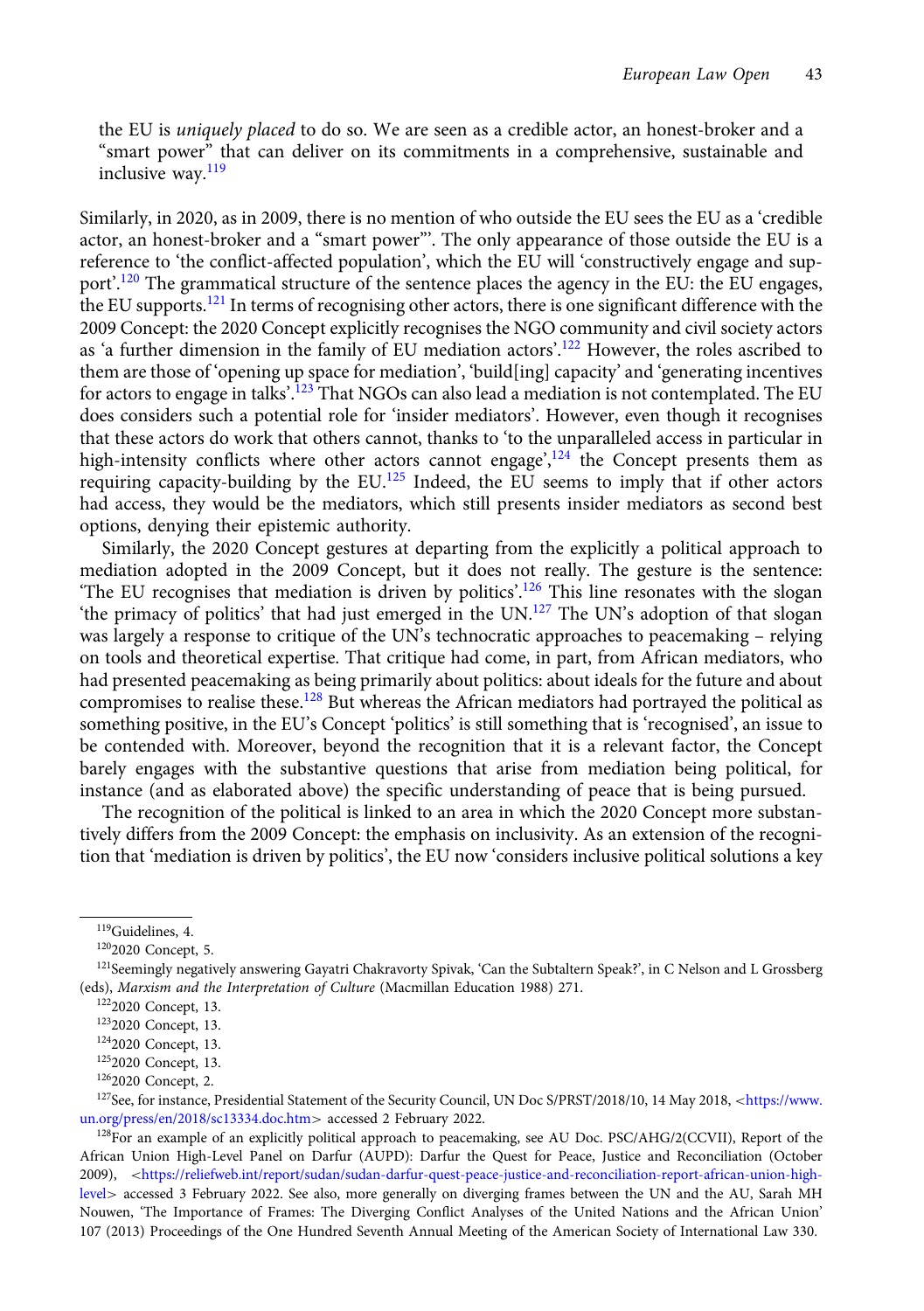component in conflict prevention and sustainable peace'.<sup>129</sup> The Eurocentric aspect of this emphasis is the statement that opens the section: 'A further defining feature is the emphasis that the EU places on inclusivity.<sup>'130</sup> The presentation of this as being defining of EU mediation, in comparison to other mediation actors, fails to recognise that in the world of mediation more generally, inclusivity has become the norm of the 2010s. The inclusion agenda has probably been the UN's most prolific peacemaking agenda since the 2000s.<sup>131</sup> Recognising the wide, almost constitutional, scope of many peace agreements in non-international armed conflict, especially the so-called 'comprehensive peace agreements', the exclusionary nature of elite deals became increasingly seen as problematic. The UN thus started to call for the inclusion of various groups into peace processes: children, women, youth, 'other marginalised groups'. Some of these inclusion agendas have become independent thematic items on the agenda of the UN Security Council, for instance, the Women, Peace and Security agenda, and more recently, that of Youth, Peace and Security.<sup>132</sup> African mediators, too, had promoted inclusion, albeit sometimes in a more radical way: rather than 'including' all kinds of categories into elite-driven processes as civilian 'add-ons' to talks between a government and armed groups, some African mediators argued for moving away from the horseshoe negotiation table to dialogue in communities, marginalising the armed movements, in the hope that communities would push their leaders towards peace.<sup>133</sup> In its 2020 Concept, the EU adopts the inclusion mantra of the UN, and makes that understanding of 'inclusivity' one of its guiding principles. It does not adopt the radical inclusion agenda where horseshoe mediation is replaced by a form of bottom-up politics.<sup>134</sup> Rather, in the EU's understanding, inclusivity is something that 'complement[s] the centrality of an official mediator'.<sup>135</sup>

Despite African mediators' key roles in pushing politics back in the approach to mediation and in promoting inclusivity, Africa does not feature as a source of knowledge in the Concept. Nor does any other region other than the EU.<sup>136</sup> The only source of influence that is recognised is the UN Guidance on Effective Mediation.<sup>137</sup> Eurocentric epistemic hierarchies are likely to be part of the explanation. Although the African Union has, like the UN and EU, adopted (semi-) policy documents of mediation,<sup>138</sup> much of the rich African experience in mediation has not been (officially) documented or is not widely circulating. As a result of the Eurocentric primacy of

<sup>133</sup>For instance, the Darfur-based Political Process, as proposed by the African Union High-Level Panel on Darfur and the African Union High Level Implementation Panel for Sudan.

<sup>134</sup>For the difference, see, for instance, Sharath Srinivasan, When Peace Kills Politics: International Intervention and Unending Wars in the Sudans (Hurst 2021).

<sup>136</sup>See also 2020 Concept, 2: 'This new Concept draws on EU mediation experience and lessons learned over the past decade. Since the adoption of the Concept  $\ldots$  in 2009, the EU's experience as a global mediation actor has evolved' (emphasis added). 1372020 Concept, 2.

<sup>1292020</sup> Concept, 2.

<sup>1302020</sup> Concept, 5.

<sup>&</sup>lt;sup>131</sup>Devon Curtis, 'The Interests in Inclusivity in Peace Negotiations', forthcoming, on file with author.

<sup>132</sup>See, among others, UN Doc S/RES/1325 (2000), 'Women, Peace and Security', 31 October 2000; UN Doc S/RES/1820, 'Women, Peace and Security', 19 June 2008; UN Doc S/RES/1888 (2009), 'Women, Peace and Security', 30 September 2009; UN Doc S/RES/1960 (2010), 'Women, Peace and Security', 16 December 2010; UN Doc S/RES/2106 (2013), 'Women, Peace and Security', 24 June 2013 and UN Doc S/RES/2250 (2015), 'Youth, Peace and Security', 9 December 2015.

<sup>&</sup>lt;sup>135</sup>2020 Concept, 5 (emphasis added).

<sup>&</sup>lt;sup>138</sup>See, for instance, Kurschen Govender and Yvette Ngandu, Towards Enhancing the Capacity of the African Union in Mediation, Accord, 2010, <[https://www.africaportal.org/publications/towards-enhancing-the-capacity-of-the-african](https://www.africaportal.org/publications/towards-enhancing-the-capacity-of-the-african-union-in-mediation/)[union-in-mediation/](https://www.africaportal.org/publications/towards-enhancing-the-capacity-of-the-african-union-in-mediation/)> accessed 2 February 2022 and African Union Mediation Support Handbook, 2014 (updated version of 2012) <<https://www.accord.org.za/publication/african-union-mediation-support-handbook/>> accessed 3 February 2022. These are a 'semi' policy documents in that they have been written by a civil society organisation, funded by a European country for an African Union (AU) Mediation Support Capacity Project, on the basis of a meeting with the African Union; it is not an official African Union policy document. So, whereas the 2014 Handbook is titled African Union Mediation Support Handbook and the African Union holds the copyright jointly with the civil society organisation, the front matter also says: 'Views expressed in this handbook are not necessarily those of ACCORD or the AU'.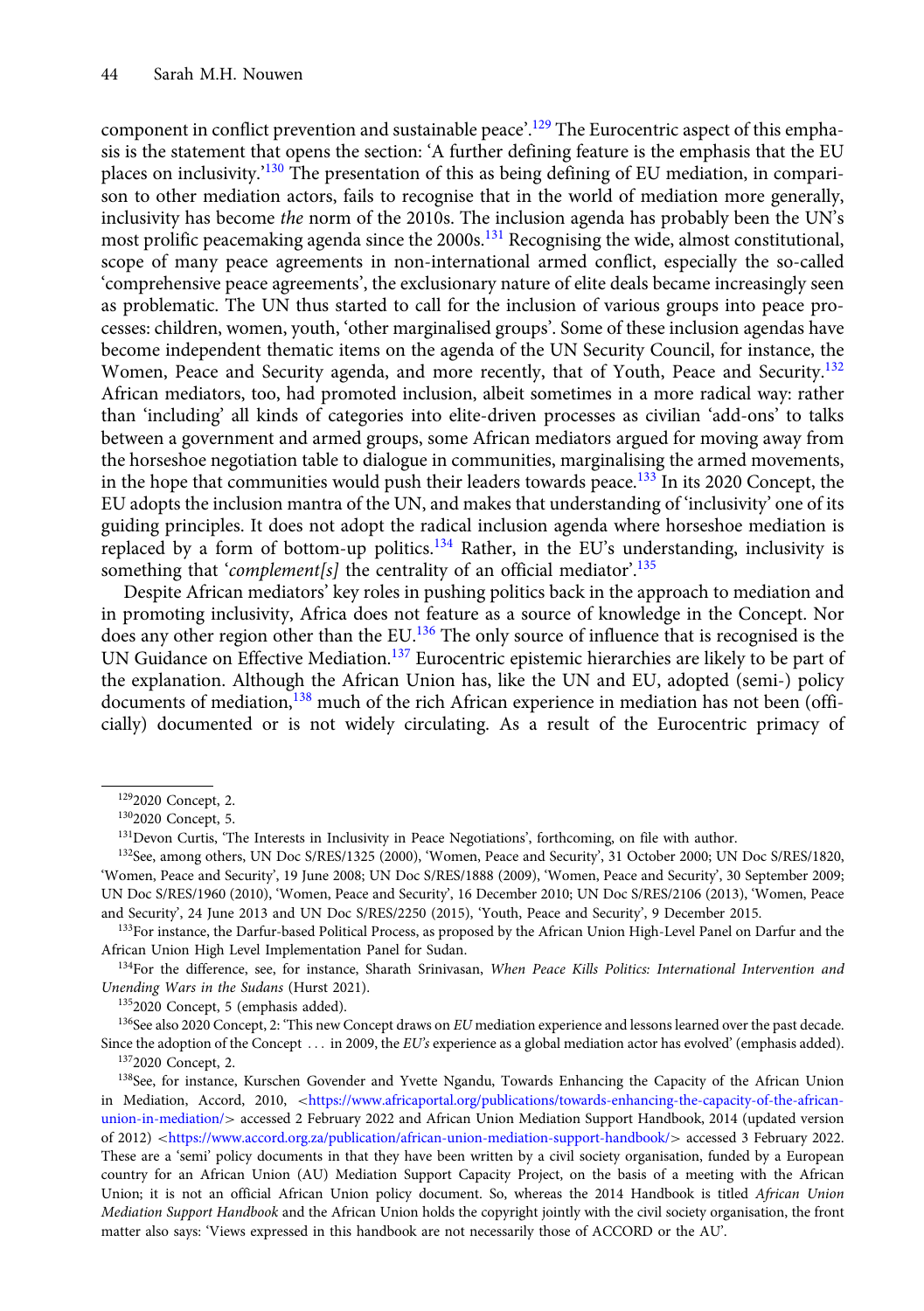text-based knowledge,<sup>139</sup> that experience is either ignored, or (partially) adopted without attribution, further entrenching eurocentrism.<sup>140</sup> This vicious cycle of knowledge production is illustrated by the following anecdote. A senior African mediation advisor with decades of experience had often given me in one-on-one conversations his sophisticated vision on the pros and cons of inclusivity. His assessment contained many more nuances than the prevailing mantra of inclusivity. However, when invited to give an official lecture on mediation for students, he mostly referred to UN policy documents. When I asked him afterwards about the seeming discrepancy, he explained that he felt that 'in academia' he had to refer students to the official, documented, narrative.

While containing several of the Eurocentric features of the 2009 Concept, the 2020 Concept also contains indications of some critical self-reflexivity. For instance, the adoption of the 'conflict sensitivity, "do no harm" principle implicitly recognises that the EU could do harm.<sup>141</sup> The Concept also recognises that the 'EU's specific comparative advantages and entry points ... are context specific' and that a 'series of circumstances influence this, including the EU's and Member States' historical engagement in a country, the EU's current relations with the host Government and how the EU is perceived locally by peace and conflict stakeholders'.<sup>142</sup> Although hidden behind euphemisms – 'historical engagement' for colonial presence; 'comparative advantages' for what could just as well be 'absolute no-go's' – the sentences do reveal awareness that the EU may not always be seen as an ideal mediator.

Still, the most notable difference between the 2020 and the 2009 Concepts is that in 2020 the EU self-consciously moves in a more normative direction, speaking of the 'normative trajectory of EU mediation practice'.<sup>143</sup> Seeking to distinguish itself in a field of increased competition,<sup>144</sup> the Concept identifies its commitment to values as 'the defining feature in EU mediation'<sup>145</sup> - a Eurocentric move, as the next section (Section 4) will elaborate. One indicator of the normative direction is that the 2020 Concept has a far longer list of 'EU Mediation principles' than the 2009 Concept. The 'guiding principles' of the 2009 Concept were primarily internally oriented. Of the five 'principles', three were focused on whether and how EU mediation fits with other EU actions: 'coherence', 'comprehensiveness' and 'assessment of risks'. Only the last two principles – 'transitional justice and human rights' and 'promoting the participation of women' – were oriented towards changing the world outside the EU, indicating what should be negotiated and addressed in a peace agreement and who should be involved in peace talks. The 2020 Concept, by contrast, has a list of 12 'EU mediation principles', six of which speak to the contents and process of the peace talks: 'the EU as a value-based actor', 'inclusivity', 'human rights', 'promotion of gender equality and women's empowerment', 'climate and natural resources' and 'cultural heritage'.<sup>146</sup>

Most of these EU Mediation principles also appear in the annexed EU Peace Mediation Guidelines. These Guidelines are intended to set out what is normatively specific about EU

1462020 Concept, 4–9.

<sup>139</sup>See note 33.

<sup>&</sup>lt;sup>140</sup>See also the example given in *Ithaka*, 258, of a US-based law journal providing the work of a respected US scholar as 'authority' for statements in a lecture by a Ugandan judge on the establishment of a court in which he had played a key role.

<sup>&</sup>lt;sup>141</sup>2020 Concept, 7. However, the principle is still based on the assumption that the EU can 'ensur[e] that its actions are fully conflict sensitive and do not reinforce any negative dynamics'. It is implied that the EU knows what is a positive and what is a negative dynamic.

<sup>1422020</sup> Concept, 9.

<sup>1432020</sup> Concept, 2.

<sup>144</sup>See also Guidelines, 5: 'The new Concept revises the policy foundation for EU mediation, outlining the specific features of EU mediation practice, strengths and comparative advantages.'

<sup>1452020</sup> Concept, 4. The Concept also argues that the EU is different from others by focusing on prevention, but does not elaborate on this: 'Favouring a conflict prevention and mediation approach to ensure human security in EU external action has the strategic merit of *counterbalancing* the enhanced focus on responsive capacity in foreign policy across the world.' It is questionable whether the statement is accurate, for instance, if one looks at the AU's and UN's operationalisation of the prevention agenda.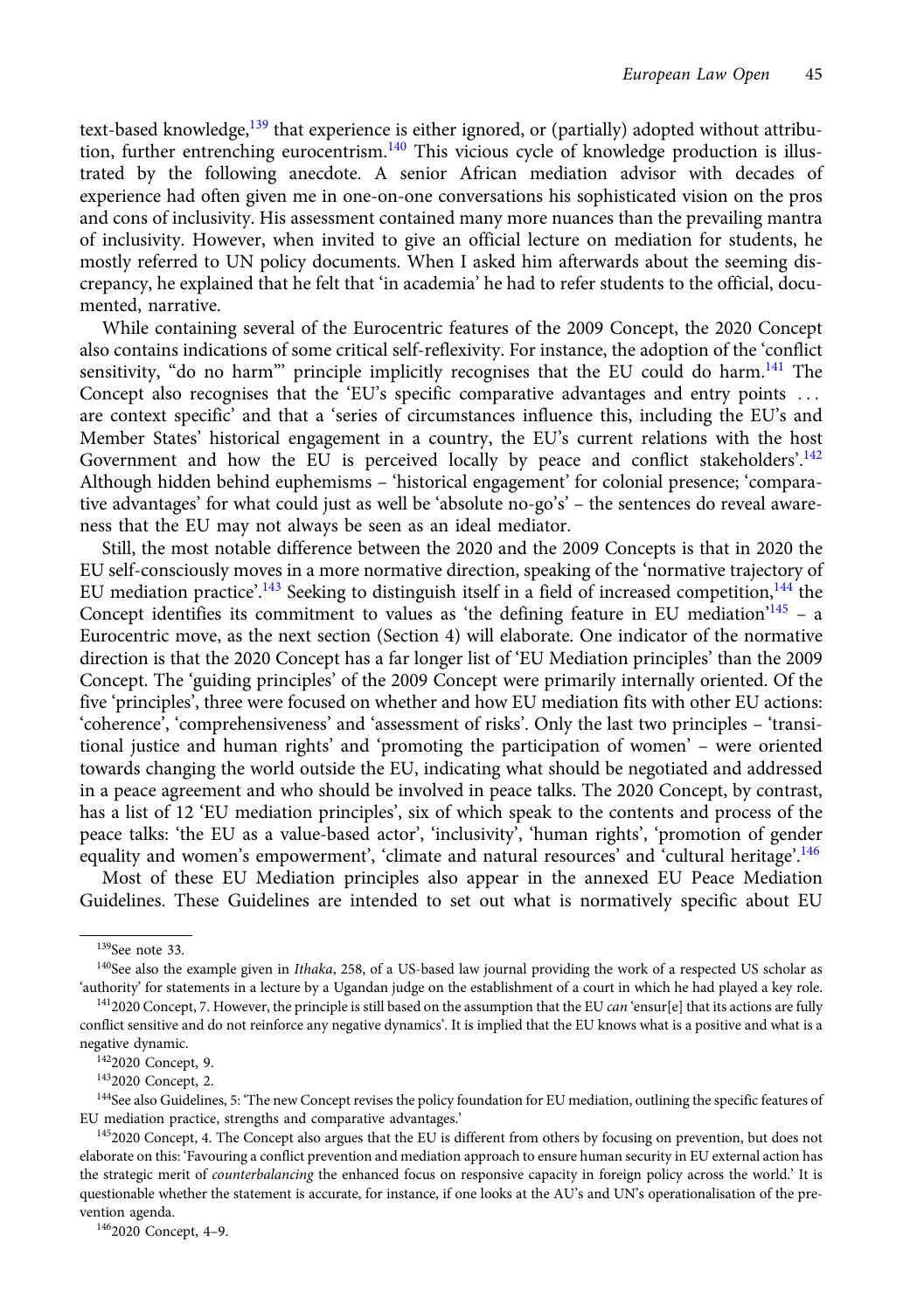mediation. The Introduction defers to the UN's 2012 Guidance, which contains seven 'mediation fundamentals', but adds that the EU's 'are meant as an EU-specific reference document that should be consulted as a complementary tool'.<sup>147</sup> Some of the substantive areas of the UN and EU guidelines overlap, for instance, inclusivity, human rights (though labelled more broadly in the UN document as 'international law and normative frameworks'), and coordination. The EU Guidelines' repetition of some of the UN Guidelines could be read as an endorsement. A contrario, then, the lack of repetition of some of the UN Guidelines – specifically: 'impartiality' and 'national ownership' – can be read as the EU downplaying them: these the EU did not want to copy/paste, suggesting they are not characteristic of EU peace mediation.<sup>148</sup> The EU also has normative concerns that do not appear in the UN Guidance: cultural heritage, climate and religion.

The fact that the 'EU mediation principles' in the 2020 Concept and the nine 'thematic priorities' of the annexed Guidelines do not entirely overlap could be explained by the fact that the Guidelines were developed 'as a parallel process' to the Concept.<sup>149</sup> Paradoxically, given the title, the 'Guidelines' are in some ways less normative than the Concept. Whereas many of the 'principles' in the Concept appear as instructions, the thematic priorities in the Guidelines – on the same topics – seem more like issues for consideration. The Guidelines also show more of the complexities in some of the thematic areas. One explanation may be that practitioners had more of a voice in the development of the Guidelines and pointed to the difficult choices that peace mediation can require.<sup>150</sup>

However, the nuances in the Guidelines notwithstanding, a comparison between the 2009 and 2020 Concepts suggests that the EU sends its mediators into the world with an increasingly heavy normative backpack.

## 4. A heavier and heavier normative backpack

The EU's 2009 and 2020 Concepts both envisage the EU Mediator, whether in the lead or as a supporter of mediation processes led by others, as going into the world beyond the EU with norms that they should promote. As explained in the introduction to this article, the concept 'norms' is used broadly here, encompassing values, principles, definitions and expected behaviour. A first set of 'norms' that one can find in the backpack are norms in the sense of peace, liberty, democracy, rule of law and human rights (Section 4, A).<sup>151</sup> A second type of 'norm' relates to what peace mediation is all about. Without referring to them as norms, the Concepts' explicit definition of mediation and implied definition of peace are both normative (Section 4, B). The third type of 'norm' are norms in the dominant social-science sense of the concept: 'collective expectations for the proper behaviour of actors with a given identity'.<sup>152</sup> These expectations relate either to the substantive norms that the mediator should be advancing in mediation (Section 4, C) or the process of mediation (Section 4, D).

### A. EU principles/values as norms

At the bottom of the EU mediator's normative backpack are the heaviest items: the EU's own foundational principles/values. The eurocentrism is already apparent in Article 21(1) of the

<sup>&</sup>lt;sup>147</sup>Guidelines, 5.

<sup>148</sup>National ownership is mentioned in passing, in the 2020 Concept, 10, and in the Guidelines, 7 and 12.

<sup>&</sup>lt;sup>149</sup>The guiding principle on cultural heritage does not reappear in the Guidelines, whereas religion and 'the psychological dimension' appear in the Guidelines without having been mentioned in the Concept.

<sup>&</sup>lt;sup>150</sup>According to the Introduction, '[s]everal consultations took place before and during the drafting, including a virtual community of practice in June 2000 that gathered more than 700 experts around the world to discuss EU mediation and mediation support'. Guidelines, 5.

<sup>151</sup>See Section 1 as to why I label these values/principles 'norms'.

<sup>&</sup>lt;sup>152</sup>See Katzenstein, The Culture of National Security.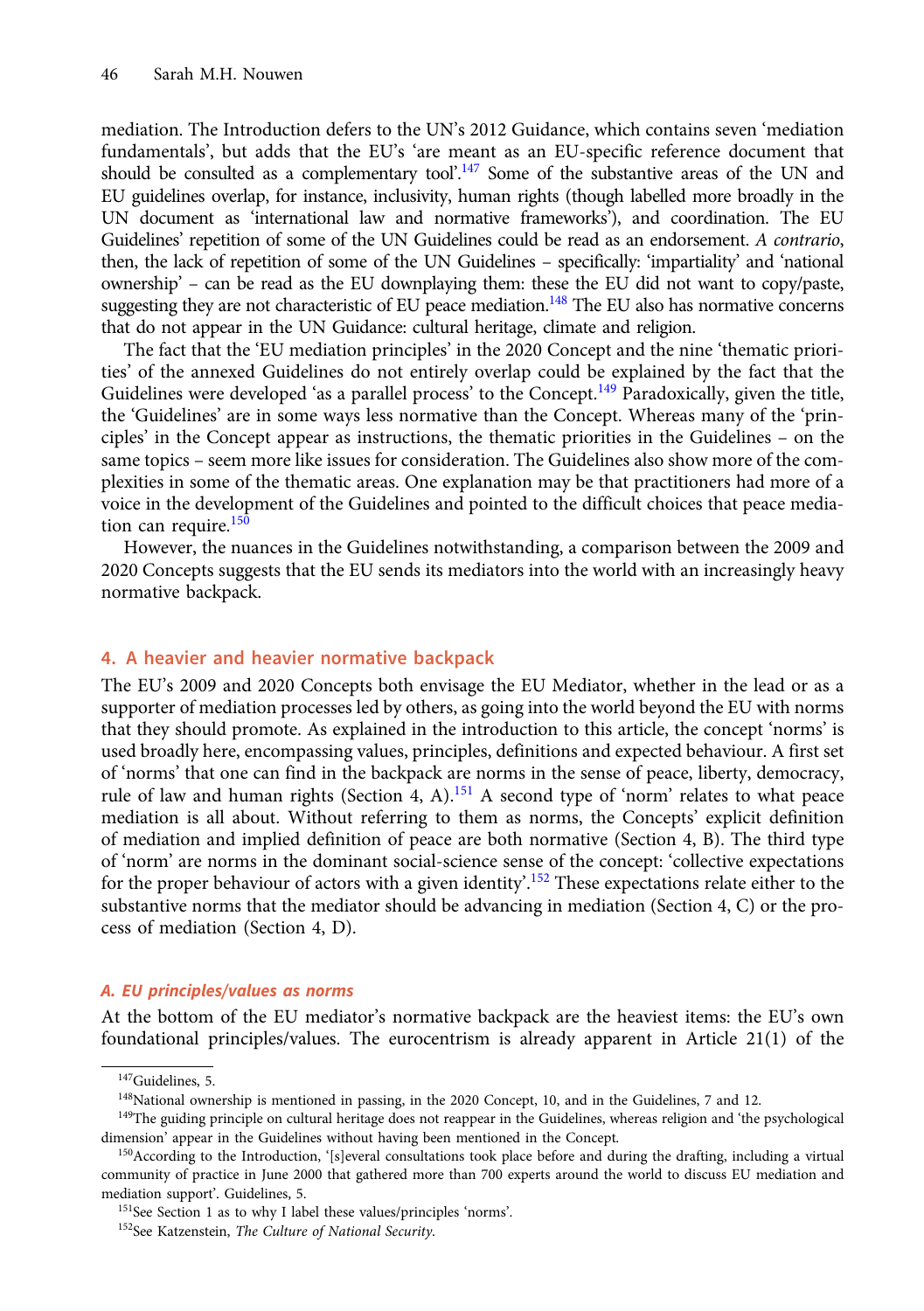Treaty on European Union (TEU), containing 'general provisions on the Union's external action'. In that article, democracy, the rule of law, the universality and indivisibility of human rights and fundamental freedoms, respect for human dignity, the principles of equality and solidarity, and respect for the principles of the United Nations Charter and international law are claimed to be both European heritage ('values which have inspired [the EU's] creation') and universally relevant ('The Union's action on the international scene shall be guided by the principles ::: '). The Mediation Concepts in a similar vein claim that these values 'set the EU apart as a mediation actor' while also being universally relevant. See, for instance, the Concept's description of the first EU mediation principle, 'the EU as a value-based actor':

The defining feature in EU mediation is that the EU is a value-based actor. The EU's foundational values, as set out in Article 2 TEU  $\ldots$  set the EU apart as a mediation actor. The EU should consistently engage on the basis of its foundational values which include respect for human dignity, freedom, democracy, the rule of law and the respect for human rights, including the rights of persons belonging to minorities as well as pluralism, non-discrimination, tolerance, justice, solidarity, and gender equality.<sup>153</sup>

In the Concepts, the EU appears indifferent to the question of whether other parts of the world share these values, either as a reason not to claim them as particularly European or as a reason to think about whether it is appropriate to refer to them. In other words, it is assumed natural that they are both specifically European in origin and of universal application. Moreover, in presenting its 'value-based actor[ness]' as that which sets it apart from other mediators, the EU suggests that other mediators are less committed to values. The Concept does not recognise that other mediators may also be committed to values, whether the same or different ones. As Thomas Diez has argued with respect to the EU's self-definition as a 'normative power', this self-presentation is possible only by simultaneously constructing an image of an outside world of others who are presumed to be less normative.<sup>154</sup> This self-representation reinforces the Eurocentric idea of being at the top of a hierarchy of moral sentiments.<sup>155</sup>

In the 2009 Concept, the EU values/principles are the most prominent type of norms. They primarily appear as the rationale for why the EU would be such an ideally placed mediator. The implied idea is that merely by being devoted to these principles/values, the EU promotes them when acting internationally.<sup>156</sup> But this idea is challengeable, for several reasons.

First, there is little ground for the assumption that peace at home means peace abroad or that internal norms more generally translate into a predisposition to uphold them abroad. European countries have a long history of invoking different norms for the relations among themselves and for their relations with those considered outside. During colonialism, the liberal peace was a warmongering 'peace': peace in Europe went hand in hand with violence, conquest and predation beyond its borders. Foundational principles of international law – respect for which is one of the EU's values - such as sovereignty were developed, as Tony Anghie has argued, on the basis

<sup>1532020</sup> Concept, 4 (emphasis added).

<sup>154</sup>Diez, 'Constructing the Self and Changing Others'.

<sup>&</sup>lt;sup>155</sup>Michael Merlingen, 'Everything is Dangerous: A Critique of "Normative Power Europe"' 38 (4) (2007) Security Dialogue 435.

<sup>&</sup>lt;sup>156</sup>See, for example, 'Based on its own experience as a peace project and its engagement for human rights and the rule of law, the EU is a credible promoter of dialogue and mediation as a non-coercive response to tensions and conflict', 2009 Concept, 6. See also 2020 Concept, 11, 'Based on its own experience as a peace project and its track-record of peacebuilding, prevention of conflicts, reconciliation, democracy and human rights, the EU is a recognised promoter of and spokesperson for dialogue and mediation as an effective tool of first response to conflicts'. See also the quote at footnote flag 196.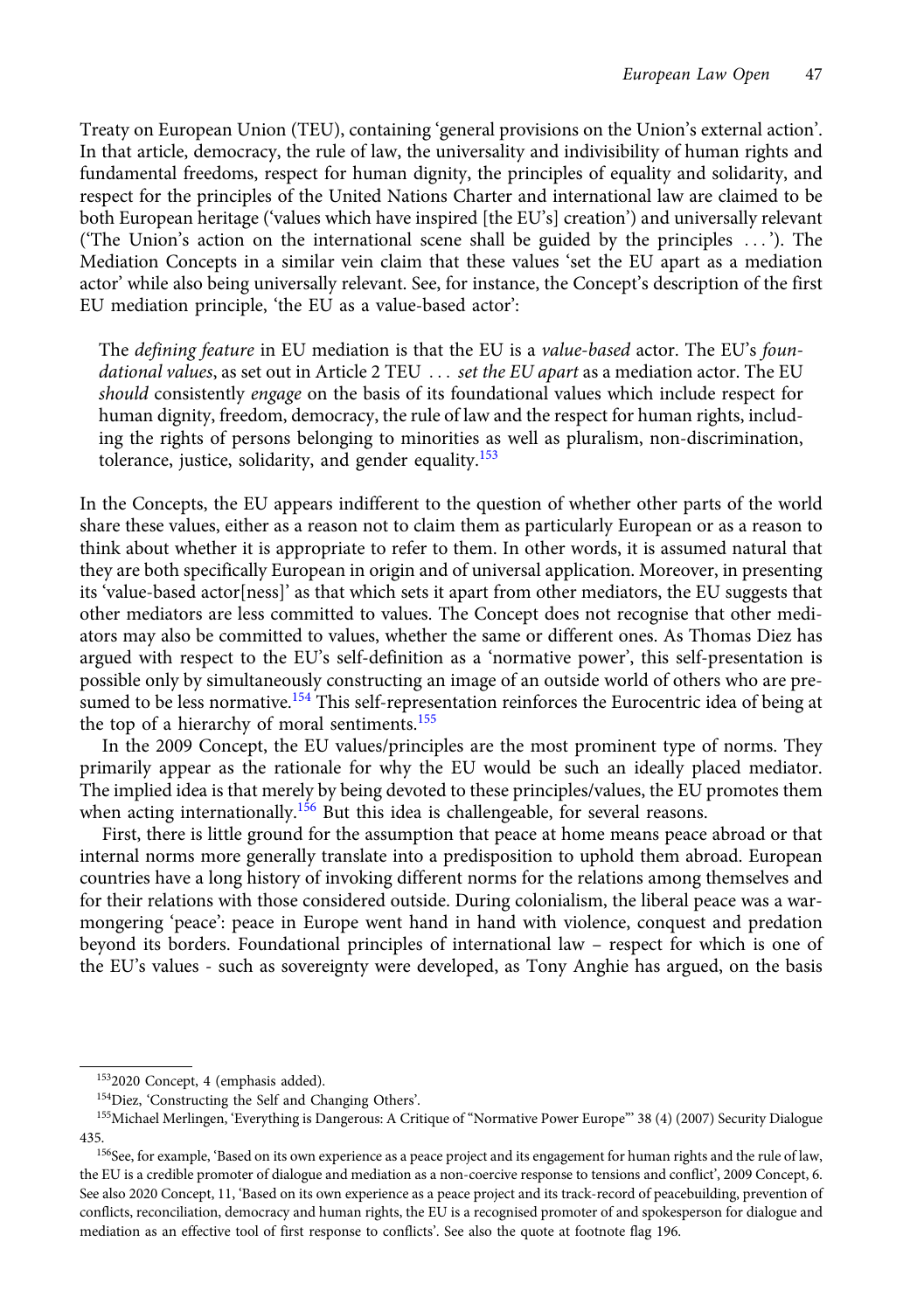of the distinction between 'civilised' and 'non-civilised'.<sup>157</sup> The same distinction shaped who was considered as enjoying international legal personality, entitled to land or covered by the laws of war. $158$ 

Secondly, that which is to be exported – whether 'civilisation' in the days of colonialism or the values stated in the TEU – has always been the projection of an ideal, not a photograph. As Kalypso Nicolaïdis and Robert Howse have argued with respect to the idea of the EU as a civilian power, the export product 'is not the EU as is, but an EUtopia': it is not what the EU is, but what it wants to be.<sup>159</sup> Internally, this abstract EUtopia serves a unifying function: it is perhaps the only vision on which all EU institutions and Member States can agree.<sup>160</sup> However, those who encounter the EU are more likely to perceive the norms as they are reflected in practices. And, as will be elaborated in the next section, these practices, both at home and abroad, are not isomorphic with the espoused norms. What to the EU may appear as a continent of peace, human rights and the rule of law, can from the outside also be seen as a political power that pushes migrants back out to the sea,<sup>161</sup> that allows immigrant labourers to die due to exploitation,  $162$  and to which the biggest fish are exported even at times when there is hunger in the areas where they are caught.<sup>163</sup>

The list of 'foundational values' that the EU 'should consistently engage on' has expanded since 2009. The 2009 Concept mentioned peace, democracy, human rights and sustainable development. By 2020, foundational values include respect for human dignity, freedom, democracy, the rule of law and the respect for human rights, including the rights of persons belonging to minorities as well as pluralism, non-discrimination, tolerance, justice, solidarity and gender equality.<sup>164</sup>

## B. Definitions as norms: the 2020 backpack's new normative colour

Another way that the 2020 Concept normatively differs from the 2009 concept is in its definition of 'mediation'. The 2009 Concept provided that '[a] primary goal [of mediation] is often to prevent or end violence through cessation of hostilities or cease fire agreements'.<sup>165</sup> In the 2020 Concept, this sentence has disappeared. Instead, the Concept provides: 'In order to ensure peace and stability in the long-term, mediation should aim at a process that is inclusive of peace constituencies and be cognisant of and, as appropriate, address the root causes of conflict.<sup>166</sup> Thus, whereas in 2009, the EU still valued peace as the absence of violence, the 2020 Concept implicitly

 $159$ Nicolaïdis and Howse, 'This Is My EUtopia  $\ldots$ '.

160See also Diez, 'Constructing the Self and Changing Others'.

<sup>&</sup>lt;sup>157</sup>Antony Anghie, Imperialism, Sovereignty, and the Making of International Law (Cambridge University Press 2005).

<sup>&</sup>lt;sup>158</sup>See, among many others, Anghie, Imperialism, Sovereignty, and the Making of International Law; Edward Keene, Beyond the Anarchical Society: Grotius, Colonialism and Order in World Politics (Cambridge University Press 2002); Frédéric Mégret, 'From "Savages" to "Unlawful Combatants": A Postcolonial Look at International Humanitarian Law's "Other"', in Anne Orford (ed), International Law and Its Others (Cambridge University Press 2006) 361; Nicolaïdis et al, 'From Metropolis to Microcosmos'; Sara Kendall, Humanitarian Complicity in International Legal History, forthcoming in Legal Humanitarianism: Care and Complicity in the Global Legal Order, on file with author and Dipesh Chakrabarty, Provincializing Europe: Postcolonial Thought and Historical Difference (Reissue, with a new preface by the author, Princeton University Press 2008) 4: 'The European colonizer of the nineteenth century both preached this Enlightenment humanism at the colonized and at the same time denied it in practice.'

<sup>&</sup>lt;sup>161</sup>Carlotta Gall, "They Just Left Us": Greece Is Accused of Setting Migrants Adrift at Sea', New York Times, 18 July 2021, <<https://www.nytimes.com/2021/07/18/world/europe/greece-migrants.html>> accessed 2 February 2022.

<sup>&</sup>lt;sup>162</sup>Tobias Jones and Ayo Awokoya, 'Are your tinned tomatoes picked by slave labour?', The Guardian, 20 June 2019, <<https://www.theguardian.com/world/2019/jun/20/tomatoes-italy-mafia-migrant-labour-modern-slavery>> accessed 2 February 2022.

<sup>&</sup>lt;sup>163</sup>Hubert Sauper, Darwin's Nightmare, 2004, <<https://www.imdb.com/title/tt0424024/>> accessed 2 February 2022; Mike Davis, Late Victorian Holocausts: El Niño Famines and the Making of the Third World (Verso 2001).

<sup>1642020</sup> Concept, 4.

<sup>1652009</sup> Concept, 3.

<sup>1662020</sup> Concept, 3.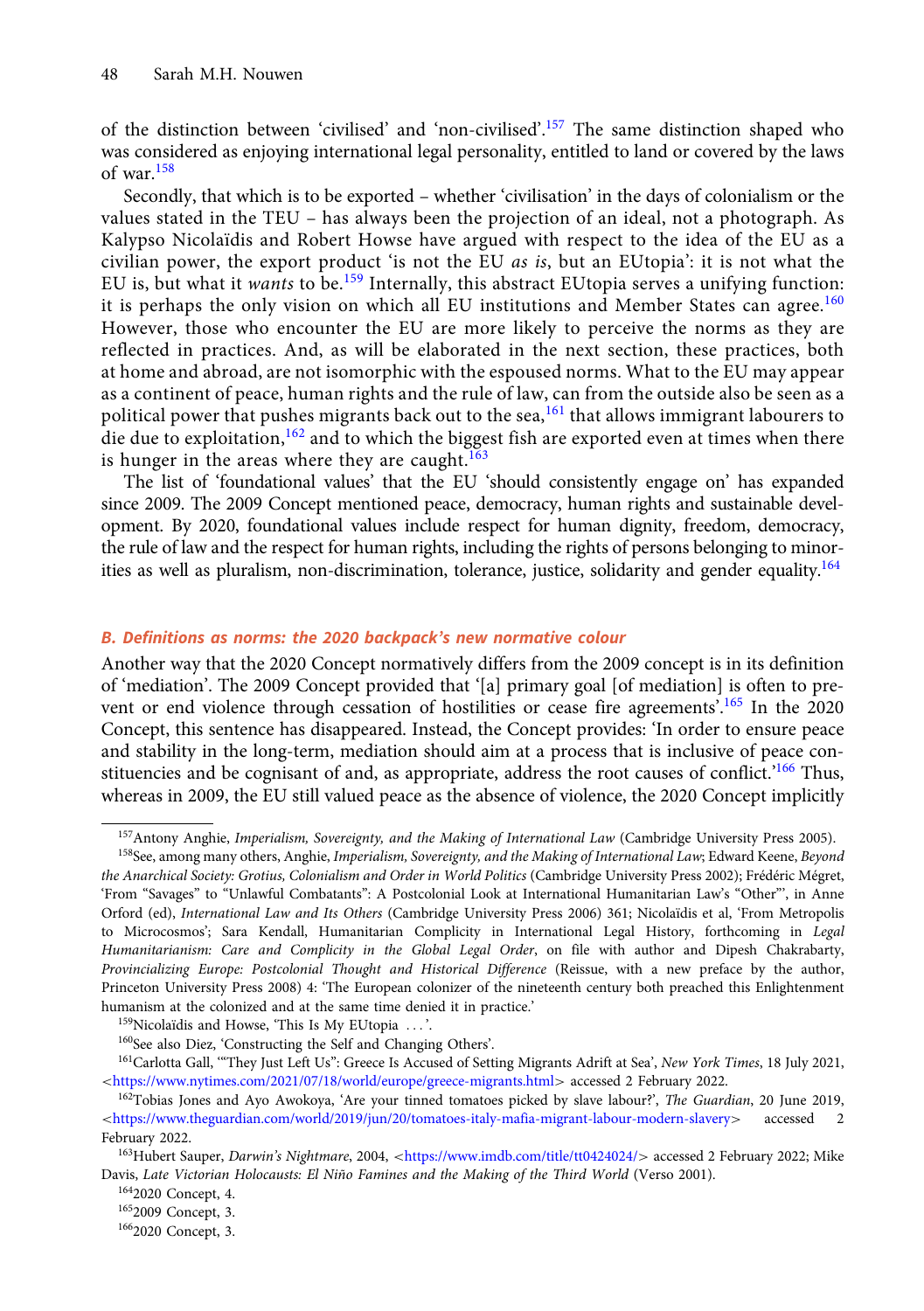dismisses it as not enough. Instead, mediation requires identification of 'root causes', <sup>167</sup> which then must be addressed. While the EU thus makes the objective of mediation more ambitious, it shifts its definition of success from the outcome of the process to the conduct of elements of the mediation process. For instance, promoting the inclusion of marginalised groups in a peace process is in and of itself an indicator of 'success for EU mediation'. <sup>168</sup> The process of mediation thus becomes more and more an end in itself.

# C. Norms to be promoted in a peace process: an increasingly heavy backpack

In the 2009 Concept, the EU mediator's primary substantive normative agenda to be promoted is that of 'transitional justice and human rights'. The 'principle' is explained as requiring some topics to be on the agenda of peace talks and in the table of contents of a peace agreement: 'Issues such as holding human rights violators accountable in justice for their actions, reparations to victims, reintegration of ex-child-soldiers, restitution for property and land as well as the return of IDPs and refugees have to be tackled during the peace negotiations and the drafting of peace agreements.' <sup>169</sup> The explanation of the principle also guides the EU as to how it must approach some of these topics: 'EU mediation efforts must be fully in line with and supportive of the principles of international human rights and humanitarian law, and must contribute to fighting impunity for human rights violations.' <sup>170</sup> Some have commented on the fact that the 2009 EU Concept did not explicitly ban EU support for the use of amnesties for international crimes and human rights violations, unlike earlier UN internal guidance.<sup>171</sup> But in a way, the 2009 Concept goes further than the UN guidance: 'fighting impunity' is a more interventionist agenda than not supporting amnesties. The 2009 Concept does acknowledge, however, that there can be tensions between this instruction and the objective of peace mediation where it states: 'Although it is widely acknowledged that it is only through justice to victims that enduring peace can be achieved, there are often tensions between these two objectives, and the EU should consider on a case by case basis how best to support transitional justice mechanisms, including addressing impunity.'<sup>172</sup> As the structure of this sentence suggests, in the 2009 Concept, transitional justice is still presented as a field of tension between peace and justice: the main clause of the sentence is an assertion about existing tensions, while the message that 'it is widely acknowledged' that they often go hand in hand is in a subordinate clause.<sup>173</sup>

However, by 2020, this political tension is no longer acknowledged. Rather, transitional justice appears as only one aspect of a broader human rights agenda in peace negotiations, which must be dealt with in accordance with the EU's specialised 'policy framework on transitional justice' of 2015.<sup>174</sup> According to this policy framework, '[t]he EU firmly believes in the principle that there cannot be lasting peace without justice'.<sup>175</sup> The EU has thus replaced its empirical observation about tensions between peace and justice in the 2009 Concept with a normative principle: peace

<sup>&</sup>lt;sup>167</sup>On the impossibility of agreeing on, and the limited usefulness of focusing on, root causes, see Susan L Woodward, 'Do the Root Causes of Civil War Matter? On Using Knowledge to Improve Peacebuilding Interventions' 1 (2) (2007) Journal of Intervention and Statebuilding 143. See also Susan Marks, 'Human Rights and Root Causes' 74 (1) (2011) Modern Law Review 57.

<sup>1682020</sup> Concept, 4.

<sup>1692009</sup> Concept, 8 (emphasis added).

<sup>1702009</sup> Concept, 8.

<sup>171</sup>Kastner, 'Promoting Professionalism', 28.

<sup>1722009</sup> Concept, 8.

<sup>173</sup>See also 2009 Concept, 7, where the section on 'assessment of risks' identifies as one of the risks 'potential tensions between the EU's normative commitments to international law and human rights and short-term conflict management objectives'.

<sup>1742020</sup> Concept, 7.

<sup>&</sup>lt;sup>175</sup>EU's policy framework on support for Transitional Justice, 16 November 2015, 10 <[https://data.consilium.europa.eu/](https://data.consilium.europa.eu/doc/document/ST-13576-2015-INIT/en/pdf) [doc/document/ST-13576-2015-INIT/en/pdf](https://data.consilium.europa.eu/doc/document/ST-13576-2015-INIT/en/pdf)> accessed 3 February 2022.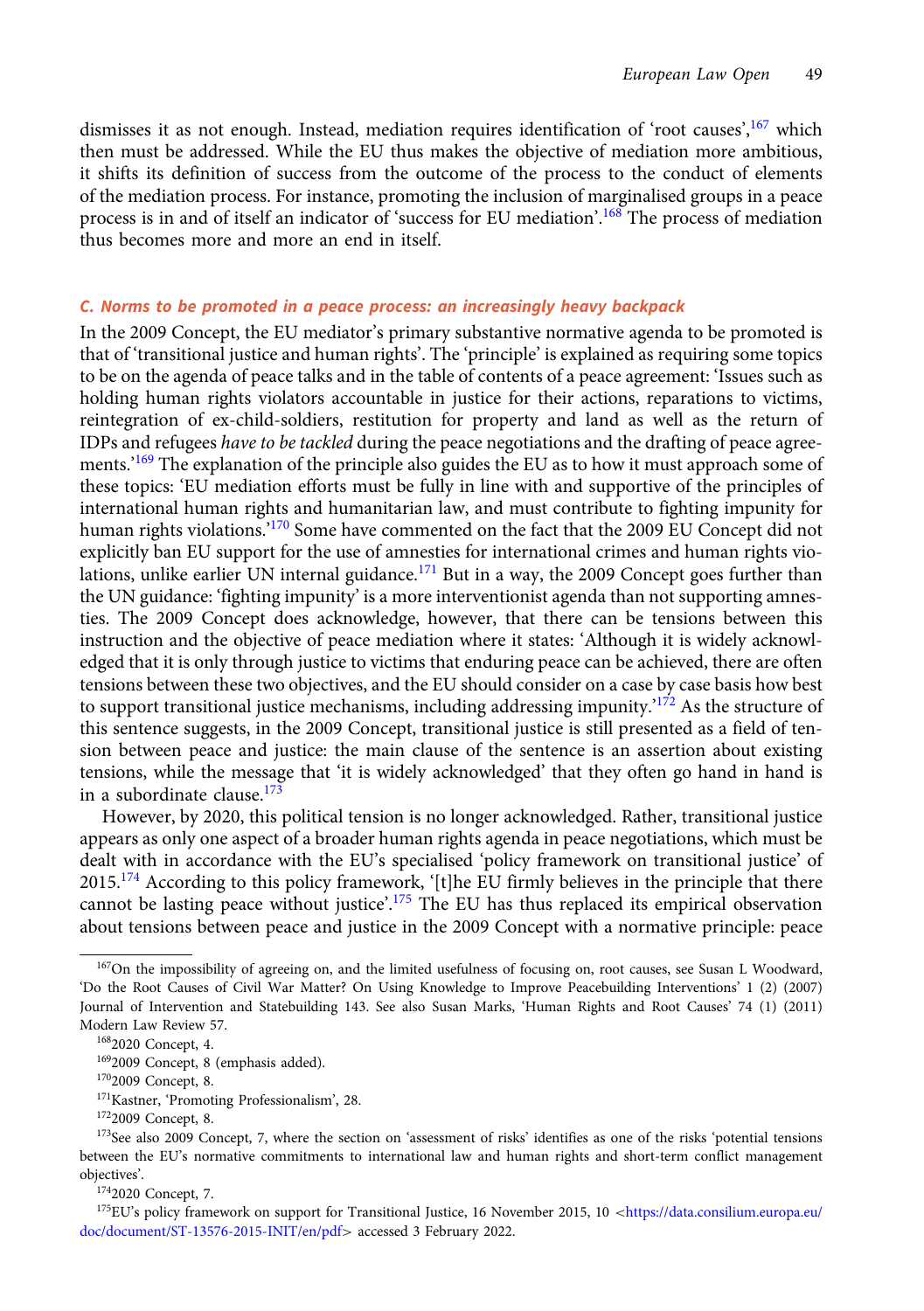without justice is no good peace. This loads the backpack, because the consequence that the EU attaches to this observation is that it 'supports the established United Nations policy to oppose amnesties for war crimes, crimes against humanity or gross violations of human rights, including in the context of peace negotiations'.<sup>176</sup> In fact, the EU's policy goes a step further than the UN report to which it refers. Whereas that report recommends the UN to '[e]nsure that peace agreements and Security Council resolutions and mandates reject any endorsement of amnesty' for such crimes – it does not mention gross violations of human rights – the EU speaks in the abstract of opposing such amnesties. The UN policy has meant in practice that the UN does not sign agreements that contained such amnesties; the UN has not *opposed* agreements that contained them if the UN was not a signatory itself. Thus, when the parties in Yemen insisted on an amnesty, the UN's policy prohibited it from witnessing the agreement, but the UN could continue assisting in other aspects of the peace process.<sup>177</sup> The EU's policy of having to oppose amnesties is more likely to be tied to withdrawing support altogether. $178$ 

The final principle of the 2009 Concept, namely that EU mediation activities should at all stages of the process incorporate the principles of UN Security Council resolutions 1325 and 1820, has both a procedural and substantive aspect.<sup>179</sup> Procedurally, the EU specifically commits to women's participation in peace processes and ensuring that 'gender expertise' is available from the early stages of the process. Substantively, it requires that '[m]ediation processes must adequately account for sexual violence as well as the need to protect civilians from it and to fight impunity'.<sup>180</sup>

By 2020, this commitment to women's participation and attention to sexual violence and gender expertise is updated to what by then has emerged as the full 'Women, Peace and Security (WPS) agenda'. The 2020 Concept also contains more specific guidance: 'The EU has set a target of minimum 33 percent women participation in all EU actions related to peace processes'.<sup>181</sup>

The 2020 Concept also introduces new substantive areas to be considered by the EU mediator in a peace process: climate and natural resources as well as cultural heritage. The Concept does not go as far as presenting these as issues that must be addressed in peace talks or in an agreement.<sup>182</sup> But these are factors that the EU mediator must consider when approaching a mediation. It states that '[t]he EU should ... draw on its extensive climate and environmental experience'.<sup>183</sup> This experience is presented only in a positive light: as a resource, as expertise. There is no reference to possible complicity, in other words, to the EU's history of contributing to climate change. With respect to cultural heritage, it is presented as a given that this is of 'strong symbolic importance for local communities' and that '[c]ultural heritage is key to restoring the social fabric that sustains peace agreements and reconciliation'.<sup>184</sup> There is no reference to all the cultural objects in the territory of the EU that have been looted from outside the EU. The annexed EU Mediation

1832020 Concept, 8.

<sup>&</sup>lt;sup>176</sup>EU's policy framework on support for Transitional Justice.

<sup>177</sup>For instance, in Yemen. See 'Commentary: Marc Weller, University of Cambridge', in Steven Van Hoogstraten et al (eds), The Art of Making Peace: Lessons Learned from Peace Treaties (Brill/Nijhoff 2016) 54, 65.

<sup>&</sup>lt;sup>178</sup>In another respect, the EU Concept is less demanding than policies developed by the UN: whereas the UN emphasises that UN senior officials should not meet with people sought by the International Criminal Court unless this is strictly necessary, the EU Concept asserts in half a sentence that 'mediation requires being open to speaking to all peace and conflict stakeholders whose positions have a bearing on the prospect for sustained peace'. (Compare United Nations Office of Legal Affairs, 'Interoffice memorandum relating to the United Nations position on peace and justice in post-conflict societies', 25 September 2006, in United Nations Juridical Yearbook 2006, 498, 500 with 2020 Concept, 7).

<sup>&</sup>lt;sup>179</sup>2009 Concept, 9.

<sup>1802009</sup> Concept, 9.

<sup>1812009</sup> Concept, 8. The same page also includes a one-line instruction that '[t]he EU encourages the construction of masculinities and femininities consistent with peace'. The Concept does not elaborate on what this means, suggesting it may (only) be a concession to a lobby.

<sup>&</sup>lt;sup>182</sup>Guidelines, 24, go a step further with respect to climate change by requiring mediators to 'acknowledge that a peace agreement should be "climate-proof"'.

<sup>1842020</sup> Concept, 8.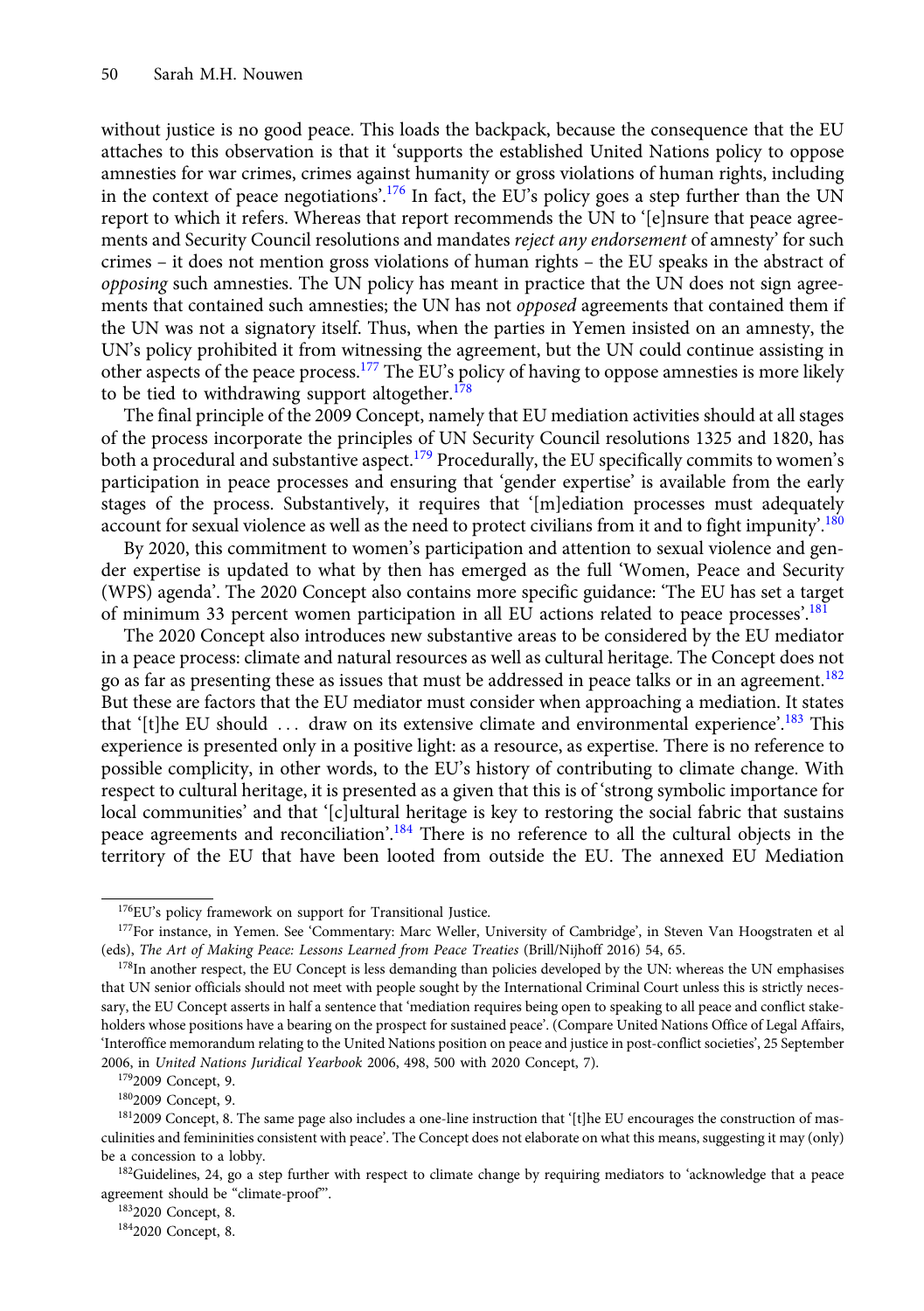Guidelines add some further areas that the mediator must consider, such as religion and the psychosocial dimension.

There is probably no harm in having a mediation team that is fully aware of, and up to speed with, all these matters. But the question does arise as to how much scope there is for truly engaging with the specifics of the conflict at hand if so much textual, political and mental space has been dedicated to issues that have been predetermined to be 'key'. Before a mediation team begins to understand a conflict, it has already been determined that women's participation, climate, cultural heritage and transitional justice must be considered as part of the solution. The toolbox has already been packed, and as we know from Maslow's law of instrument ('if the only tool you have is a hammer, you tend to see every problem as a nail'), tools shape how problems are understood.

There is one reference in the entire 2020 Concept to 'local contexts'. The Guidelines, however, speak more often of 'the local': of efforts at the 'local level' that need to be connected to the 'global level', of 'local views and ownership', of 'international and local experts', of 'integrating local perspectives to [sic] the overall analysis', and of 'maximis[ing] local ownership'. But as the juxtapositions between global and local reveal, these descriptors portray the 'international' and 'global' as a strongly interconnected centre of expertise, in which the local can only feed in. There is no reflection of the fact that 'the locals' may be at least as - if not more - globally interconnected than the 'internationals'. In the Concepts, like Ole Sending has argued in the context of UN peacebuilding, 'the local' 'is a product of and systematically made subordinate to the concept of the international'. <sup>185</sup> Illustrative is the Guideline's reference to 'the need for mediation strategies that ... help generate broad national ownership': even national ownership is something that is expected to be generated by outsiders.<sup>186</sup>

Accompanying the 2020 Concept's lonely reference to 'local contexts' is a crucial word: humility. But both terms come literally as an after thought: they are textually buried under a paragraph that sets the EU apart as a value-based mediator:

The defining feature in EU mediation is that the EU is a value-based actor. The EU's foundational values, as set out in Article 2 TEU ... set the EU apart as a mediation actor. The EU should consistently engage on the basis of its foundational values which include respect for human dignity, freedom, democracy, the rule of law and the respect for human rights, including the rights of persons belonging to minorities as well as pluralism, non-discrimination, tolerance, justice, solidarity, and gender equality. The value-based actor principle is implemented hand-in-hand with a sense of humility and respect for local contexts.<sup>187</sup>

The EU values and 'a sense of humility and respect for local contexts' are said to go hand in hand, but one hand appears much bigger than the other. Moreover, the need for humility and respect of local contexts seems to kick in only at a second, less principled, stage: whereas the values are presented as universally relevant in general, humility and local contexts become relevant only in the *implementation* of those values.<sup>188</sup>

### D. Norms on the process of peace mediation: an increasingly heavy backpack

The Women, Peace and Security agenda, discussed above because it closely interknits substantive and procedural concerns, illustrates the increasingly heavy backpack of procedural norms. The EU commits itself to at least 33 per cent women participation in all EU actions related to peace

<sup>&</sup>lt;sup>185</sup>Ole Jacob Sending, The Politics of Expertise: Competing for Authority in Global Governance (University of Michigan Press 2015) 9.

<sup>186</sup>Guidelines, 12 (emphasis added). More compatible with the idea of ownership is the Concept's usage of 'retaining' ownership (2020 Concept, 3 and 10).

<sup>1872020</sup> Concept, 4.

<sup>188</sup>I thank Martijn Hesselink for highlighting this.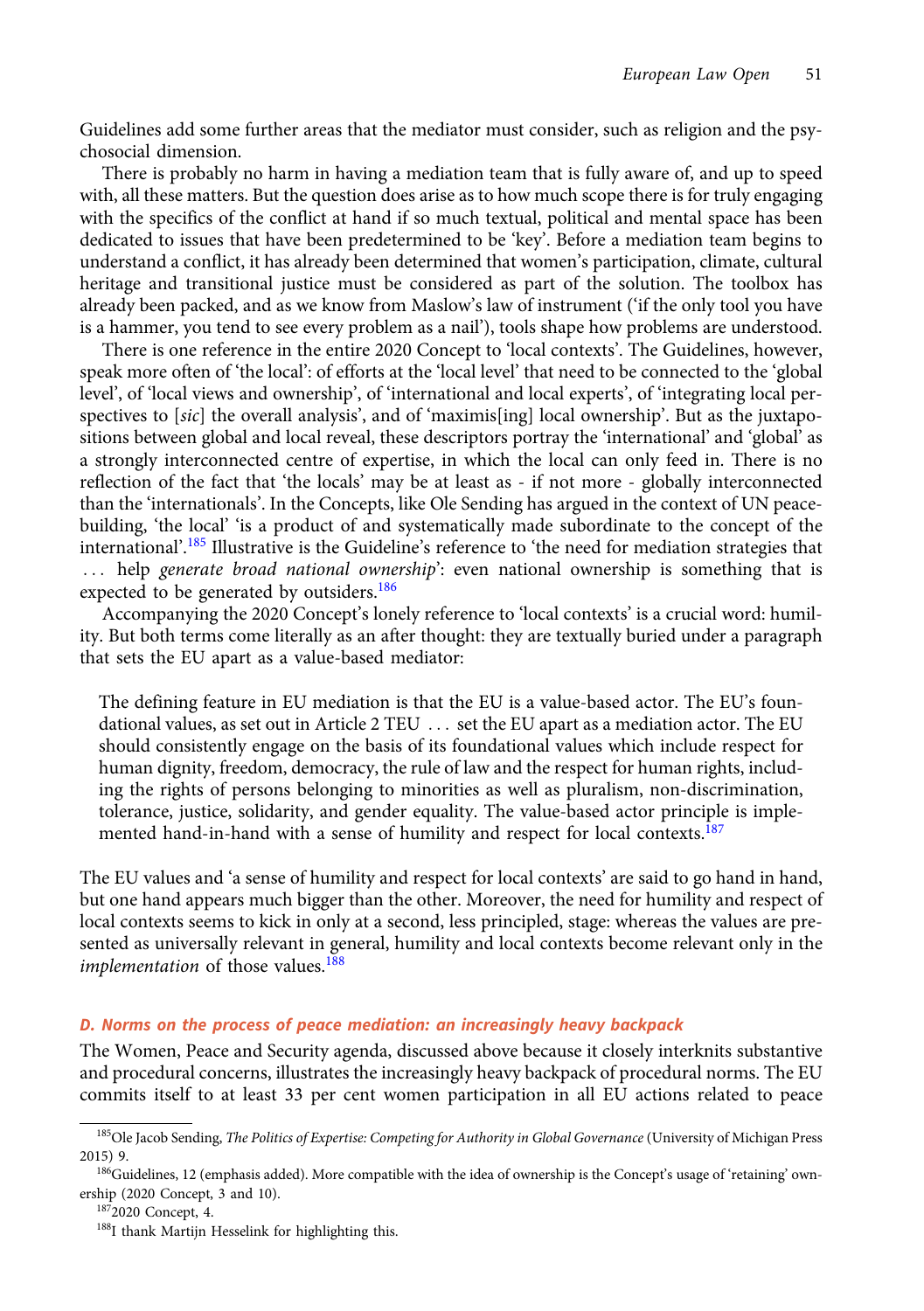processes. However, as mentioned above, the 2020 Concept includes a more general principle of 'inclusivity' in peace processes. According to the EU mediation principle: 'the EU favours all-ofsociety approaches to sustaining peace that focuses [sic] on giving voice to all groups and leaving no-one behind. Women and youth draw particular attention from the perspective of meaningful participation.'<sup>189</sup>

In its embrace of the 'inclusivity agenda', the EU follows a more general trend in the world of peace mediation and beyond. At the UN, the inclusivity agenda can be seen as having replaced that of democracy.<sup>190</sup> Having emerged soon after the end of the Cold War, in a time that some in the West thought that history had ended and everybody agreed upon democracy as the only acceptable way of governance, the democracy agenda has been quietly disappearing since the late 2000s. With the re-emergence of geopolitics and explicit contestation of the universal prescription of western forms of governance, democracy became harder for the UN to promote. The UN, and in its footsteps the EU, have shifted to the seemingly more technical and neutral agenda of 'inclusivity'.

Critical reflexivity would reveal, however, that the frame through which and from which this value of inclusivity is preached remains contingent and contested. As Sara Kendall has argued in a different context: 'Inclusion takes arrival within the frame as its objective without questioning the ontology of the frame itself, which harbours traditions of knowledge-production and dominant approaches that may accompany membership within it.'<sup>191</sup> In peace mediation, too, the frame in which people are being included is politically contested: who should be involved in decision-making and how? Who has the power to include and exclude? What does it mean to be included? While the inclusion agenda seems to be all about enhancing marginalised groups' agency in society, the fact that the categories to be included (here: women, youth) have been predetermined also denies agency, namely the power to decide how to organise political representation.<sup>192</sup> The inclusivity agenda cannot avoid the contingency and contestation that characterises the discussion about democracy.

The rise of inclusivity as the seemingly technical substitute for the politically too contested value of democracy could point to a more general explanation for the increasing weight of the EU's mediator normative backpack. At first sight, the increase in normative weight between 2009 and 2020 is surprising. By 2020, norms that the West considered during the 1990s to have been universally accepted – democracy, rule of law, human rights, refugee law – were under attack again, both from outside and from within the EU. The UN and western states retreated from their ambition to promote the liberal peace abroad, instead focusing on stabilisation.<sup>193</sup> But in the EU's mediation agenda, we see norms become more prominent. The explanation may be that compared to the other activities of the war-to-peace transition industry (peacekeeping, peacebuilding), mediation appears less ambitious and more neutral: mediators are mere go-betweens who do not impose anything. The backpack provides an opportunity still to bring along some of the contested concepts, now in the technical, seemingly neutral, language of effective mediation.<sup>194</sup> However, no matter how technically the baggage is wrapped, in large parts of the world, people will recognise the backpack: there are the Europeans again, with their standards. Through critical self-reflexivity, the EU would be able to recognise this obstinate baggage.

<sup>1892020</sup> Concept, 5.

<sup>190</sup>See Curtis, 'The Interests in Inclusivity in Peace Negotiations'.

<sup>&</sup>lt;sup>191</sup>See Sara Kendall, 'On Academic Production and the Politics of Inclusion', 29 (3) (2016) Leiden Journal of International Law 617. See also Grovogui, Beyond Eurocentrism and Anarchy, 47: 'The first may, for the purposes of inclusion, allow for revision of knowledge and commonsense to account for diversity; but the forms of inclusion are grounded in assimilation or subordination to its notions of universality, rationalism, and the common good of other supposed lesser values, norms and institutions.'

<sup>192</sup>See also Nicolaïdis et al, 'From Metropolis to Microcosmos', 735–6.

<sup>&</sup>lt;sup>193</sup>See note 105 and accompanying text.

<sup>&</sup>lt;sup>194</sup>See also note 168 and accompanying text, on how the 2020 Concept defines 'success for EU mediation' beyond peace process outcomes.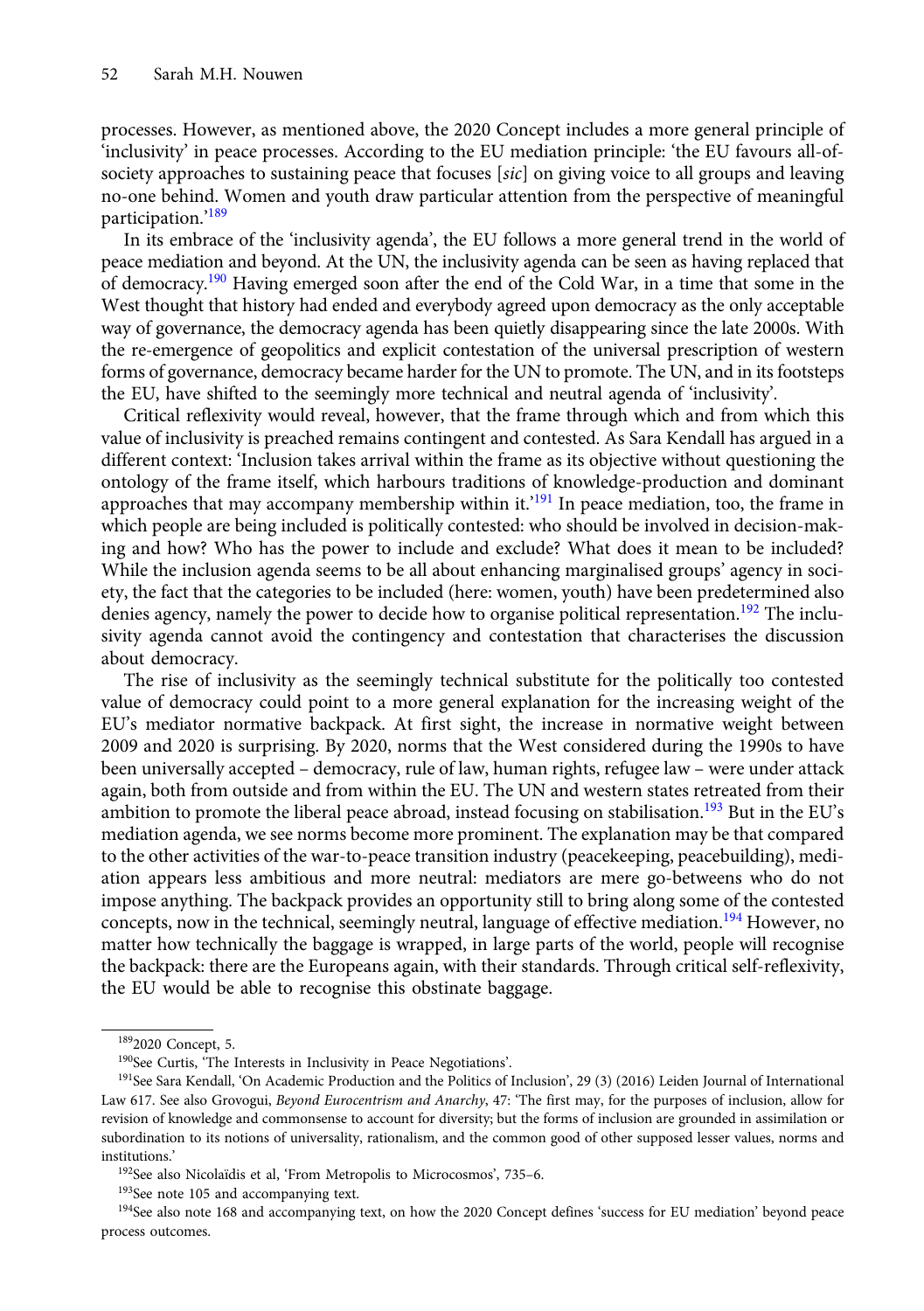# 5. Obstinate baggage

The EU's role as a peace mediator is enshrined in our strong commitment to the rules-based multilateral order. Promoting international peace and security is part of the EU's DNA and the EU is uniquely placed to do so. We are seen as a credible actor, an honest-broker and a "smart power".

Helga Schmid, Secretary General of the European External Action Service.<sup>195</sup>

'A peace project in itself, support to peace is inherent to the EU identity and reflected throughout its actions' (2020 Concept).<sup>196</sup>

The Concepts give the impression of the EU arriving as a mediator (whether as lead mediator or supporter) with a clean slate, as if Europe has not already been present in the situations where it offers support for mediation, or they present the EU as an actor that has been present for a long time and in that way has built up trust.<sup>197</sup> But in many places, the EU is seen to arrive with baggage that challenges the EU's self-understanding of having international peace in its DNA, as an honest broker, or more generally, as a force for good in world politics: the EU is the successor to the Europe that came to conclude treaties that led to dispossession, exploitation and humiliation and whose norms and standard of civilisation led to subjugation. It is also the same Europe as that which had the sense that it was right and proper to govern others at a distance.<sup>198</sup> Of course, there are significant differences between then and now. The EU and the European imperial states do not isomorphically overlap.<sup>199</sup> Moreover, the EU's foreign policy is not out to occupy territory or enslave people. In the field of peace mediation, the EU recognises that the UN, not Europe, is the global standard setter. And the norms in the Concepts are more procedural than substantive and primarily serve as standards for EU mediators as opposed to the rest of the world. Yet, in many places in the world, and not only the parts that were officially colonised, there are deep running memories of a Europe that felt itself superior and acted accordingly.<sup>200</sup> These memories are not just stories about the past that pass through generations; the legacy of the encounter with 'Europe' is present like obstinate baggage. This obstinate baggage shapes how Europe is seen when it arrives as a mediation actor.

The EU Concepts show very little awareness of the impact that this baggage has for any role that the EU may wish to play in mediation beyond Europe. The EU's acceptance speech at the occasion of the award of the Nobel Peace Prize symbolises how the EU more generally ignores the weight of the past interventions of Europeans, then unified in a self-image of civilisation, now as a political community. Before turning to the EU's ambitions for promoting peace in the world, Von Rompuy and Barroso started with the EU 'at its origins', asserting that the EU in its first 60 years had reunified Europe around 'values of respect for human dignity, freedom, democracy, equality, the rule of law and respect for human rights'.<sup>201</sup> Perhaps unsurprisingly for a Nobel

<sup>&</sup>lt;sup>195</sup>Helga Schmid, Foreword to the EEAS Peace Mediation Guidelines, European External Action Service, December 2020, 4. 1962020 Concept, 9.

<sup>1972020</sup> Concept, 10.

<sup>198</sup>See Nicolaïdis et al, 'From Metropolis to Microcosmos'.

<sup>199</sup>For instance, not all current EU Member States have colonial histories and Europe continues to be larger than the EU. And yet, methodologically it can be justified to refer to the Europe of then and the EU of now in one tradition in that both were dominated by a distinctive epistemic elite (politicians, diplomats, lawyers) that has created and sustained a pan-European discourse through which it claims to represent 'Europe'. See also Nicolaïdis et al, 'From Metropolis to Microcosmos', 722–3.

<sup>&</sup>lt;sup>200</sup>See Nicolaïdis et al, 'From Metropolis to Microcosmos', and Ayşe Zarakol, After Defeat: How the East Learned to Live with the West (Cambridge University Press 2011).

<sup>201</sup>See Section 3.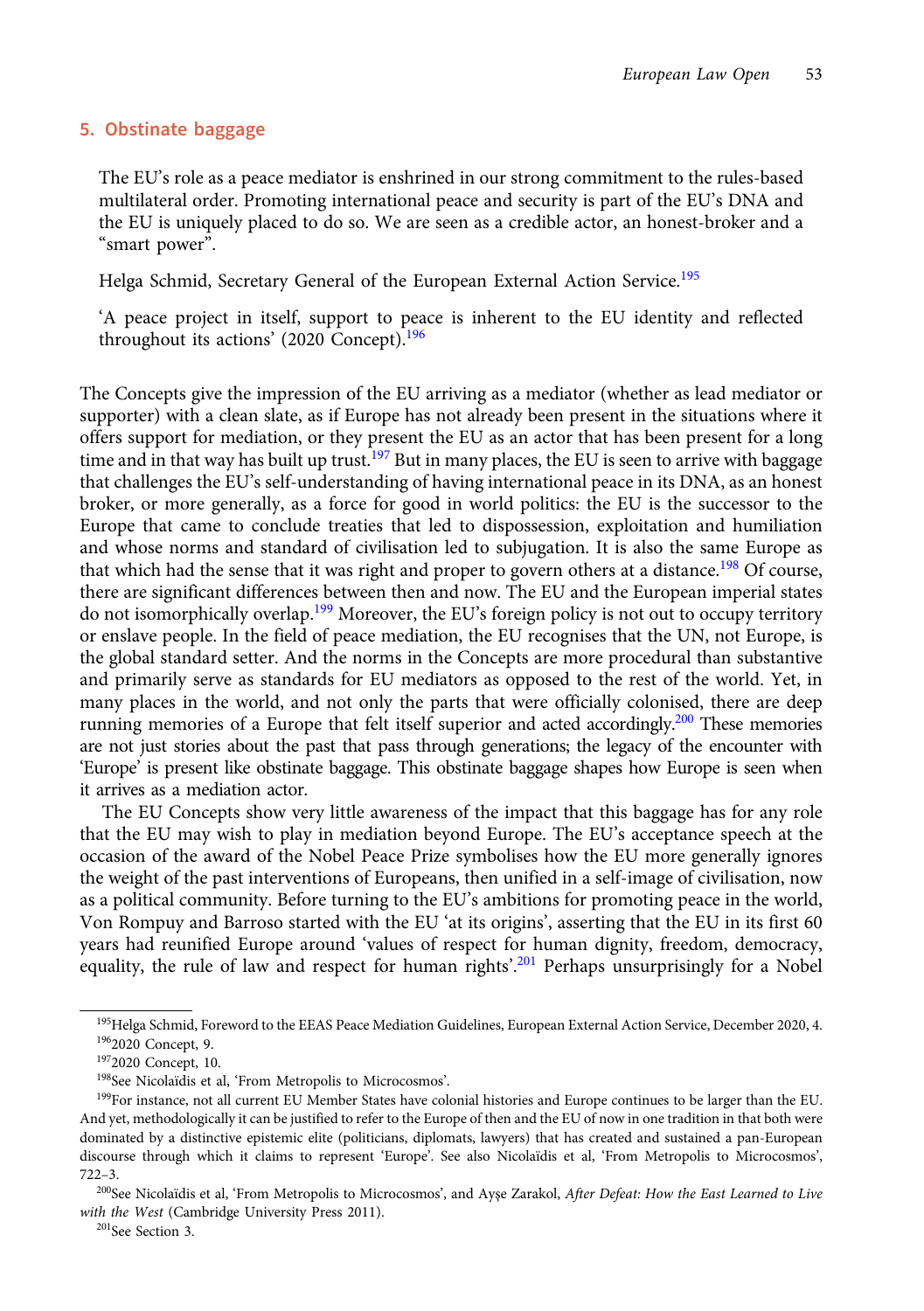Peace Prize acceptance speech, the EU duumvirate made no reference to another project that had driven the European Community in the 1950s and 1960s: Eurafrica. Peo Hansen and Stefan Johnsson have argued that the plan behind Eurafrica was that pooled European sovereignty would translate into collective European colonialism, producing a European power that could counterbalance the United States and USSR, and could assist the European Community Member States in their struggle to keep the reign over their colonies.<sup>202</sup> By recalling only the history of a European Community that wanted to break with, rather than continue, its Member States' past, the EU statement in response to the Nobel Prize fits under the umbrella of what Kalypso Nicolaïdis has labelled the EU's 'selective amnesia' about its own origins, leading to a story of the 'virgin birth'.<sup>203</sup> But no matter how often the EU repeats this story to itself, a large part of the world that 'sees' the EU as a mediator is unlikely to subscribe to it.

For a better understanding of its own position, the EU should thus ask more critical questions to itself: how does 'the world' – in all its diversity – see the EU as a mediation actor? What does the EU look like in the bigger picture of the field of mediation? How do its mediation practices relate to those of other actors and how have they been shaped by them? What can it learn from (undocumented) practices elsewhere? How can the EU avoid an autobiographical understanding of itself? Such critical reflexivity and the ensuing humility are important not only to recognise the associations of the normative backpack in the eyes of the beholders; they are also essential to recognise continuities between European colonialism and the present. The text of the Concepts illustrates that the end of European colonialism has not heralded the end of eurocentrism: the sensibilities that fostered eurocentrism still do important work.<sup>204</sup> The EU sees itself as epistemologically and normatively superior, while adopting understandings of key notions – peace, mediation – that are based on an idealised version of itself: peace as it is ideally exists within the EU and mediation as a supposed apolitical space that suits the EU's own technocratic approach. Neither understanding reflects European realities and neither reflects how the world sees and knows the EU.

The sense of superiority that underpins the eurocentrism identified in the Concepts limits the EU's potential actually to make a contribution to the world of peace mediation. Colonialism has shown how a mistaken belief in holding the truth and doing the right thing stands in the way of recognising that policies have the opposite of intended effects and that the invoked norms, principles and values may serve only to legitimise internally the pursuit of crude political and economic interests. $205$  The Concepts risk doing the same: while they highlight the EU's values, they do not reflect that the EU is often already present, or indeed, part of the conflicts for which it is offering its mediation services, for instance, through its trade policies and practices, its funding instruments and its common foreign policy, or the lack thereof. If the focus was less on superiority of values, more attention could be paid to questions such as: what else – other than mediation – does the EU tend to export? Is peace really in the EU's DNA if EU Member States are collectively the second largest supplier of weapons in the

<sup>&</sup>lt;sup>202</sup>Peo Hansen and Stefan Jonsson, Eurafrica: The Untold History of European Integration and Colonialism (Bloomsbury 2014).

<sup>203</sup>Nicolaïdis, 'Southern Barbarians', 3–4.

<sup>204</sup>See also Fisher Onar and Nicolaïdis, 'The Decentring Agenda', 284: 'Eurocentrism stubbornly survived European imperialism.'

<sup>&</sup>lt;sup>205</sup>In the 2009 Concept, interests were almost absent. They are much more present in the 2020 Concept, where it is explicitly argued that the EU's values and interests 'go hand in hand'. See, in the section on the 'EU as a value-based actor', 5: 'EU foundational values and interests go hand in hand, as peace and security, prosperity, human rights, rule of law, democracy, a rules-based global order and effective multilateralism are key objectives underpinning EU external action. The EU recognises that mediation engagements are highly complex in nature, and may require a level of principled pragmatism to achieve overarching objectives. The EU considers that its geopolitical interests and its conflict resolution efforts are complimentary [sic] priorities aligned with EU foundational values. The EU's strengths in mediation add to its geopolitical power.' (emphases added). The declared beneficial combination of the two echoes the colonial justification for interventions. See also Rachel Kleinfeld and Kalypso Nicolaïdis, 'Can a Post-Colonial Power Export the Rule of Law? Elements of a General Framework', in Gianluigi Palombella and Neil Walker (eds), Relocating the Rule of Law (Hart 2009) 139.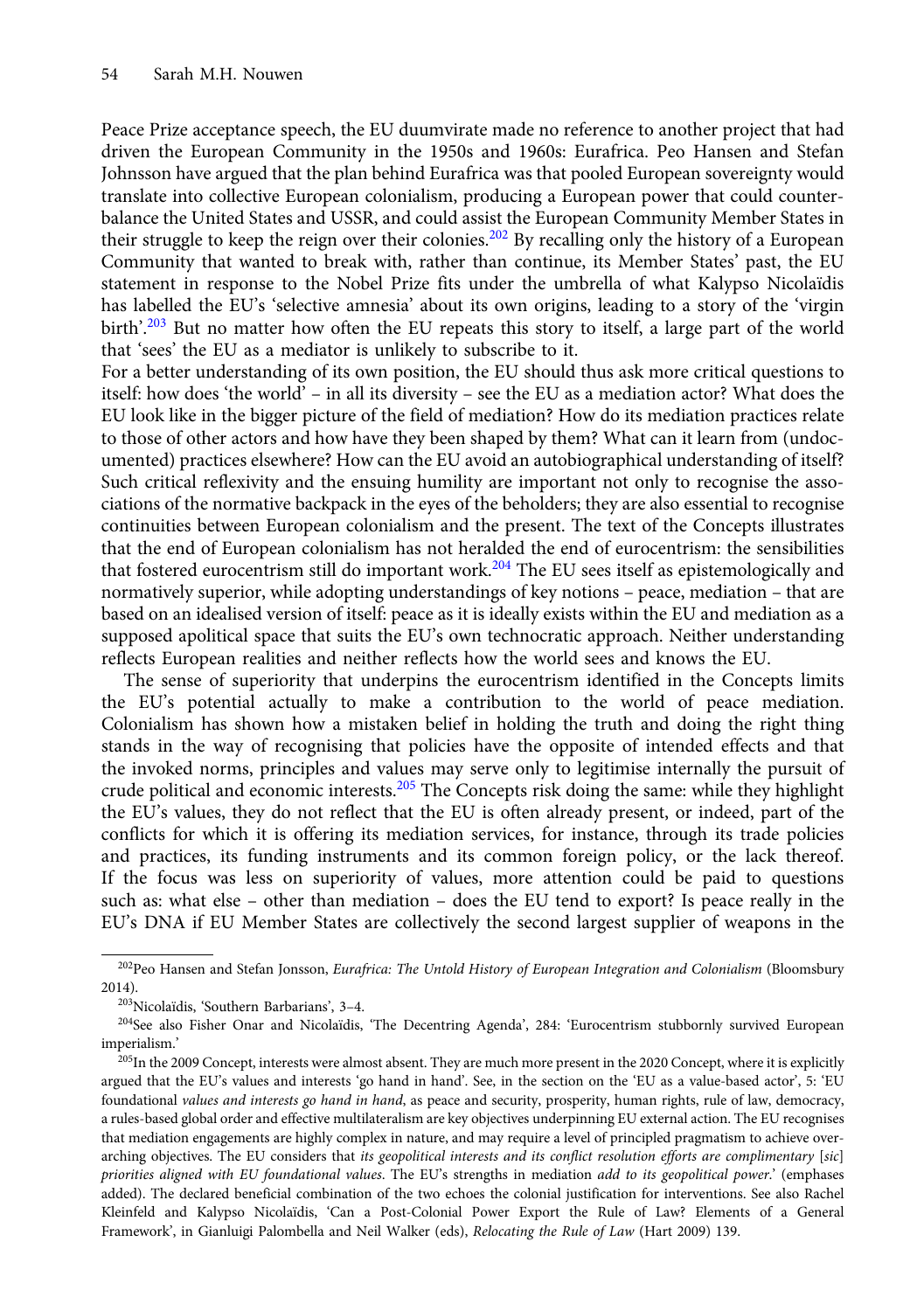world?<sup>206</sup> What is the impact of the EU's externalisation of migration control on conflicts?<sup>207</sup> What is the link between the EU's objection to free trade in agricultural products or land grabbing by European companies and grievances that fuel conflicts? What is the impact of the EU's demand for metals, minerals and forest risk commodities on the social, political and environmental situation in which conflicts take place?<sup>208</sup> Finally, what is the impact of the EU's *lack* of a common foreign policy with respect to conflict situations on mediation efforts (for instance, in Libya, where some EU Member States provided backing to one party and other EU Member States to the other)?<sup>209</sup> The Concepts do identify a guiding principle, namely coherence, that offers an opportunity for considering such questions,  $210$  but have not grasped the opportunity  $\ldots$  yet.<sup>211</sup>

Critical self-reflexivity by those who author, discuss and adopt these texts through a dialogue based on equality with intended beneficiaries of the EU's mediation activities can help identify

207See, for instance, Martin Lemberg-Pedersen, 'Effective Protection or Effective Combat? EU Border Control and North Africa' in P Gaibazzi, S Dünnwald and A Bellagamba (eds), EurAfrican Borders and Migration Management (Palgrave 2017) and Eva Magdalena Stabøl, 'The Rise of Crimefare Europe: Fighting Migrant Smuggling in West Africa' 24 (3) (2019) European Foreign Affairs Review 287.

<sup>211</sup>For an immanent critique with respect to the EU's ambition to promote democracy through economic conditionality in the European Neighbourhood Policy, see Tom Theuns, 'Promoting Democracy through Economic Conditionality in the ENP: A Normative Critique' 39 (3) (2017) Journal of European Integration 287.

<sup>206</sup>See Pieter D Wezeman, Alexandra Kuimova and Siemon T Wezeman, 'Trends in International Arms Transfers 2020', SIPRI Fact Sheet, March 2021, <[https://sipri.org/sites/default/files/2021-03/fs\\_2103\\_at\\_2020.pdf](https://sipri.org/sites/default/files/2021-03/fs_2103_at_2020.pdf)> accessed 3 February 2022. Take Yemen as an example. The Mediation Factsheet of the EU's Integrated Approach for Security and Peace Directorate reports that the EU does the following in support of peace mediation in Yemen: 'The MST supports coordination with the UN at different levels, advises on economic peace process issues and has provided advice on ceasefire and de-escalation mechanisms. The EU provides for a digital ceasefire monitoring tool and co-facilitates a technical ceasefire working group. It promotes inclusive approaches to peacemaking through the steering of several Track II (Regional power figures, e.g. religious dignitaries, academics, intellectuals) initiatives in the country.' The database of the Stockholm International Peace Research Institute allows one to reconstruct the value of weapon exports by EU countries to Saudi Arabia between the intervention of the Saudi-led coalition in Yemen in 2015 and 2020: almost 1.8 billion euros, if one excludes United Kingdom (UK) exports. If one includes the UK, the total is more than 4 billion euros. See <[https://eeas.europa.eu/sites/default/files/isp2\\_mediation\\_](https://eeas.europa.eu/sites/default/files/isp2_mediation_factsheet_for_publication_20022021.pdf) [factsheet\\_for\\_publication\\_20022021.pdf](https://eeas.europa.eu/sites/default/files/isp2_mediation_factsheet_for_publication_20022021.pdf)> and <[https://armstrade.sipri.org/armstrade/html/export\\_values.php](https://armstrade.sipri.org/armstrade/html/export_values.php)> accessed 3 February 2022. Note, in comparison, that the EU's budget for its *global* programme on Peace, Stability and Conflict Prevention in 2021–7 amounts to 'almost €900 million'. See Press Release, 'Peace and security in the world: EU launches new programme to support peace, stability and conflict prevention', 22 December 2021, <[https://ec.europa.eu/fpi/peace](https://ec.europa.eu/fpi/peace-and-security-world-eu-launches-new-programme-support-peace-stability-and-conflict-prevention-2021-12-22_en)[and-security-world-eu-launches-new-programme-support-peace-stability-and-conflict-prevention-2021-12-22\\_en](https://ec.europa.eu/fpi/peace-and-security-world-eu-launches-new-programme-support-peace-stability-and-conflict-prevention-2021-12-22_en)> accessed 3 February 2022.

<sup>&</sup>lt;sup>208</sup>See, for instance, Sorcha Pollak, 'Coal "stained with Colombian blood" is bought and sold in Dublin', *Irish Times*, 11 May 2019, <<https://www.irishtimes.com/news/world/coal-stained-with-colombian-blood-is-bought-and-sold-in-dublin-1.3885023>> accessed 3 February 2022. On the EU as an importer and consumer of Forest Risk Commodities, see Gracia Marín Duran and Joanne Scott, 'Regulating Trade in Forest-Risk Commodities: Two Cheers for the European Union' forthcoming in Journal of Environmental Law 2022; see also their 'Reducing the European Union's Global Deforestation Footprint through Trade Regulation', EUI Law Working Paper 2021/14.

<sup>&</sup>lt;sup>209</sup>See also the comment by Katia Papagianni during a panel at the European University Institute's State of the Union conference 2021, identifying as a weakness of the EU as a mediation actor its 'inability to have a united voice', giving Libya as an example. 'The EU as a human rights-promoting peace mediator?', State of the Union, European University Institute, online, 6 May 2021, <[https://www.youtube.com/watch?v](https://www.youtube.com/watch?v=t2BFKNz7hHY)=[t2BFKNz7hHY](https://www.youtube.com/watch?v=t2BFKNz7hHY)> accessed 3 February 2022 (hereinafter, State of the Union panel).

<sup>210</sup>So does (post-Lisbon) article 21(3) TEU, requiring the Union to 'ensure consistency between the different areas of its external action and between these and its other policies'. See also, more generally and oriented slightly differently, article 7 of the Treaty on the Functioning of the European Union: 'The Union shall ensure consistency between its policies and activities, taking all of its objectives into account and in accordance with the principle of conferral of powers.' For a discussion of the development and meaning of the consistency principle(s) in EU law, see Christian NK Franklin, 'The Burgeoning Principle of Consistency in EU Law' 30 (1) (2011) Yearbook of European Law 42; Leonard den Hertog and Simon Stroß, 'Coherence in EU External Relations: Concepts and Legal Rooting of an Ambiguous Term' (2013) European Foreign Affairs Review 373 and Christophe Hillion, 'Tous Pour Un, Un Pour Tous! Coherence in the External Relations of the European Union', in Marise Cremona (ed), Developments in EU External Relations Law (Oxford University Press 2008) 10.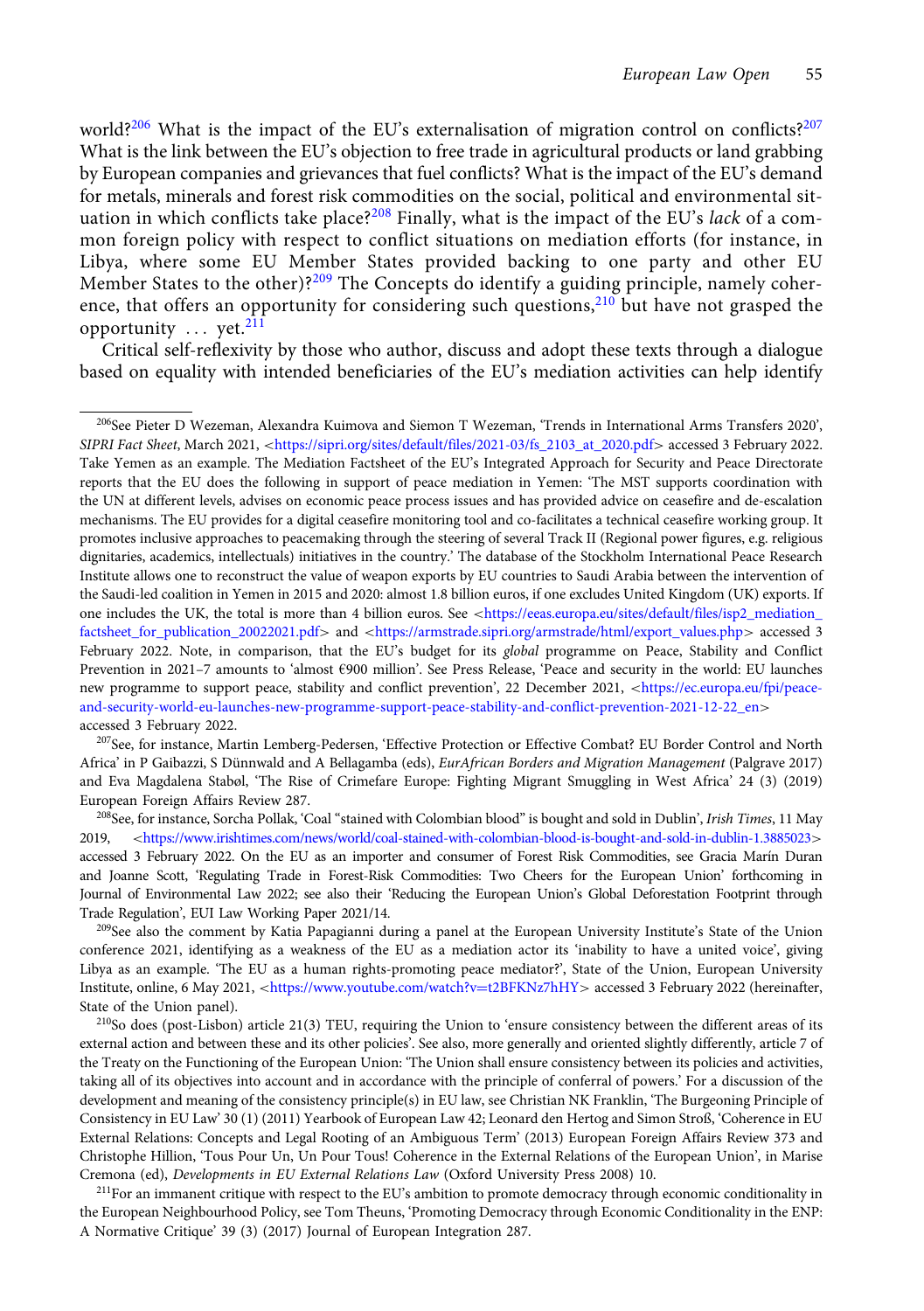lingering Eurocentric sensibilities, challenge them, and produce better texts. It would also allow the EU to be more effective in its stated aim of promoting peace, no matter how it is defined. More generally, reflexivity and the ensuing decentring of Europe could prevent the EU from sleepwalking into the civilising mission. To have this decentring effect, reflexivity must be genuinely selfcritical. Superficial reflexivity risks only shoring up eurocentrism: Narcissus is alive and staring. Rather, the outcome of critical reflexivity must be integrated and turn existing logics of paternalism and governing on their head. In other words, the reflexive focus on Europe must not enhance eurocentrism but decentre Europe. As I have argued at the opening of this article, that opportunity also exists for this new journal: Europe-focused, and yet decentring it.

# 6. To be open to the world, the EU needs to decentre Europe

Several scholars have proposed how best (and how not to) decentre Europe.<sup>212</sup> Drawing on that scholarship, I suggest combining at least three related perspectives: geographical, historical and relational.

Geographically, decentring Europe requires constant and explicit acknowledgement of what should be obvious: that Europe is only one among many places on the globe and that the EU is only one of many forms of political organisation. 'Provincialising Europe', as conceptualised by Dipesh Chakrabarty, involves recognising that thought that has emanated from 'Europe' – whether, for instance, liberalism or Marxism – is, no matter its universal relevance today, inextricably connected with a specific place.<sup>213</sup> Key concepts that have organised that thought, for instance, property, capital, sovereignty, rationality or, indeed, the concept of 'Europe' itself, are similarly provincially rooted. And that province is somewhere on this globe's surface: a surface without any natural centre. For the Concepts on mediation, such a geographic approach would mean bringing that enormous part of the world that is not Europe into the text. It would situate the EU's efforts amidst numerous mediation practices, including ones that are unwritten, based on practical wisdom and social relations as opposed to technical guidelines, and recognise that the EU's practices are a relatively small part of all of these. A geographic approach would also lead to a question of appropriateness: as Barney Afako has argued, the nature of the EU, its essentially European structure and personnel, also limits what it has to offer – because of these limitations, parties may turn to others as primary mediators.<sup>214</sup> Such awareness also forces one to interrogate why the EU, unlike for instance the AU, assumes that its mediation practices are primarily intended to be applied outside its own territory. If it aims to mediate outside the EU because it cannot act as neutral third party in its own territory, it should presume reciprocity: the EU should be able to envisage, for instance, the AU mediating Brexit or between Spain and the Catalan independence movement – if the AU was willing to. For future articles in this journal, this geographic approach could mean showing alternatives to 'the European' way of doing things, including alternatives to European law(s).

A historical perspective is also inherent in Chakrabarty's concept of provincialising Europe. For specific places have their own specific histories, including their own intellectual histories. While power, technologies and ideas may travel the world and shape the histories of specific places, the history of one place – Europe – need not predict, either empirically or normatively,

<sup>212</sup>See Chakrabarty, Provincializing Europe; Bilgin, 'How not to decenter European studies'; Nicolaïdis et al, 'From Metropolis to Microcosmos'; Barkawi and Laffey, 'The Postcolonial Moment in Security Studies'; Martti Koskenniemi, 'Histories of International Law: Dealing with Eurocentrism' 19 (2011) Rechtsgeschichte 152; Tzouvala, 'The Specter of Eurocentrism in International Legal History'; Gurminder K Bhambra, 'A Decolonial Project for Europe' 60(2) (2022) Journal of Common Market Studies 229.

<sup>213</sup>Chakrabarty, Provincializing Europe. See also Bhambra, 'A Decolonial Project for Europe'.

<sup>214</sup>See State of the Union panel.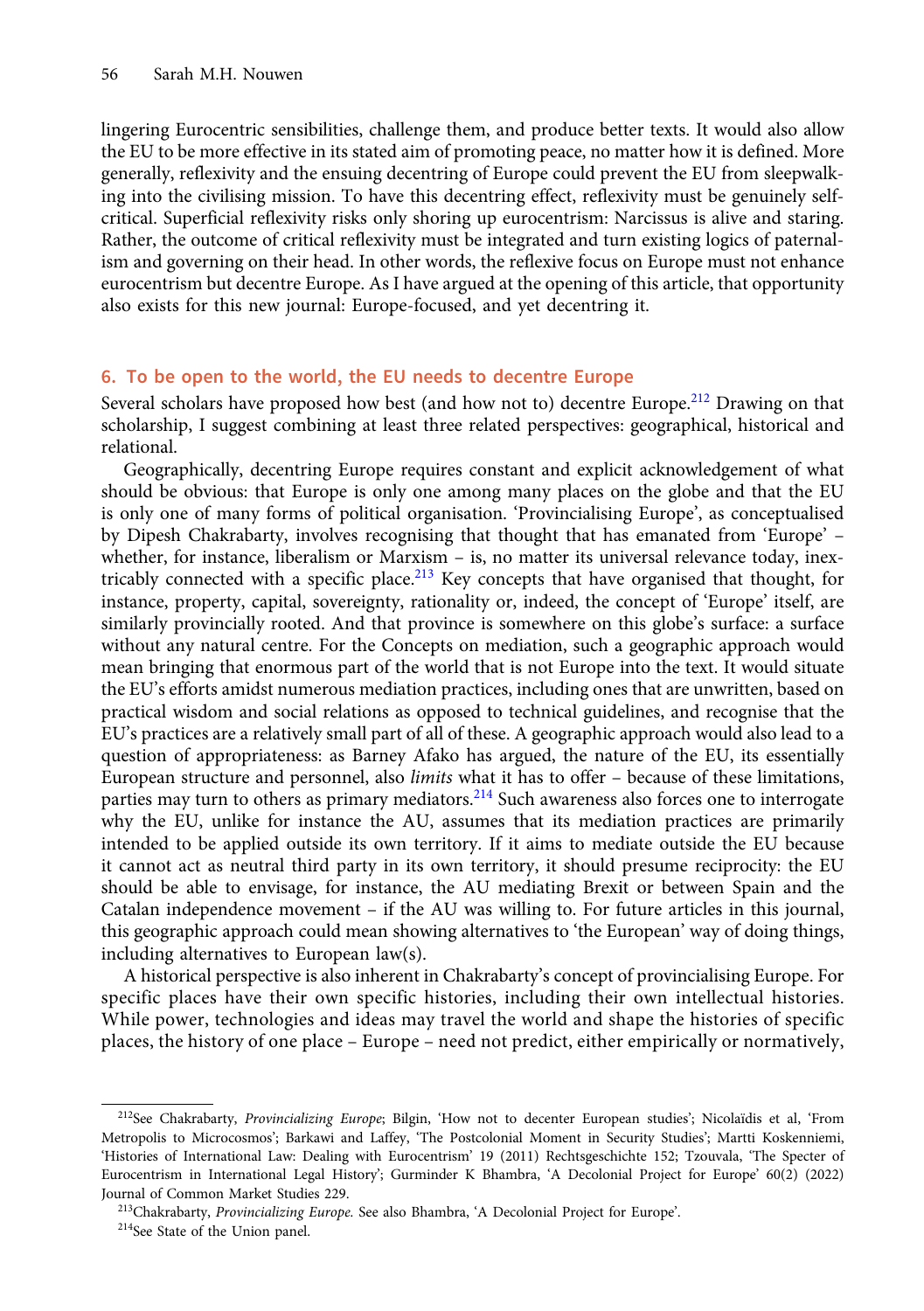that of the rest of the world. A historical approach would also address Europe's obstinate baggage and would show that the EU's narrative of a peace project is one of aspiration – for instance, in the area of the norm of inclusivity – where leading by example is a work in progress. This means that the goals set for external policies are also still goals for internal policies. Such recognition is an additional reason for refraining from projecting one's own teleology onto the rest of the world. A historical approach would bring the political back into mediation: how did Europe's own peace project evolve? A historical approach would also allow conflicts to be understood on the basis of their own complex, often global, historical reality, rather than through the prism of predetermined 'root causes'. And for the journal, the historical approach would show that while this journal may make a fresh start, there can be no clean slate for Europe or its law.

To see Europe in its larger context, the geographic and historical perspectives must be supplemented with a relational one.<sup>215</sup> A relational perspective reveals how Europe – as an idea and as an ever-shifting empirical entity – has always been co-constituted by its imagined 'others'. The province was never created and formed only by whom Europe now usually recognises as its ancestors.<sup>216</sup> For the EU and mediation, a relational approach would recognise that mediation depends to a large extent on the mediator's relations with the parties. These relations are formed by history and that history has on-going effects – obstinate baggage – also on material relations, replete with asymmetries of power and interest.<sup>217</sup> A relational approach would also address problematic epistemological hierarchies, for instance, by recognising that in the world of mediation, the EU has much to learn from others, not just the UN and not just those who publish their practices in mediation guidelines. To overcome eurocentrism, the foundation of the relational approach must be equality and reciprocity. When issuing Concepts, the EU should consider whether it is open to being described as a potential object of mediation in the same way as it describes the rest of the world as an object of its mediation services. A relational approach could also foster ways of learning together, as opposed to extractive learning where the European mediator needs to get information from the 'locals'. A relational approach would recognise how 'the local' and 'the international' are mutually co-constitutive. Following Sanjay Seth, $^{218}$  these reflexive approaches could also counter eurocentrism by interrogating the analytical categories that stand for the presumed shared aspiration: what understanding of peace is being pursued and whose understanding is this? How did that understanding come about? EU texts cannot bring all of those with whom the EU is related in, but they must protect a space for those who are part of the relation to speak, representing 'their own wills, desires, and interests, on the one hand, and their political imaginaries, moral systems and notions of identity, politics, community (or society), and law (also obligations), on the other'.<sup>219</sup> Rather than always suggesting that the EU knows what and how to, the texts could protect a space for asking questions. Such questions then, could also drive this journal. Research published in these pages could bring Europe's 'others' as equals into a story of mutual constitution or indeed, analyse Europe in the world from the perspective of the diverse world around it. Or, one can explore the world in Europe. Either way, it will be difficult to draw boundaries: like most regions, 'Europe' and the world are inextricably interwoven.

<sup>&</sup>lt;sup>215</sup>See, among others, Barkawi and Laffey, 'The Postcolonial Moment in Security Studies'; Bilgin, 'How not to decenter European studies'; Walsh and Mignolo, On Decoloniality.

<sup>216</sup>Amin, Eurocentrism, part 3, chapter 3: 'The Construction of a Eurocentric culture'.

<sup>217</sup>Bhambra, 'A Decolonial Project for Europe'.

<sup>218</sup>Sanjay Seth, 'Historical Sociology and Postcolonial Theory: Two Strategies for Challenging Eurocentrism' 3 (3) (2009) International Political Sociology 334.

<sup>219</sup>Grovogui, Beyond Eurocentrism and Anarchy, 51.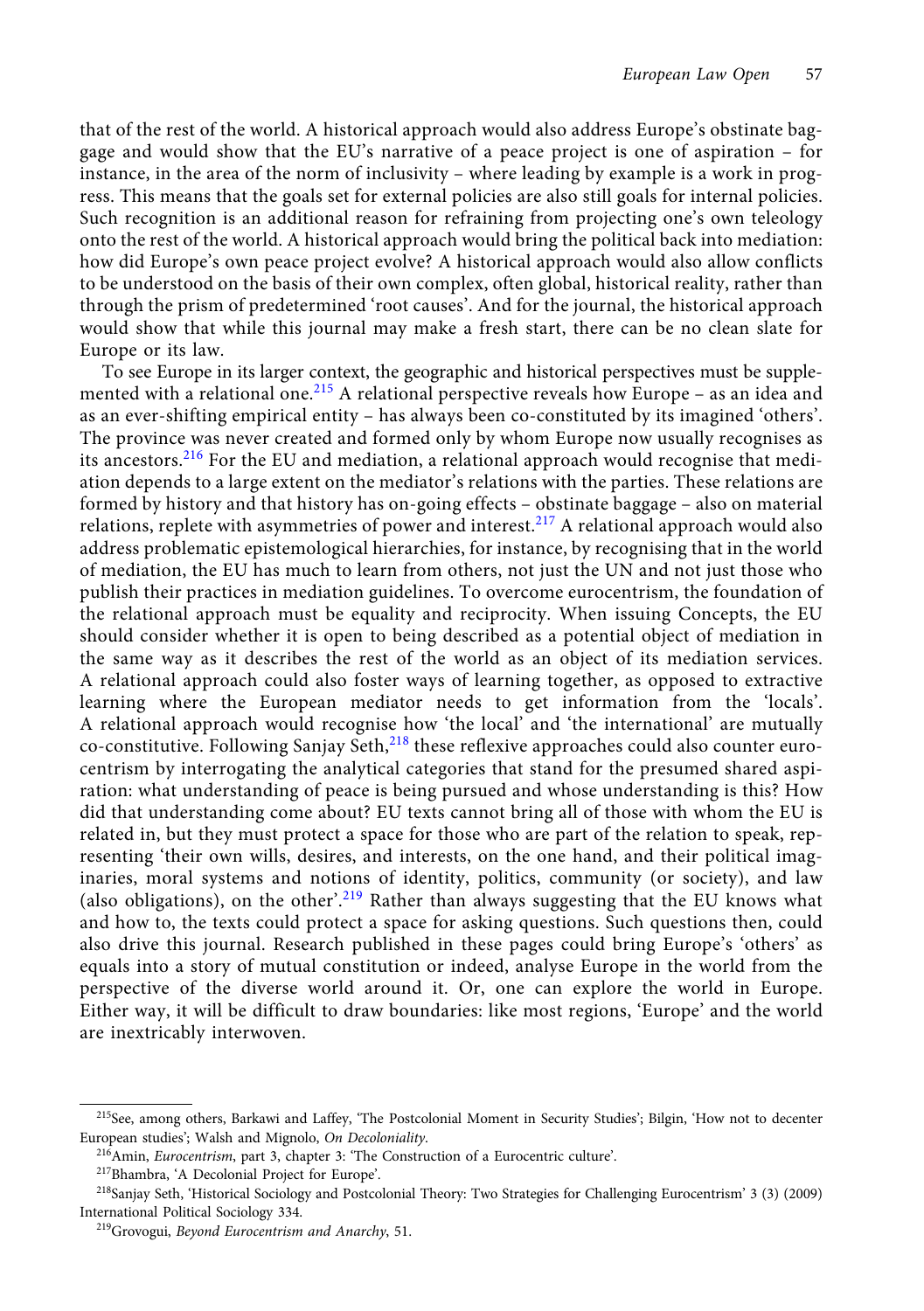# 7. A note of optimism

Some seeds for critical self-reflexivity can already be found in the EU.<sup>220</sup> Texts and comments by one of the EU's most experienced mediators, former High Representative of the Union for Foreign Affairs and Security Policy Federica Mogherini, both in office and out of office, reveal such reflexivity. Some of her comments during a panel at the European University Institute's State of the Union in 2021 are illustrative.<sup>221</sup> When asked how the EU could better use its leverage across the world, she emphasised the importance of respect and humility:

Because of the colonial past of Europe, we have to be cautious ::: We have to know that the first step is listening, understanding and serving, if I can use a word that is not always, often used. But I think it is important for Europeans to understand that they have to apply respect and humility whenever they go mediating or facilitating processes. $222$ 

Experienced mediators know that humility and empathy are key for mediators in general, and in her comments Mogherini argues that humility may be required specifically on the part of the EU.<sup>223</sup> Such humility may also translate into the EU's role in mediation: in many situations the EU supports the mediation efforts where others, for instance, the UN, the AU or IGAD are in the lead. It supports these by leveraging its own strengths: financial resources – mediation enterprises can be costly undertakings –, diplomatic backing for the mediators, and economic and political incentives for parties to stick to the peace process and the agreement. The Concepts could recognise that these supportive roles are at times the most appropriate role for the EU to fulfil.

Experienced mediators, including those representing the EU, also know how to deal with the normative backpack subtly. The issue is not that its contents are normatively problematic in and of themselves: some of the values may actually be true values. Rather, the problem is the presumption that the EU (uniquely) holds that truth and that it must bring up the values that it claims as 'European' as incontestable truths during peace talks.<sup>224</sup> In other words, the real question is not so much whether or not the EU travels with a normative backpack but how to carry it, when to open it and what to expect afterwards. As Katia Papagianni of the Centre for Humanitarian Dialogue observed during the same State of the Union panel:

There is a lot of experience in the mediation field that shows that in a strategic and pragmatic way an experienced and sophisticated mediator is able to pursue possibly in modest ways a normative agenda and still be an effective mediator, meaning pursuing conflict resolution goals ::: That is the approach of humility, modesty, engagement with local actors and a long-term engagement.

<sup>&</sup>lt;sup>220</sup>And even within the Concepts, see Section 3 B, where some openings were identified.

<sup>&</sup>lt;sup>221</sup>State of the Union panel. Mogherini's 2016 strategy for the EU's Foreign and Security Policy also shows more signs of reflexivity than the EU's prior strategy of 2003. See in 'Shared Vision, Common Action', for instance, the recognition of crisis not just outside the EU, but also within (7, 14 and 16); recognition of the risk that the EU promotes values abroad that it does not live up to at home (8, 21); references to 'an appropriate level of ambition' and the need to refrain from imposing EU models or solutions (17, 32).

<sup>222</sup>State of the Union panel.

<sup>&</sup>lt;sup>223</sup>See also the comments by Cihan Sultanoğlu, UN Representative to the Geneva International Discussions, during the State of the Union panel, and by Colombian negotiator Sergio Jaramillo Caro on mediation requiring a leap of faith by the parties and the existential fear they need to overcome, in The Mediator's Studio, Episode 6, season 2, <[https://www.](https://www.hdcentre.org/osloforum/podcasts/) [hdcentre.org/osloforum/podcasts/](https://www.hdcentre.org/osloforum/podcasts/)> accessed 2 February 2022.

<sup>&</sup>lt;sup>224</sup>Cf Martijn Hesselink, 'Reconstituting the code of capital: could a progressive European code of private law help us reduce inequality and regain democratic control?', on file with author, 46: '[E]ven if we refuse to give up on the modern project of (self-)critical reason and continue to understand justice as at least in part a matter of universal moral truth (which enables us to denounce colonialism, patriarchy and capitalist exploitation as fundamentally and universally unjust), as I think we should, then still it is not obvious, to say the least, that Europe is the natural or best place to look for these truths.'